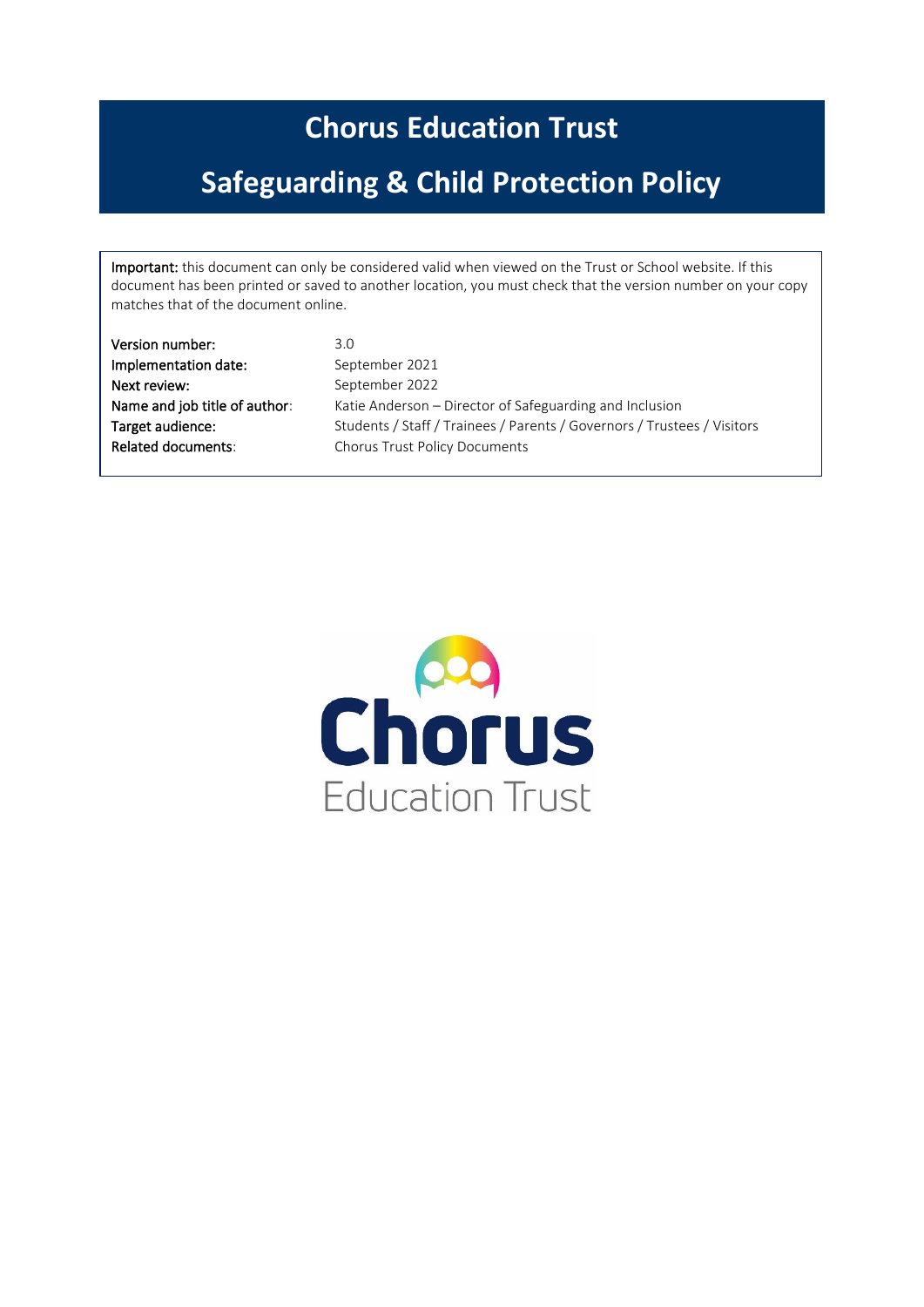

# **Contents**

| 1.<br>2.                                                                                                         |  |  |  |  |  |
|------------------------------------------------------------------------------------------------------------------|--|--|--|--|--|
| 3.                                                                                                               |  |  |  |  |  |
|                                                                                                                  |  |  |  |  |  |
| 4.                                                                                                               |  |  |  |  |  |
| 5.                                                                                                               |  |  |  |  |  |
|                                                                                                                  |  |  |  |  |  |
|                                                                                                                  |  |  |  |  |  |
|                                                                                                                  |  |  |  |  |  |
|                                                                                                                  |  |  |  |  |  |
| 6.                                                                                                               |  |  |  |  |  |
| 7.                                                                                                               |  |  |  |  |  |
| 7.1                                                                                                              |  |  |  |  |  |
| 7.2                                                                                                              |  |  |  |  |  |
| 7.3                                                                                                              |  |  |  |  |  |
| If you have concerns about a child (as opposed to believing a child is suffering or likely to suffer from<br>7.4 |  |  |  |  |  |
|                                                                                                                  |  |  |  |  |  |
| 7.5                                                                                                              |  |  |  |  |  |
| 7.6                                                                                                              |  |  |  |  |  |
| Concerns Against a staff member, supply teacher, volunteer or contractor  18<br>7.7                              |  |  |  |  |  |
| 7.8                                                                                                              |  |  |  |  |  |
| 7.9                                                                                                              |  |  |  |  |  |
| 7.10                                                                                                             |  |  |  |  |  |
| 8.<br>9.                                                                                                         |  |  |  |  |  |
| 10.                                                                                                              |  |  |  |  |  |
| 11.                                                                                                              |  |  |  |  |  |
| 12.                                                                                                              |  |  |  |  |  |
| 13.                                                                                                              |  |  |  |  |  |
| 13.1                                                                                                             |  |  |  |  |  |
| 13.2                                                                                                             |  |  |  |  |  |
| 14.                                                                                                              |  |  |  |  |  |
|                                                                                                                  |  |  |  |  |  |
| 15.                                                                                                              |  |  |  |  |  |
| 15.1                                                                                                             |  |  |  |  |  |
| 15.2                                                                                                             |  |  |  |  |  |
| 15.3                                                                                                             |  |  |  |  |  |
| 15.4                                                                                                             |  |  |  |  |  |
| 16.                                                                                                              |  |  |  |  |  |
| 17.                                                                                                              |  |  |  |  |  |
| 18.                                                                                                              |  |  |  |  |  |
| 18.1                                                                                                             |  |  |  |  |  |
| 19.                                                                                                              |  |  |  |  |  |
| 20.                                                                                                              |  |  |  |  |  |
|                                                                                                                  |  |  |  |  |  |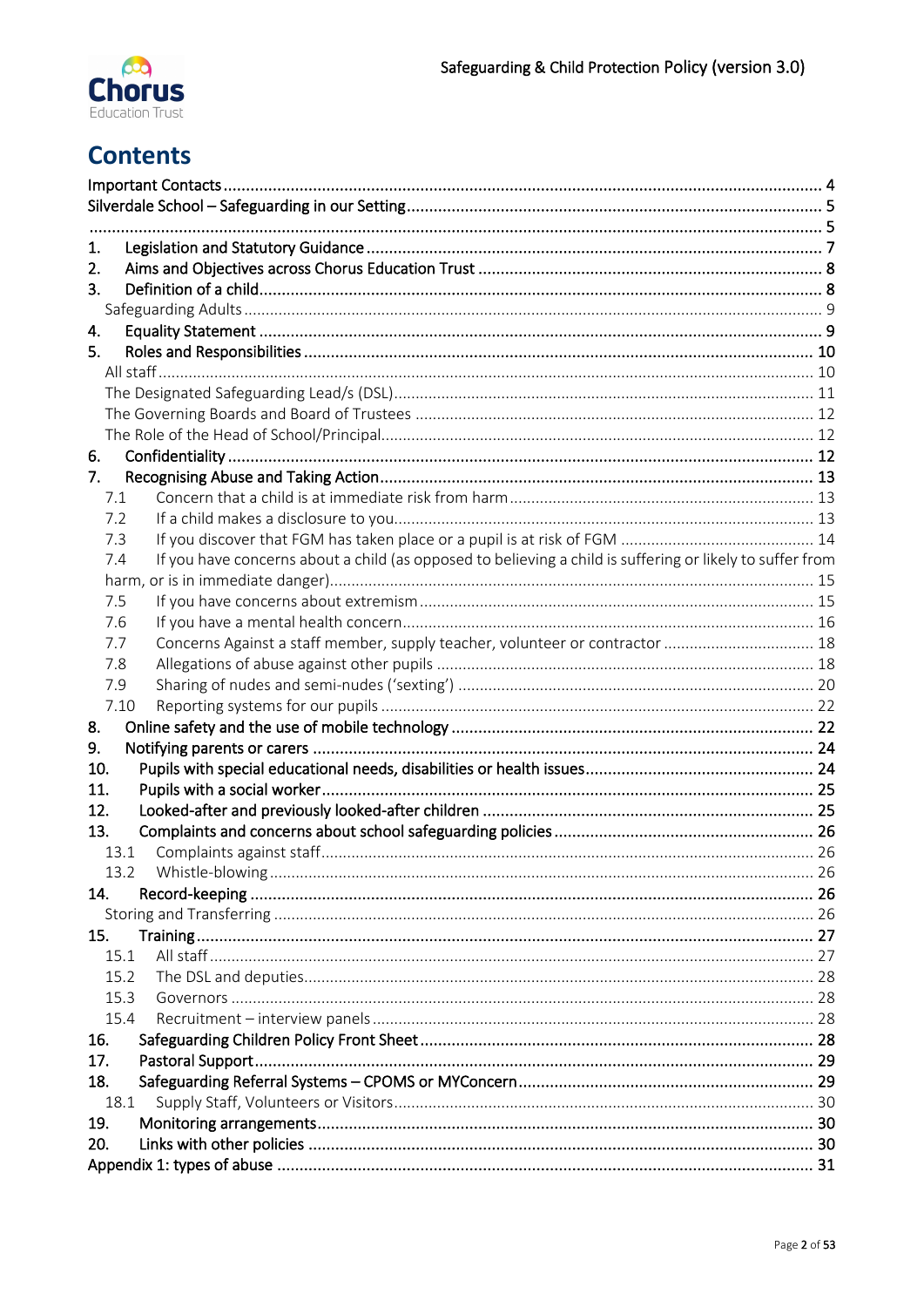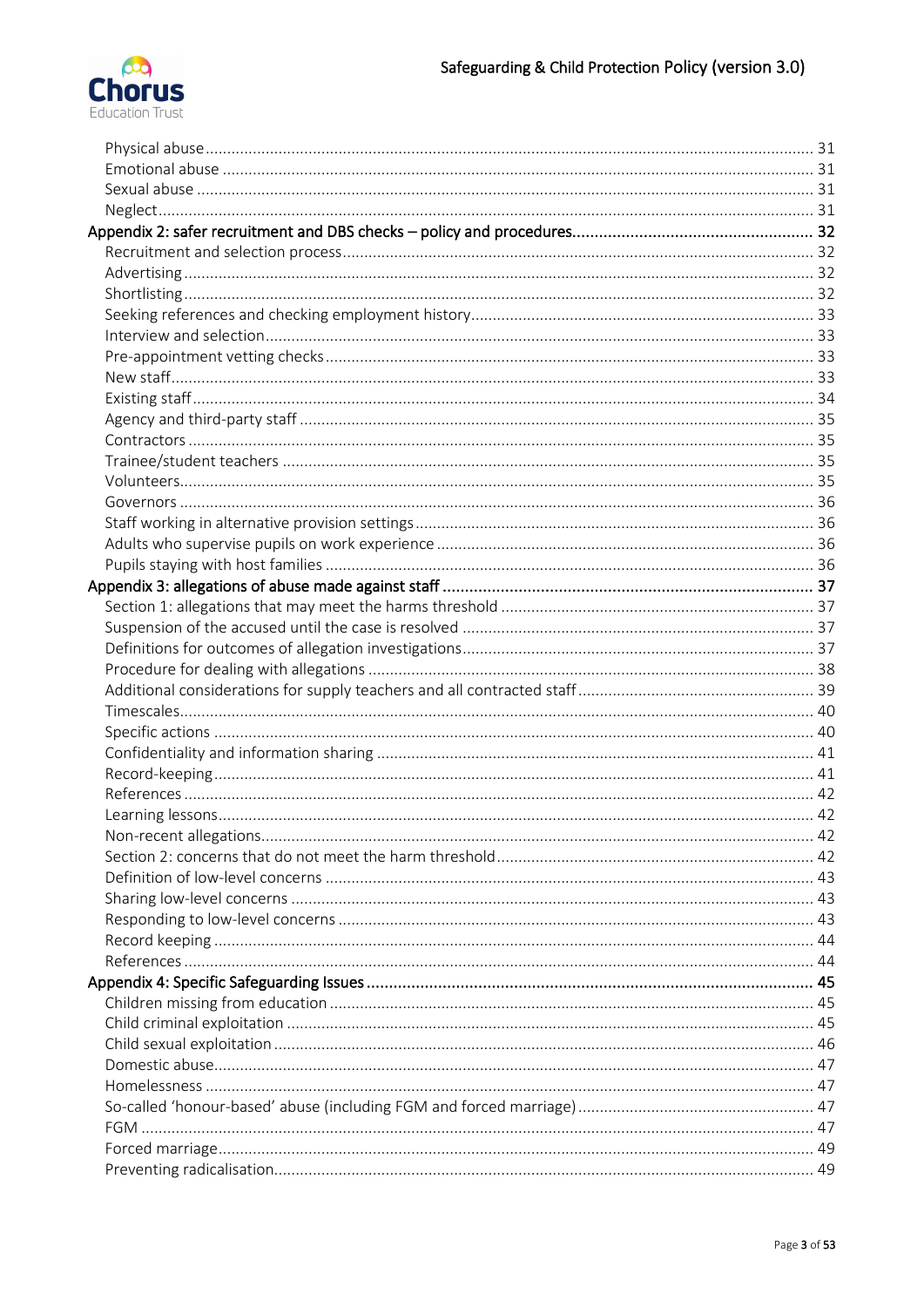# <span id="page-3-0"></span>**Important Contacts**

| ROLE/ORGANISATION                                                                        | <b>NAME</b>                                            | <b>CONTACT DETAILS</b>                     |
|------------------------------------------------------------------------------------------|--------------------------------------------------------|--------------------------------------------|
| Director of Safeguarding<br>and Inclusion - Chorus<br><b>Education Trust</b>             | Katie Anderson                                         | 0114 236 9991<br>KAnderson@chorustrust.org |
| <b>CEO Chorus Trust</b>                                                                  | <b>Chris James</b>                                     | 0114 2357983                               |
| Chair of Safeguarding and<br><b>Inclusion Committee</b><br><b>Chorus Education Trust</b> | Jen Carlring-<br>Wright                                | 0114 2357983                               |
| <b>Chair of Trustees</b>                                                                 | Kevin James                                            | chairoftrustees@chorustrust.org            |
|                                                                                          |                                                        | 0114 2357983                               |
| Sheffield Safeguarding<br>Hub                                                            | Hub - screening<br>team                                | 0114 2734855                               |
| (Silverdale and Westfield<br>School)                                                     |                                                        |                                            |
| Derbyshire Safeguarding<br><b>Board</b>                                                  | <b>Starting Point</b>                                  | 01629 533190                               |
| (Hope Valley College)                                                                    |                                                        |                                            |
| Local authority designated<br>officer (LADO) - Sheffield                                 | <b>Steve Hill</b>                                      | 0114 273 4850, 0114 273 4934               |
| Local authority designated<br>officer (LADO) - Derbyshire                                | <b>Starting Point</b>                                  | 01629 533190                               |
| Channel helpline - national                                                              | Prevent - 0114<br>2734850                              | 020 7340 7264                              |
| Adult Safeguarding -<br>Sheffield<br>Adult Safeguarding -<br>Derbyshire                  | Concerns and<br>referrals<br>Concerns and<br>referrals | 0114 2736870<br>1629 90                    |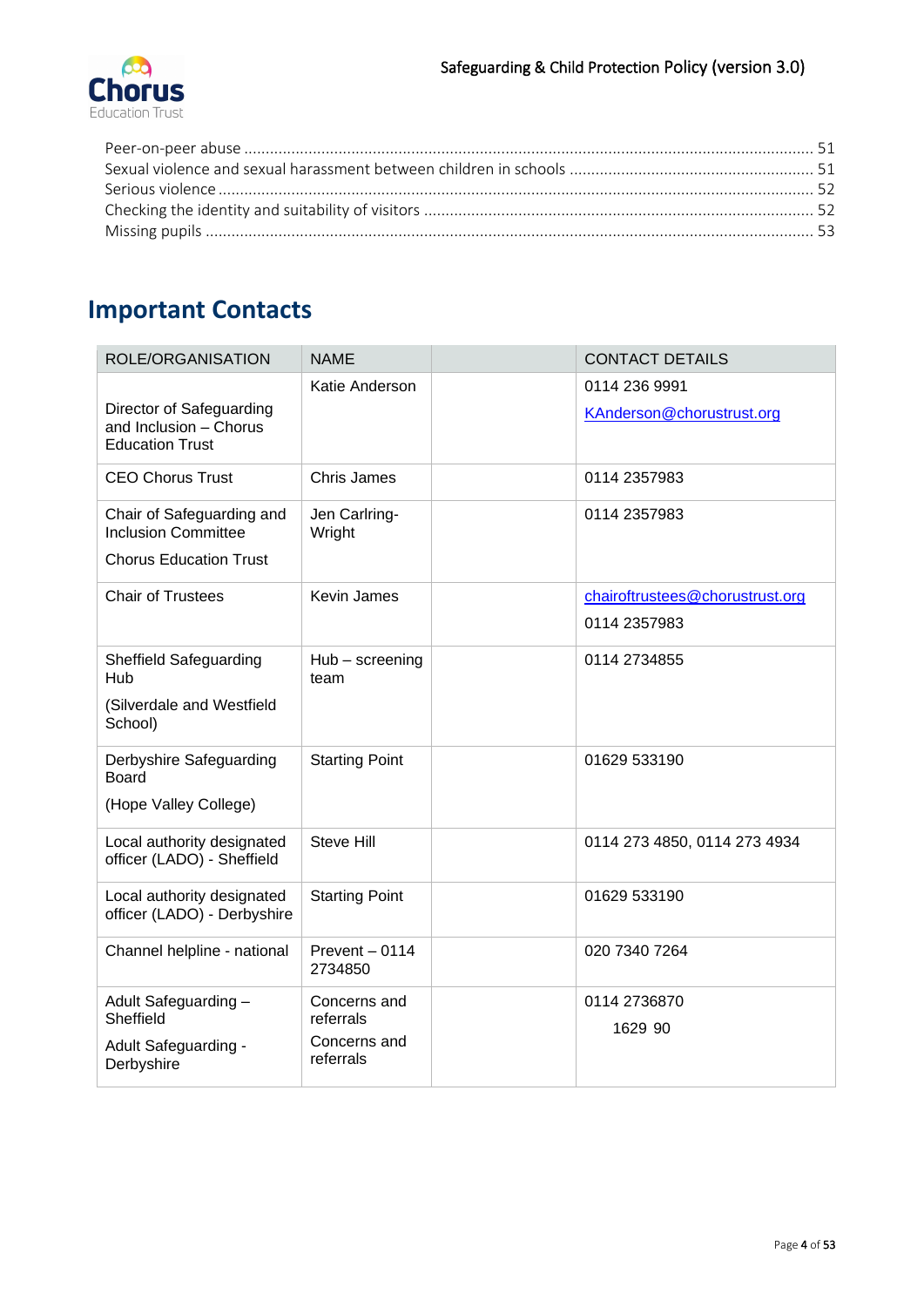

# <span id="page-4-0"></span>**Silverdale School – Safeguarding in our Setting**

If you have any concerns about a student at this setting please share this information with us straight away. Issues such as appearance, hygiene, behaviour, can be shared with teaching or support staff. Do not worry about reporting small matters – we would rather you tell us than miss a worrying situation.

### **However, if you think that a student or an adult who cares for them has been or might be harmed; please talk to a member of our trained safeguarding team immediately (details below).**

You can ask any member of staff to find them and speak to you about a confidential and urgent matter.

If you are unhappy with the way we have dealt with something, please tell us. If you wish to report it to us formally please use our complaints procedure or write directly to the Head Teacher or Chair of Governors.

A concern, allegation or disclosure of abuse involving someone working with children or adults in a paid or unpaid capacity **must** be reported directly to the Head Teacher, Principal or Senior Manager, unless it involves them and then it should be reported directly to the Chair of the Governing Body or Management Committee.

#### **Our Designated Safeguarding Lead is:**

Name: Mrs Anderson

Their office is located on the 2<sup>nd</sup> floor (A corridor)

Their tel. no is 0114 2369991 ext 2913



**Our Designated Safeguarding Deputy is:** Name: Mrs Pawlak Their office is located on the 2<sup>nd</sup> floor (A corridor) Their tel. no is 0114 2369991 ext 2913

#### <span id="page-4-1"></span>**Our Headteacher is:**

Name: Mrs Sims

Their office is located on the ground floor behind Reception



### **Our Deputy Headteacher (Strategic responsibility for Pastoral & Inclusion) is:**

Name: Mr Horton

Their office is located on the  $1<sup>st</sup>$  floor next to the KS4 office.

Their tel. no is 0114 2369991 ext 2903

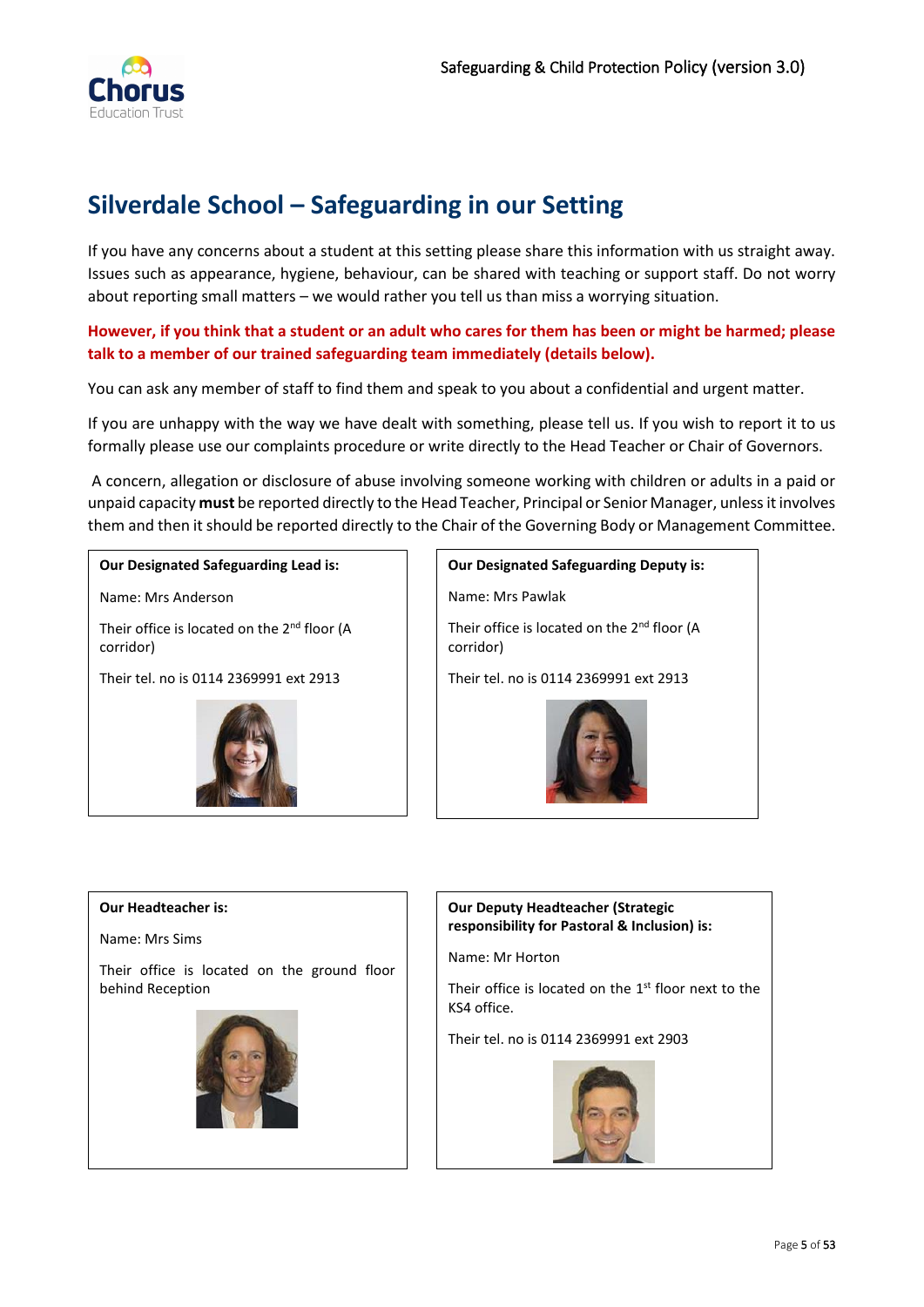

#### **Our Hearing Impaired Unit Manager is:**

Name: Mrs Grieve

Their office is located within the HI unit the 2<sup>nd</sup> floor (A corridor)

Their tel. no is 0114 2369991 ext 2925



**Our Special Educational Needs Coordinator is:**

Name: Mr Dalrymple

Their office is located on the 2<sup>nd</sup> floor (A corridor)

Their tel. no is 0114 2369991 ext 2914



**Our Chair of Governors is:**

Name: Mrs Migali

They can be contacted via the Headteacher's PA

0114 2369991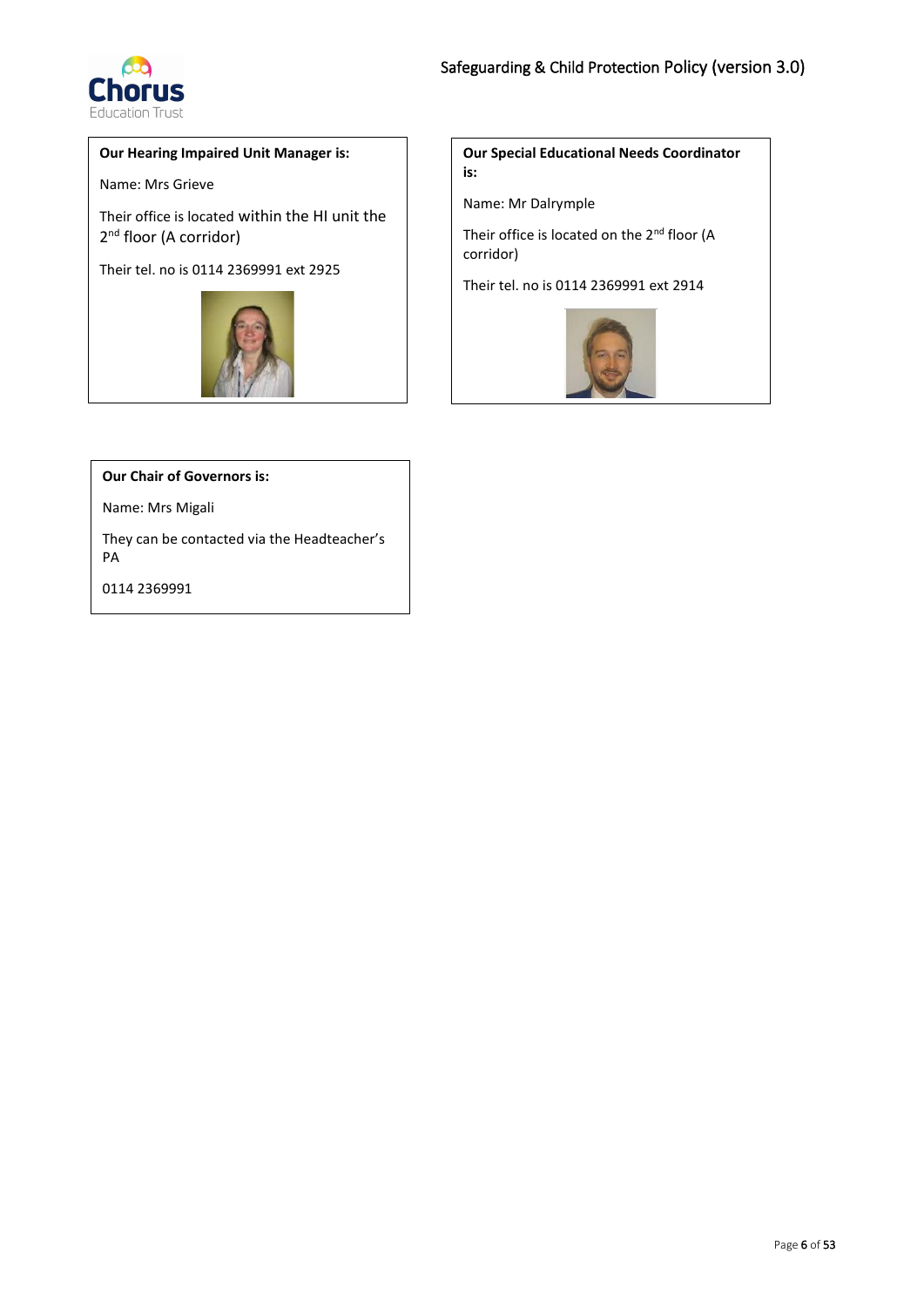

# <span id="page-6-0"></span>**1. Legislation and Statutory Guidance**

This policy is based on the Department for Education's statutory guidance [Keeping Children Safe in](https://www.gov.uk/government/publications/keeping-children-safe-in-education--2)  [Education \(2021\)](https://www.gov.uk/government/publications/keeping-children-safe-in-education--2) and [Working Together to Safeguard Children \(2018\),](https://www.gov.uk/government/publications/working-together-to-safeguard-children--2) and the [Governance Handbook.](https://www.gov.uk/government/publications/governance-handbook) We comply with this guidance and the arrangements agreed and published by our 3 local safeguarding partners.

**Sheffield Based Schools**: Chorus Trust accepts the principles, policies and agree to follow the procedures on the Sheffield Safeguarding Children website[: http://www.safeguardingsheffieldchildren.org/sscb](http://www.safeguardingsheffieldchildren.org/sscb)

A full set of Safeguarding Sheffield Children's Board Policy and Procedures are available here:

<http://www.safeguardingsheffieldchildren.org/sscb/education/policies-procedures>

**Derbyshire Based Schools**: Chorus Trust accepts the principles, policies and agree to follow the procedures on the Derbyshire Safeguarding Board website: [https://derbyshirescbs.proceduresonline.com](https://derbyshirescbs.proceduresonline.com/)

#### [https://derbyshirescbs.proceduresonline.com/docs\\_library.html](https://derbyshirescbs.proceduresonline.com/docs_library.html)

This policy is also based on the following legislation:

- Part 3 of the schedule to the [Education \(Independent School Standards\) Regulations 2014,](http://www.legislation.gov.uk/uksi/2014/3283/schedule/part/3/made) which places a duty on academies and independent schools to safeguard and promote the welfare of pupils at the school
- [The Children Act 1989](http://www.legislation.gov.uk/ukpga/1989/41) (and [2004 amendment\)](http://www.legislation.gov.uk/ukpga/2004/31/contents), which provides a framework for the care and protection of children
- Section 5B(11) of the Female Genital Mutilation Act 2003, as inserted by section 74 of the [Serious Crime Act 2015,](http://www.legislation.gov.uk/ukpga/2015/9/part/5/crossheading/female-genital-mutilation) which places a statutory duty on teachers to report to the police where they discover that female genital mutilation (FGM) appears to have been carried out on a girl under 18
- [Statutory guidance on FGM,](https://www.gov.uk/government/publications/multi-agency-statutory-guidance-on-female-genital-mutilation) which sets out responsibilities with regards to safeguarding and supporting girls affected by FGM
- [The Rehabilitation of Offenders Act 1974,](http://www.legislation.gov.uk/ukpga/1974/53) which outlines when people with criminal convictions can work with children
- Schedule 4 of th[e Safeguarding Vulnerable Groups Act 2006,](http://www.legislation.gov.uk/ukpga/2006/47/schedule/4) which defines what 'regulated activity' is in relation to children
- [Statutory guidance on the Prevent duty](https://www.gov.uk/government/publications/prevent-duty-guidance), which explains schools' duties under the Counter-Terrorism and Security Act 2015 with respect to protecting people from the risk of radicalisation and extremism.

This policy applies to all adults, including volunteers, working on behalf of the Trust.

We have a committed and caring workforce who fully believe in the importance of robust safeguarding systems and procedures.

Safeguarding and promoting the welfare of children is defined as:

- protecting children from maltreatment,
- preventing impairment of children's health or development,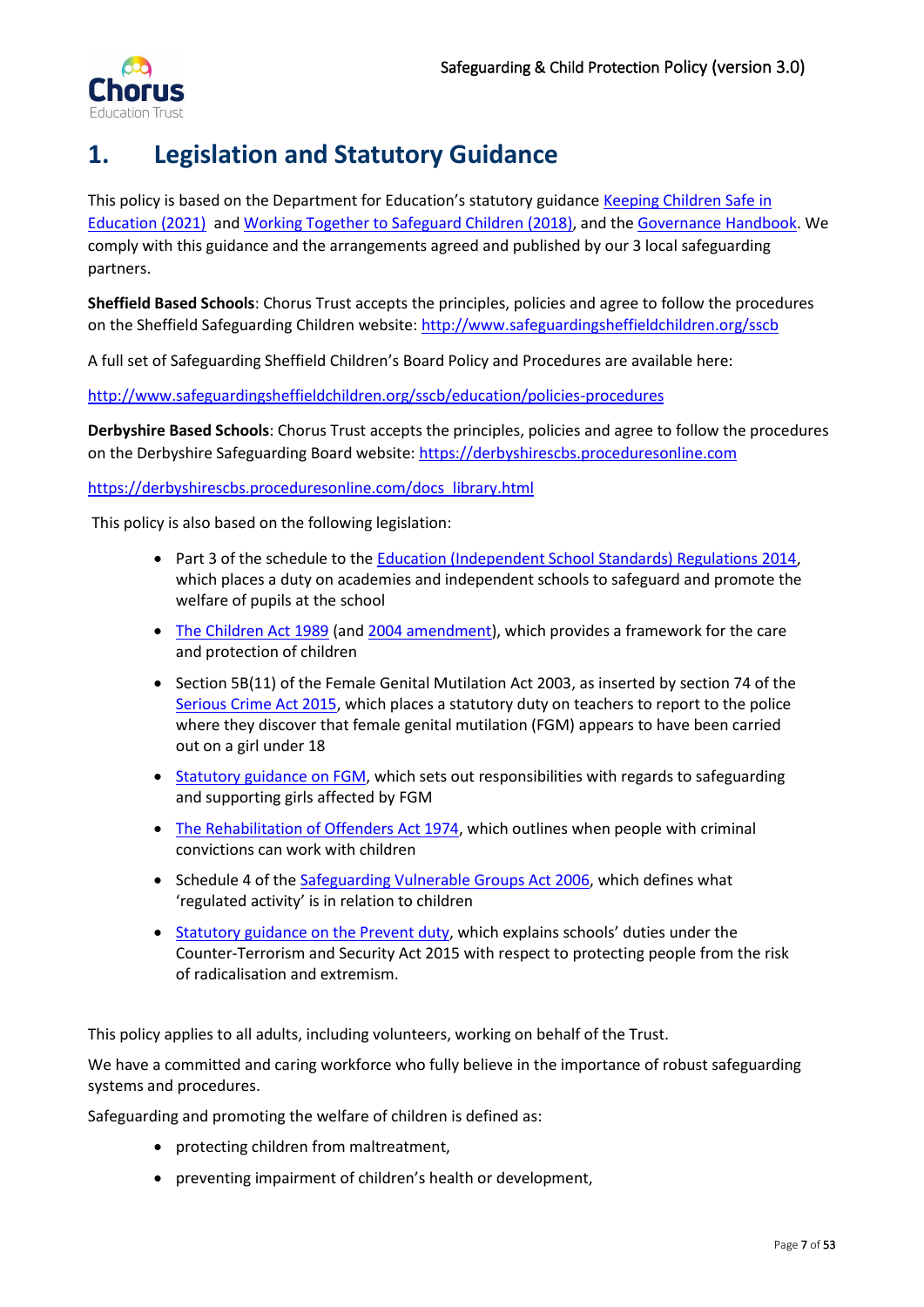

- ensuring that children grow up in circumstances consistent with the provision of safe and effective care; and taking action to enable all children to have the best outcomes.
- [www.workingtogetheronline.co.uk](http://www.workingtogetheronline.co.uk/)

# <span id="page-7-0"></span>**2. Aims and Objectives across Chorus Education Trust**

- To ensure we practice safe recruitment in checking the suitability of staff and volunteers.
- To raise awareness of potential safeguarding issues amongst staff, students and parents.
- To recognise that both mental and physical health are relevant to safeguarding.
- To equip students with the skills required to keep them happy, healthy and safe both in and out of the educational setting.
- To continue to develop our knowledge and expertise in order to continue to improve systems and procedures.
- To raise awareness amongst staff of their responsibility to identify and report cases of concern.
- To support students that may need to access support and intervention in a way that is kind and caring but is structured, clear, and concise.
- To establish a safe environment where children feel free to learn in a supportive environment to achieve their potential.
- To ensure that all staff abide by the code of conduct relating to their behaviour with children.

Please note – in this and subsequent sections, you should take any references to the DSL to mean "the DSL (or deputy DSL)".

# <span id="page-7-1"></span>**3. Definition of a child**

'In this document a child is defined as anyone who has not yet reached their  $18<sup>th</sup>$  birthday' (source: page 7) of *Working Together*).

A **vulnerable adult** is a person 18 years of age or over who is or may be in need of community care services by reason of disability, age or illness; and is **or may be** unable to take care of themselves and unable to protect him or herself against significant harm or exploitation.

Chorus Trust acknowledges that it is possible for someone to be considered vulnerable at any given time and will therefore will consider following all safeguarding procedures as set out in this policy.

### **Throughout this policy where 'child or children' is referred to, this also includes vulnerable adults over the age of 18.**

**Safeguarding and promoting the welfare of children** means:

- Protecting children from maltreatment
- Preventing impairment of children's mental and physical health or development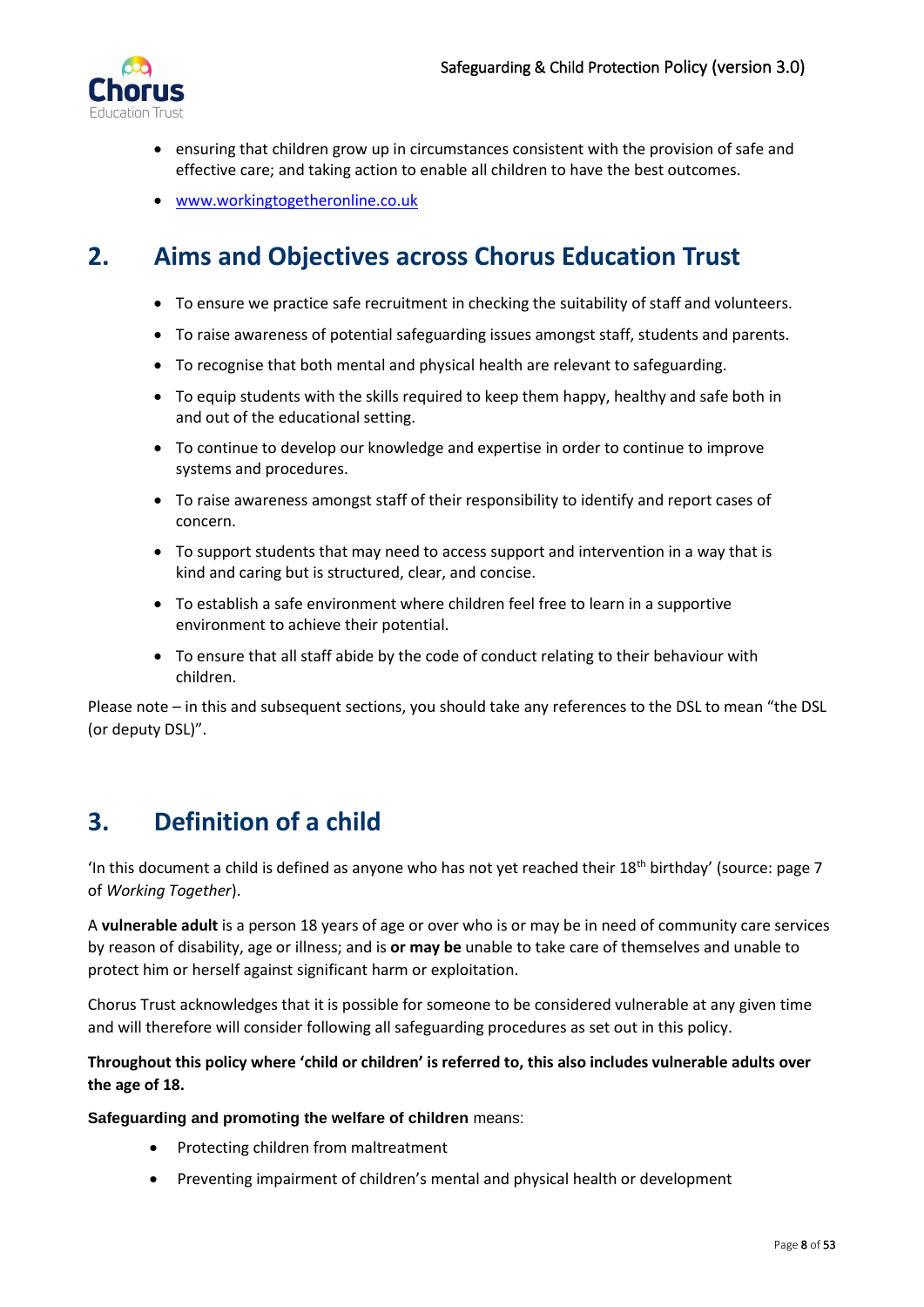

- Ensuring that children grow up in circumstances consistent with the provision of safe and effective care
- Taking action to enable all children to have the best outcomes
- **Child protection** is part of this definition and refers to activities undertaken to prevent children suffering, or being likely to suffer, significant harm.
- **Abuse** is a form of maltreatment of a child, and may involve inflicting harm or failing to act to prevent harm. Appendix 1 explains the different types of abuse.
- **Neglect** is a form of abuse and is the persistent failure to meet a child's basic physical and/or psychological needs, likely to result in the serious impairment of the child's health or development. Appendix 1 defines neglect in more detail.
- **Sexting** (also known as youth produced sexual imagery) is the sharing of sexual imagery (photos or videos) by children
- **Children** includes everyone under the age of 18.
- The following 3 **safeguarding partners** are identified in Keeping Children Safe in Education (and defined in the Children Act 2004, as amended by chapter 2 of the Children and Social Work Act 2017). They will make arrangements to work together to safeguard and promote the welfare of local children, including identifying and responding to their needs:
	- o The local authority (LA)
	- o A clinical commissioning group for an area within the LA
	- o The chief officer of police for a police area in the LA area

## <span id="page-8-0"></span>**Safeguarding Adults**

Chorus Education Trust continues to safeguard students over the age of 18 who have not been identified as vulnerable following local partner guidance:

- Derbyshire: <https://www.derbyshiresab.org.uk/home.aspx>
- Sheffield: [https://www.safeguardingsheffieldchildren.org/sscb/safeguarding-information-and](https://www.safeguardingsheffieldchildren.org/sscb/safeguarding-information-and-resources/adult-safeguarding)[resources/adult-safeguarding](https://www.safeguardingsheffieldchildren.org/sscb/safeguarding-information-and-resources/adult-safeguarding)
- and legislation Care Act 2014: [http://www.legislation.gov.uk/ukpga/2014/23/part/1/crossheading/safeguarding-adults-at-risk-of](http://www.legislation.gov.uk/ukpga/2014/23/part/1/crossheading/safeguarding-adults-at-risk-of-abuse-or-neglect/enacted)[abuse-or-neglect/enacted](http://www.legislation.gov.uk/ukpga/2014/23/part/1/crossheading/safeguarding-adults-at-risk-of-abuse-or-neglect/enacted)

Contact details for adult safeguarding services can be found on the important contacts page of this document.

# <span id="page-8-1"></span>**4. Equality Statement**

Some children have an increased risk of abuse, and additional barriers can exist for some children with respect to recognising or disclosing it. We are committed to anti-discriminatory practice and recognise children's diverse circumstances. We ensure that all children have the same protection, regardless of any barriers they may face.

We give special consideration to children who/se: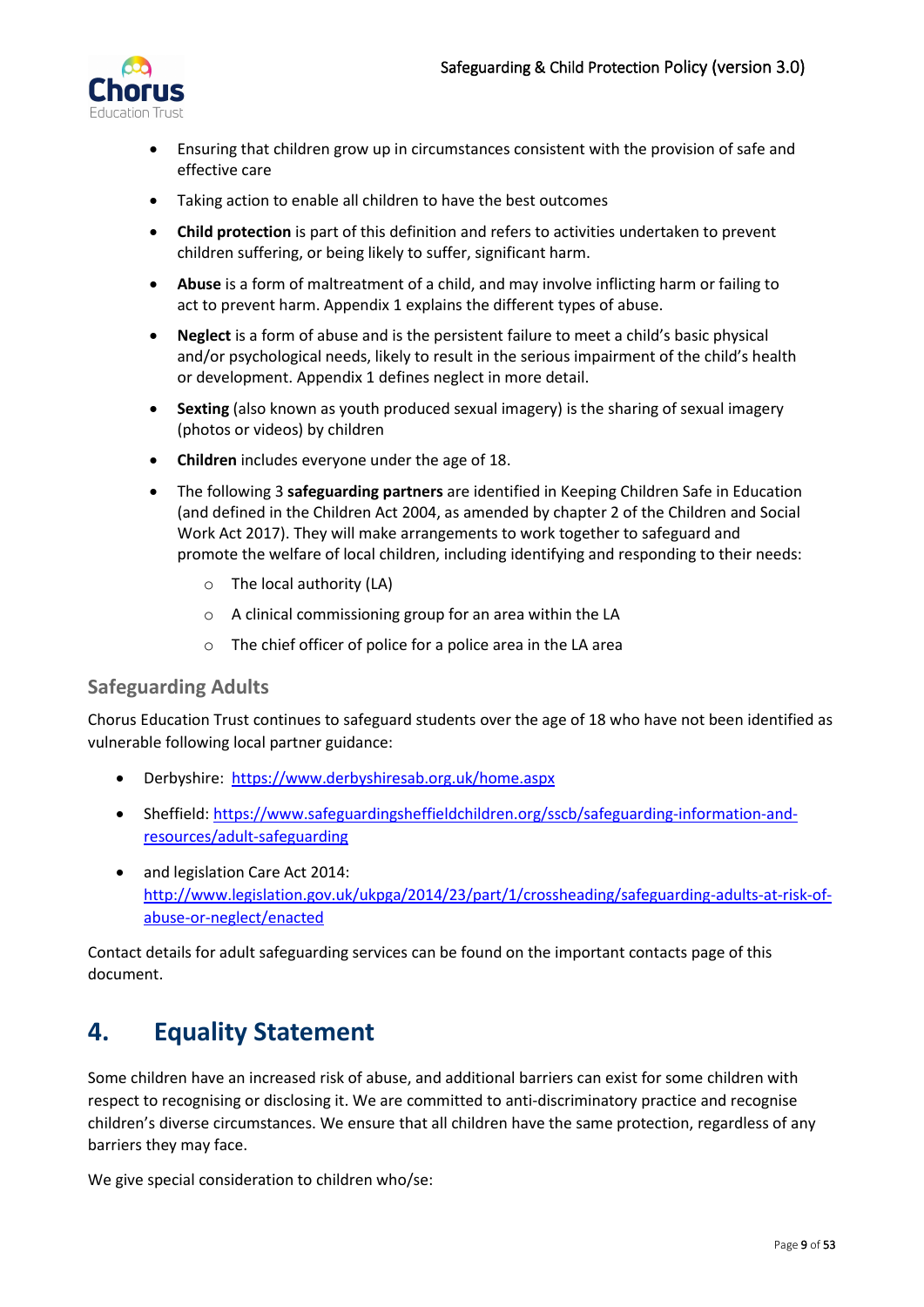

- Have special educational needs (SEN), health conditions or disabilities
- Are young carers
- May experience discrimination due to their race, ethnicity, religion, gender identification or sexuality
- Have English as an additional language
- Are known to be living in difficult situations for example, temporary accommodation or where there are issues such as substance abuse or domestic violence
- Are at risk of FGM, sexual exploitation, forced marriage, or radicalisation
- Are asylum seekers
- Are at risk due to either their own or a family member's mental health needs
- Are looked after or previously looked after
- Are missing from education
- Parent/carer has expressed an intention to educate at home

# <span id="page-9-0"></span>**5. Roles and Responsibilities**

Safeguarding and child protection is **everyone's** responsibility. This policy applies to all staff, volunteers and governors across the Trust and is consistent with the procedures of the 3 safeguarding partners. Our policy and procedures also apply to extended school and off-site activities.

### <span id="page-9-1"></span>**All staff**

Staff will read and understand part 1 and Annex B of the Department for Education's statutory safeguarding guidance, [Keeping Children Safe in Education,](https://www.gov.uk/government/publications/keeping-children-safe-in-education--2) and review this guidance at least annually.

\*\* Some staff within school who are identified as not working directly with children will instead be required to read and understand Annex A and Annex B of the guidance – Annex A is a condensed version of part 1.

All staff will be aware of:

- Our systems which support safeguarding, including this child protection and safeguarding policy, the online safety policy, the staff handbook (Trust and individual school), the role and identity of the designated safeguarding lead (DSL) and deputies (DSD's) within their setting, Child Protection Online Monitoring System (CPOMS) or MyConcern (Online safeguarding system), the behaviour policy and the safeguarding response to children who go missing from education.
- The early help process (sometimes known as the common assessment framework) and their role in it, including identifying emerging problems, liaising with the DSL within their setting, and sharing information with other professionals to support early identification and assessment. Information to be shared via CPOMS/MyConcern in line with the school procedures.
- The process for making referrals to local authority children's social care and for statutory assessments that may follow a referral, including the role they might be expected to play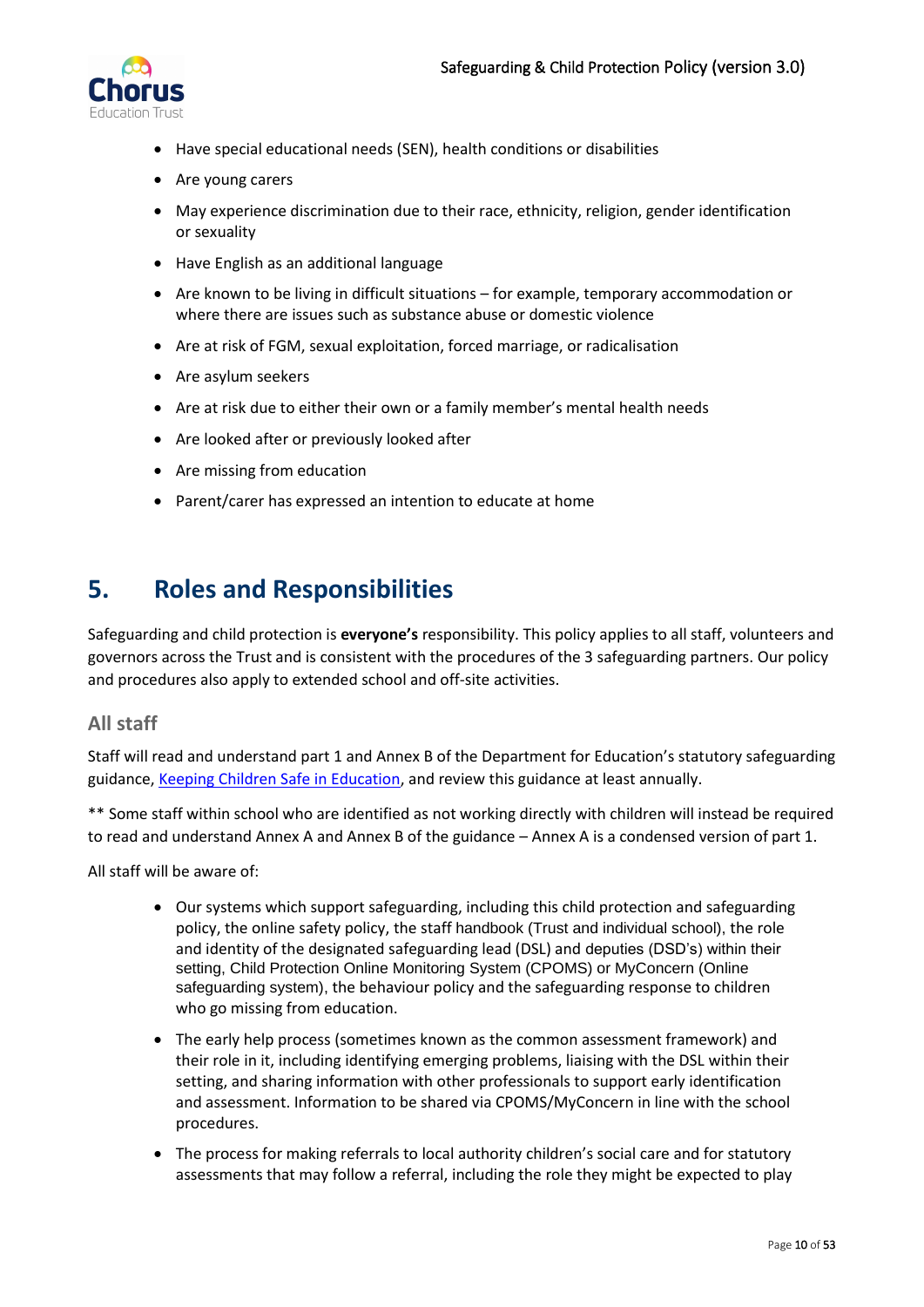

- What to do if they identify a safeguarding issue or a child tells them they are being abused or neglected, including specific issues such as FGM, and how to maintain an appropriate level of confidentiality while liaising with relevant professionals
- The signs of different types of abuse and neglect, as well as specific safeguarding issues, such as child sexual exploitation (CSE), child criminal exploitation (CCE), indicators of being at risk from or involved with serious violent crime, FGM and radicalisation
- Reassuring victims that they are being taken seriously and will be supported and kept safe

Section 13 and appendix 4 of this policy outline in more detail how staff are supported to do this.

# <span id="page-10-0"></span>**The Designated Safeguarding Lead/s (DSL)**

Each school has a DSL who is a member of the senior leadership team. Each school Safeguarding and Child Protection policy will clearly identify the DSL and DSD's within the setting. The DSL takes lead responsibility for child protection and wider safeguarding.

The Trust's Director of Safeguarding and Inclusion is Katie Anderson who can support and offer advice to DSL's across the Trust and who, alongside the head teacher in each school, will ensure that the Safeguarding Procedures are robust and understood.

During term time, the DSL within each school will be available during school hours for staff to discuss any safeguarding concerns.

When the DSL is absent, the DSD will deputise for the DSL in all safeguarding matters.

If the DSL and deputies are not available, The Head teacher or other member of the Senior Leadership Team from within the school will act as cover (for example, during out-of-hours/out-of-term activities).

The Trust Safeguarding and Inclusion manager will also be available to offer support if required.

Chorus Trust will ensure that the DSL in each school will be given the time, funding, training, resources and support to:

- Provide advice and support to other staff on child welfare and child protection matters.
- Take part in strategy discussions and inter-agency meetings and/or support other staff to do so.
- Contribute to the assessment of children.
- Refer suspected cases, as appropriate, to the relevant body (local authority children's social care, Channel programme, Disclosure and Barring Service, and/or police), and support staff who make such referrals directly.

The DSL at each school will also keep the Head of School/Principal informed of any issues, and liaise with local authority case managers and designated officers for child protection concerns as appropriate.

The DSL from each school will contribute to the Trusts Safeguarding and Inclusion reports on a termly basis to provide accurate and up to date information.

The full responsibilities of the DSL and deputies are set out in their job description.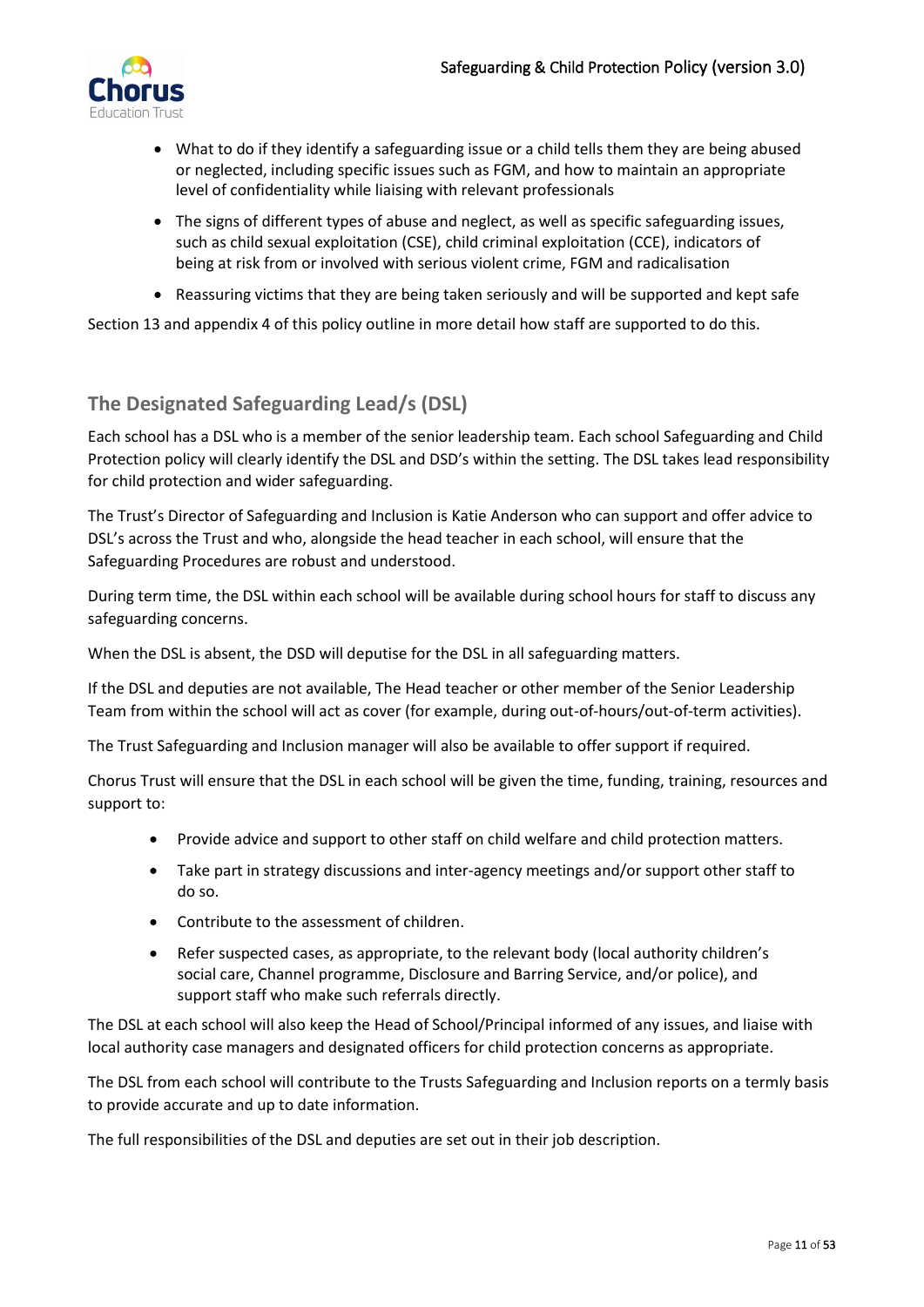

# <span id="page-11-0"></span>**The Governing Boards and Board of Trustees**

The governing board of each school will facilitate a whole-school approach to safeguarding.

The governing board of each school will evaluate and approve the policy at each review, ensure it complies with the law as well as the Trust policy. The governing board hold the Head of School/Principal to account for its implementation.

The Board of Trustees will approve the Trust policy. The Chair of the Safeguarding and Inclusion Committee for Chorus Education Trust is Jen Carlring-Wright.

Each governing board will appoint a link governor to monitor the effectiveness of this policy in conjunction with the full governing board. This is always a different person from the DSL.

The chair of governors at each school will act as the 'case manager' in the event that an allegation of abuse is made against the Head of School/Principal, where appropriate (see appendix 3).

All governors and trustees will read Keeping Children Safe in Education.

Section 13 has information on how governors are supported to fulfil their role.

## <span id="page-11-1"></span>**The Role of the Head of School/Principal**

The Head of School/Principal in each school is responsible for the implementation of this and their own policy, including:

- Ensuring that staff (including temporary staff) and volunteers are informed of our systems which support safeguarding, including this policy, as part of their induction.
- Communicating this policy to parents when their child joins the school and via the school website.
- Ensuring that the DSL has appropriate time, funding, training and resources, and that there is always adequate cover if the DSL is absent.
- Ensuring that all staff undertake appropriate safeguarding and child protection training and update this regularly.
- Acting as the 'case manager' in the event of an allegation of abuse made against another member of staff or volunteer, where appropriate (see appendix 3).

# <span id="page-11-2"></span>**6. Confidentiality**

- Timely information sharing is essential to effective safeguarding.
- Staff should understand and will follow the procedures, particularly those concerning referrals of cases of suspected abuse and neglect
- Fears about sharing information must not be allowed to stand in the way of the need to promote the welfare, and protect the safety, of children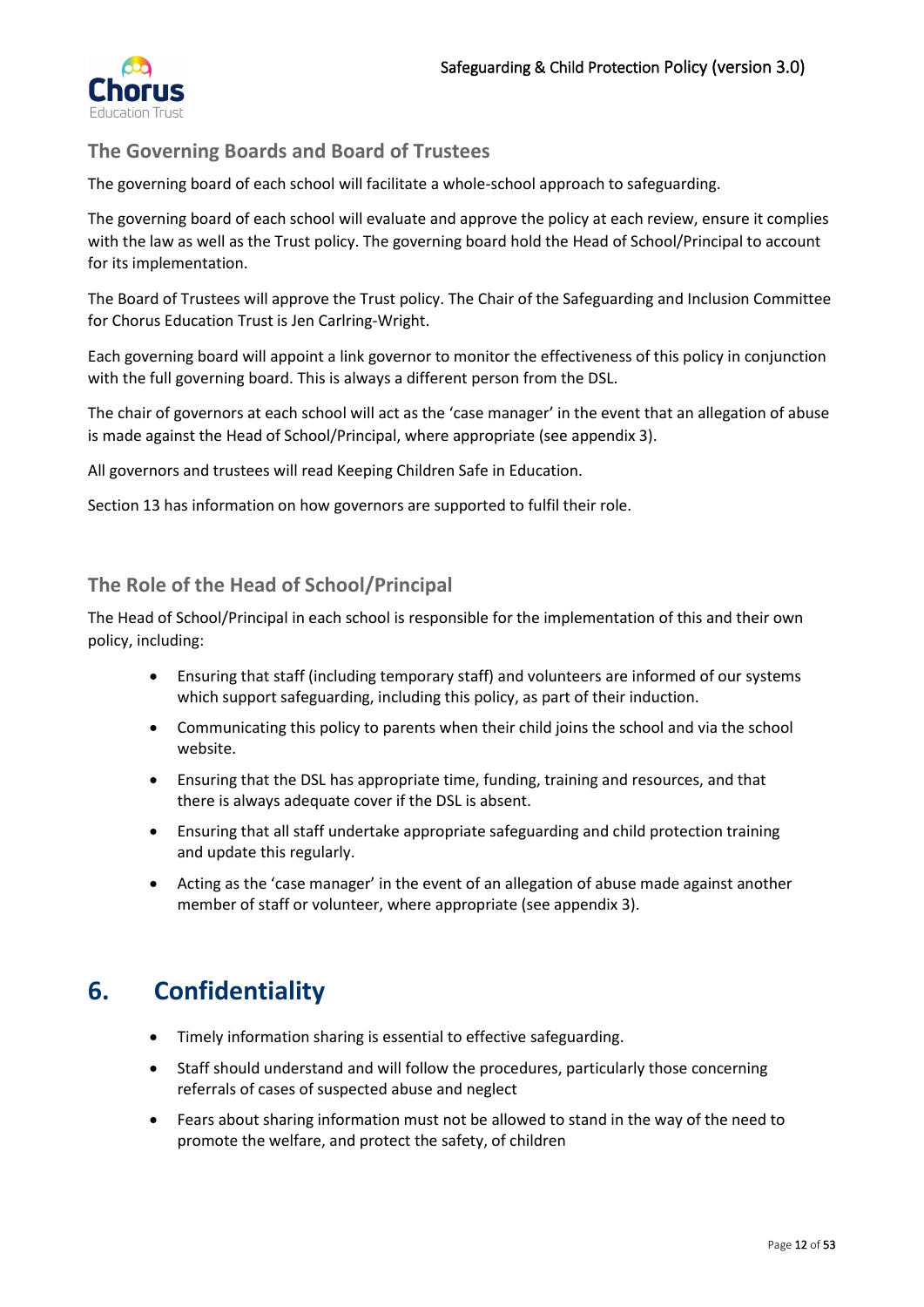

- The Data Protection Act (DPA) 2018 and GDPR do not prevent, or limit, the sharing of information for the purposes of keeping children safe
- If staff need to share 'special category personal data', the DPA 2018 contains 'safeguarding of children and individuals at risk' as a processing condition that allows practitioners to share information without consent if it is not possible to gain consent, it cannot be reasonably expected that a practitioner gains consent, or if to gain consent would place a child at risk
- Staff should never promise a child that they will not tell anyone about a report of abuse, as this may not be in the child's best interests
- The government's [information sharing advice for safeguarding practitioners](https://www.gov.uk/government/publications/safeguarding-practitioners-information-sharing-advice) includes 7 'golden rules' for sharing information, and will support staff who have to make decisions about sharing information
- If staff are in any doubt about sharing information, they should speak to the designated safeguarding lead (or deputy)
- Confidentiality is also addressed in this policy with respect to record-keeping in section 15, and allegations of abuse against staff in appendix 3

# <span id="page-12-0"></span>**7. Recognising Abuse and Taking Action**

Staff, volunteers and governors must follow the procedures set out below in the event of a safeguarding issue.

### **This part of the policy refers to 'you' so that the policy can be followed as live guidance for all stakeholders**.

## <span id="page-12-1"></span>**7.1 Concern that a child is at immediate risk from harm**

Make a referral to children's social care and/or the police **immediately** if you believe a child is suffering or likely to suffer from harm, or in immediate danger. **Anyone can make a referral.**

Tell the DSL as soon as possible if you make a referral directly.

#### **Sheffield Safeguarding Hub** is open 24hrs Telephone: **0114 2734855 or Police 999**

<http://www.safeguardingsheffieldchildren.org/sscb>

#### **Derbyshire Safeguarding** –Starting Point Telephone **01629 533190 or Police 999**

Further guidance and advice can be found by following the link below.

<https://www.gov.uk/report-child-abuse-to-local-council>

## <span id="page-12-2"></span>**7.2 If a child makes a disclosure to you**

If a child discloses a safeguarding issue to you, you should: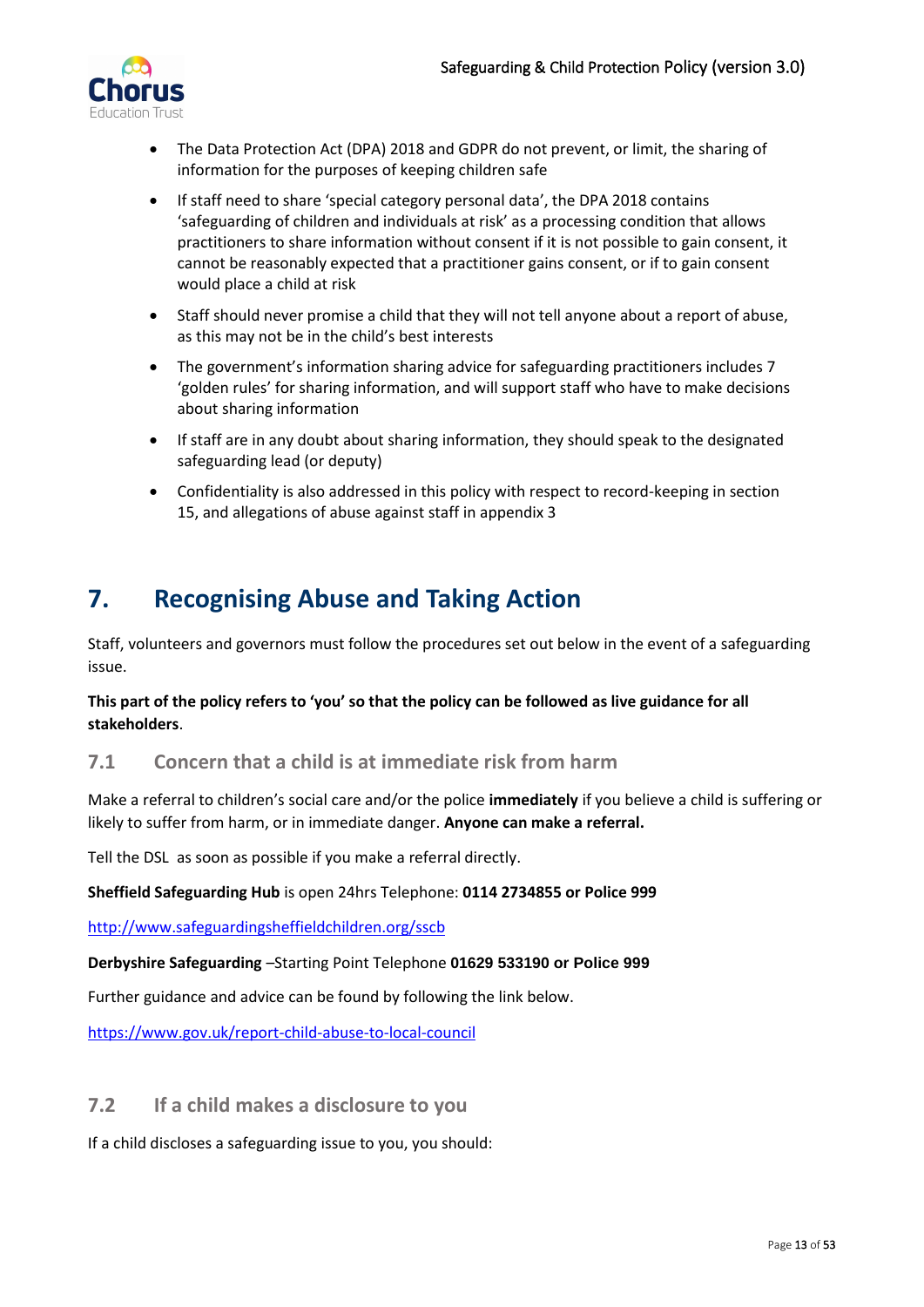

- Listen to and believe them. Allow them time to talk freely and do not ask leading questions
- Stay calm and do not show that you are shocked or upset
- Tell the child they have done the right thing in telling you. Do not tell them they should have told you sooner
- Explain what will happen next and that you will have to pass this information on. Do not promise to keep it a secret
- Write up your conversation as soon as possible in the child's own words. Stick to the facts, and do not put your own judgement on it
- Use CPOMS/My Concern to submit your referral to the DSL and Safeguarding team. Alternatively, if appropriate, make a referral to children's social care and/or the police directly (see 7.1), and tell the DSL as soon as possible that you have done so. Aside from these people, do not disclose the information to anyone else unless told to do so by a relevant authority involved in the safeguarding process.

### <span id="page-13-0"></span>**7.3 If you discover that FGM has taken place or a pupil is at risk of FGM**

Keeping Children Safe in Education explains that FGM comprises "all procedures involving partial or total removal of the external female genitalia, or other injury to the female genital organs".

FGM is illegal in the UK and a form of child abuse with long-lasting, harmful consequences. It is also known as 'female genital cutting', 'circumcision' or 'initiation'.

Possible indicators that a pupil has already been subjected to FGM, and factors that suggest a pupil may be at risk, are set out in appendix 4 of this policy.

Any teacher who either:

- Is informed by a girl under 18 that an act of FGM has been carried out on her; or
- Observes physical signs which appear to show that an act of FGM has been carried out on a girl under 18 and they have no reason to believe that the act was necessary for the girl's physical or mental health or for purposes connected with labour or birth

Must immediately report this to the police, personally. This is a mandatory statutory duty, and teachers will face disciplinary sanctions for failing to meet it.

Unless they have been specifically told not to disclose, they should also discuss the case with the DSL and involve children's social care as appropriate.

**Any other member of staff** who discovers that an act of FGM appears to have been carried out on a **pupil under 18** must speak to the DSL and follow our local safeguarding procedures.

The duty for teachers mentioned above does not apply in cases where a pupil is at risk of FGM or FGM is suspected but is not known to have been carried out. Staff should not examine pupils.

**Any member of staff** who suspects a pupil is at risk of FGM or suspects that FGM has been carried out or discovers that a **pupil aged 18 or over** appears to have been a victim of FGM, must speak to the DSL and follow local safeguarding procedures.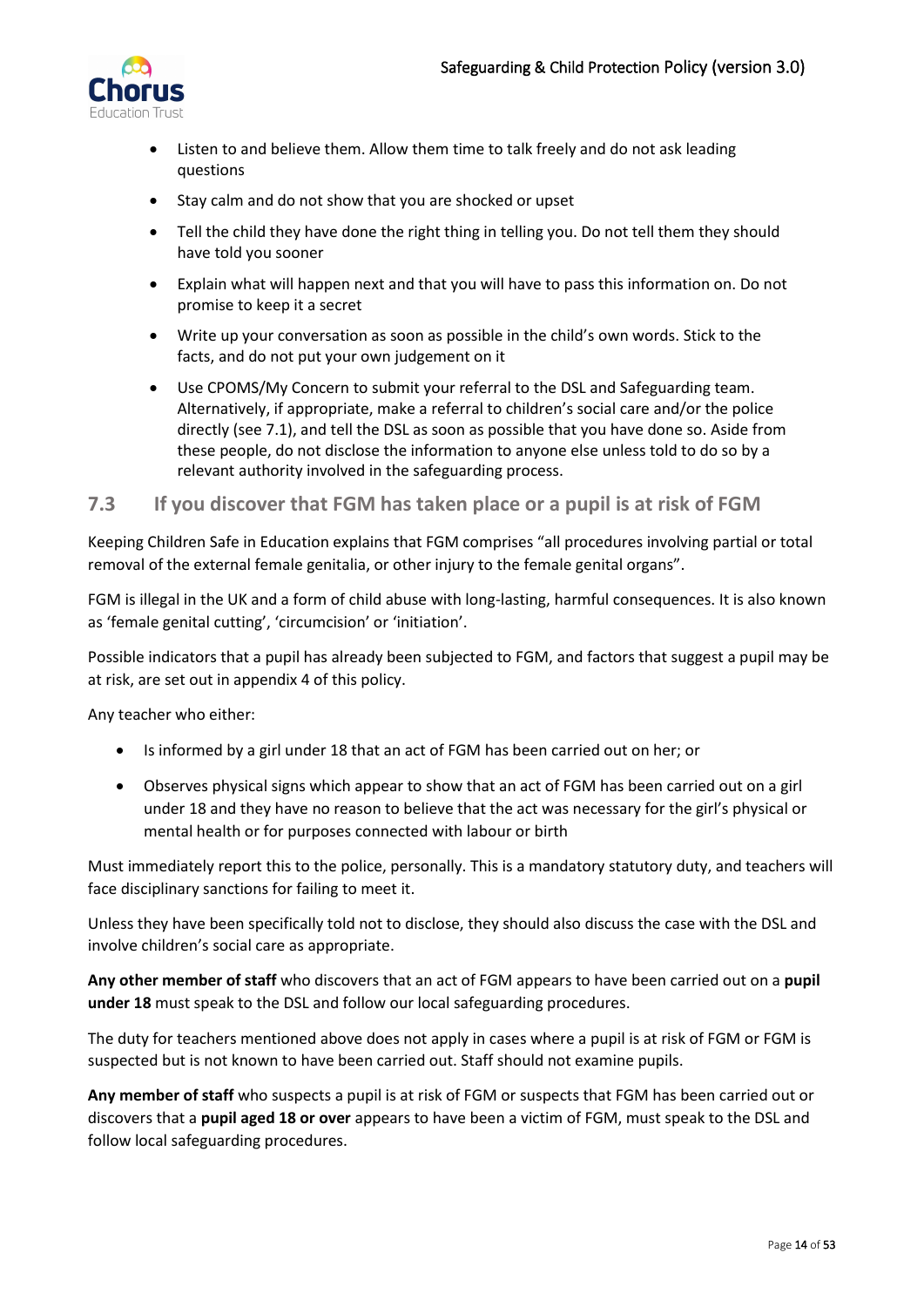

# <span id="page-14-0"></span>**7.4 If you have concerns about a child (as opposed to believing a child is suffering or likely to suffer from harm, or is in immediate danger)**

Figure 1 below, before section 7.7, illustrates the procedure to follow if you have any concerns about a child's welfare.

Where possible, speak to the DSL first to agree a course of action.

If in exceptional circumstances the DSL is not available, this should not delay appropriate action being taken. Speak to a member of the senior leadership team and/or take advice from local authority children's social care. You can also seek advice at any time from the NSPCC helpline on 0808 800 5000. Share details of any actions you take with the DSL as soon as practically possible.

Make a referral to local authority children's social care directly, if appropriate (see 'Referral' below). Share any action taken with the DSL as soon as possible.

### **Early help**

If early help is appropriate, the DSL will generally lead on liaising with other agencies and setting up an interagency assessment as appropriate. Staff may be required to support other agencies and professionals in an early help assessment, in some cases acting as the lead practitioner.

The DSL will keep the case under constant review and the school will consider a referral to local authority children's social care if the situation does not seem to be improving. Timelines of interventions will be monitored and reviewed.

### **Referral**

If it is appropriate to refer the case to local authority children's social care or the police, the DSL will make the referral or support you to do so.

If you make a referral directly (see section 7.1), you must tell the DSL as soon as possible.

The local authority will make a decision within 1 working day of a referral about what course of action to take and will let the person who made the referral know the outcome. The DSL or person who made the referral must follow up with the local authority if this information is not made available, and ensure outcomes are properly recorded.

If the child's situation does not seem to be improving after the referral, the DSL or person who made the referral must follow local escalation procedures to ensure their concerns have been addressed and that the child's situation improves.

Sheffield Schools - Sheffield Safeguarding Hub is open 24hrs Telephone: 0114 2734855

Derbyshire Schools - Derbyshire Safeguarding –Starting Point Telephone 01629 533190

### <span id="page-14-1"></span>**7.5 If you have concerns about extremism**

If a child is not suffering or likely to suffer from harm, or in immediate danger, where possible speak to the DSL first to agree a course of action.

If in exceptional circumstances the DSL is not available, this should not delay appropriate action being taken. Speak to a member of the senior leadership team and/or seek advice from local authority children's social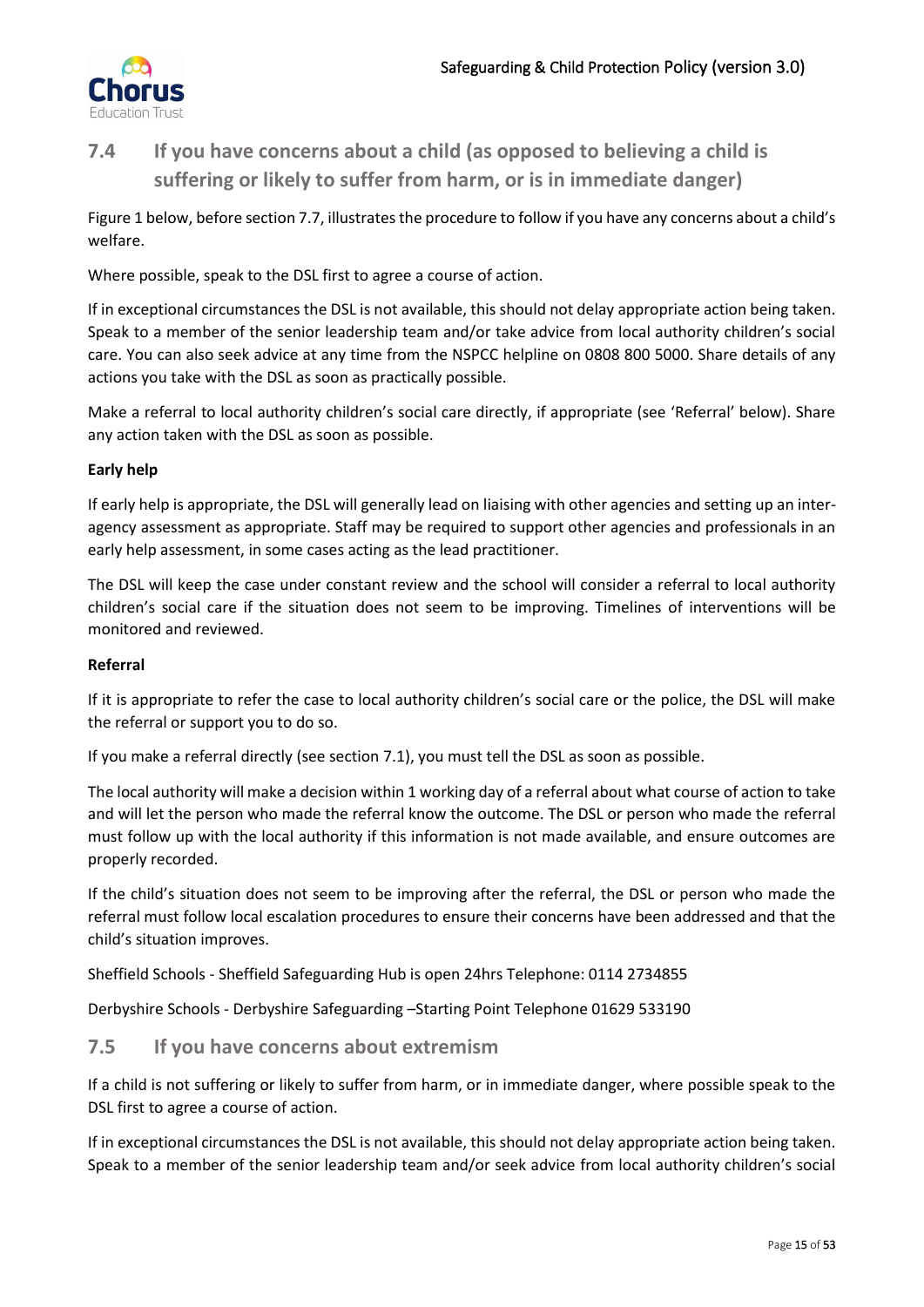

care. Make a referral to local authority children's social care directly, if appropriate (see 'Referral' above). Inform the DSL or deputy as soon as practically possible after the referral.

Where there is a concern, the DSL will consider the level of risk and decide which agency to make a referral to. This could include Channel, the government's programme for identifying and supporting individuals at risk of being drawn into terrorism, or the local authority children's social care team.

The Department for Education also has a dedicated telephone helpline, 020 7340 7264, which school staff and governors can call to raise concerns about extremism with respect to a pupil. You can also email counter.extremism@education.gov.uk. Note that this is not for use in emergency situations.

In an emergency, call 999 or the confidential anti-terrorist hotline on 0800 789 321 if you:

- Think someone is in immediate danger
- Think someone may be planning to travel to join an extremist group
- See or hear something that may be terrorist-related

If you have concerns about a child (as opposed to believing a child is suffering or likely to suffer from harm or is in immediate danger

Figure 1 illustrates the procedure to follow if you have any concerns about a child's welfare.

Where possible, speak to the DSL first to agree a course of action.

If in exceptional circumstances the DSL is not available, this should not delay appropriate action being taken. Speak to a member of the senior leadership team and/or take advice from local authority children's social care. You can also seek advice at any time from the NSPCC helpline on 0808 800 5000.

Make a referral to local authority children's social care directly, if appropriate (see 'Referral' below). Share any action taken with the DSL as soon as possible.

### <span id="page-15-0"></span>**7.6 If you have a mental health concern**

Mental health problems can, in some cases, be an indicator that a child has suffered or is at risk of suffering abuse, neglect or exploitation.

Staff will be alert to behavioral signs that suggest a child may be experiencing a mental health problem or be at risk of developing one.

If staff have a mental health concern about a child that is also a safeguarding concern, take immediate action by following the steps in section 7.4.

If staff have a mental health concern that is not also a safeguarding concern, they will speak to the DSL to agree a course of action. Record their concern on CPOMS or MyConcern

All staff within the Trust receive regular training around all aspects of mental health and wellbeing. The structures for supporting mental health and wellbeing within each school can be found within the safeguarding policy Information for individual settings. All schools within the Trust liaise closely with partner agencies such as CAMHS to provide appropriate packages of support when children move into or from Tier 3 and Tier 4 services.

Figure 1: procedure if you have concerns about a child's welfare (as opposed to believing a child is suffering or likely to suffer from harm, or in immediate danger)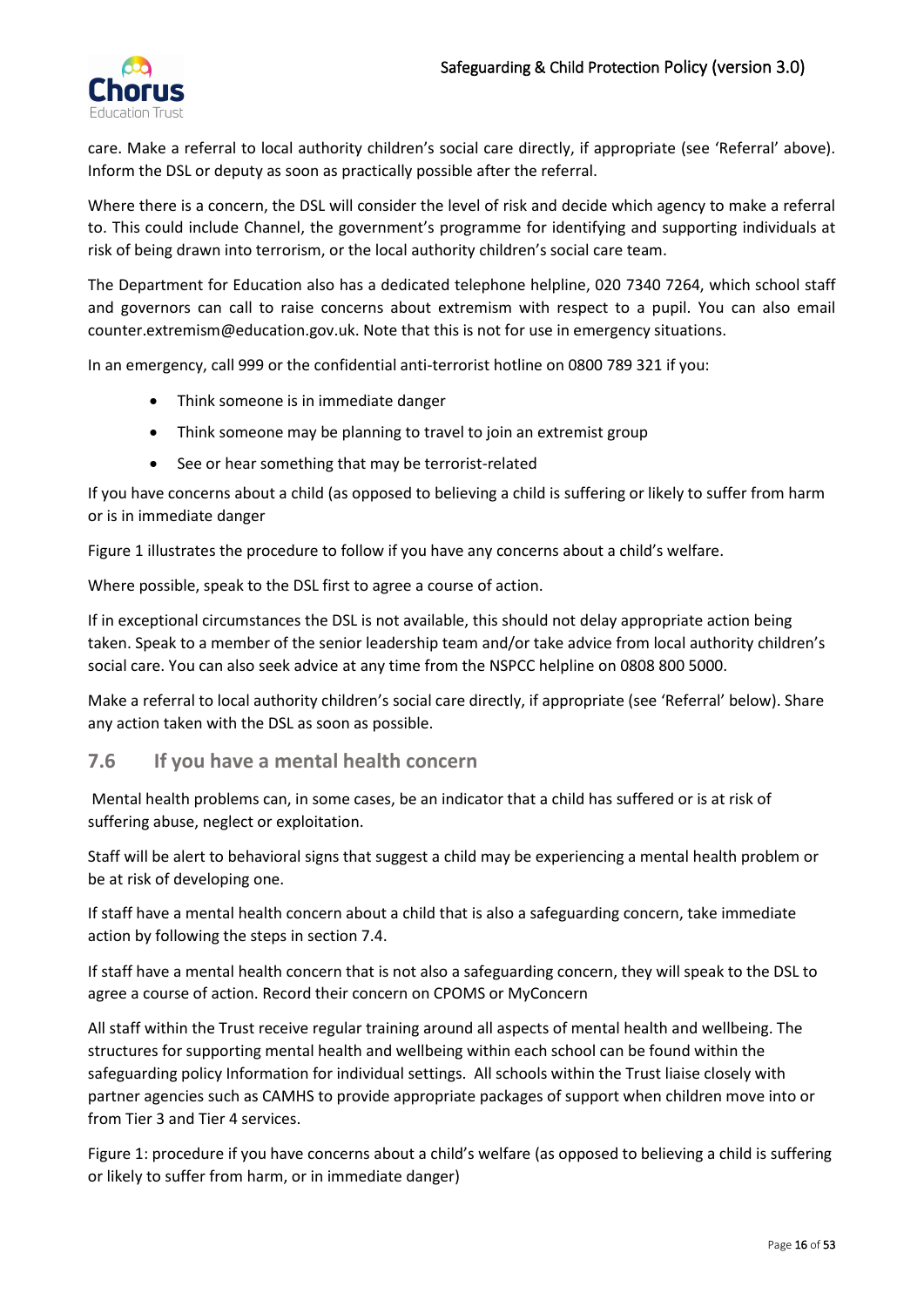

(Note – if the DSL is unavailable, this should not delay action. See section 7.4 for what to do.)

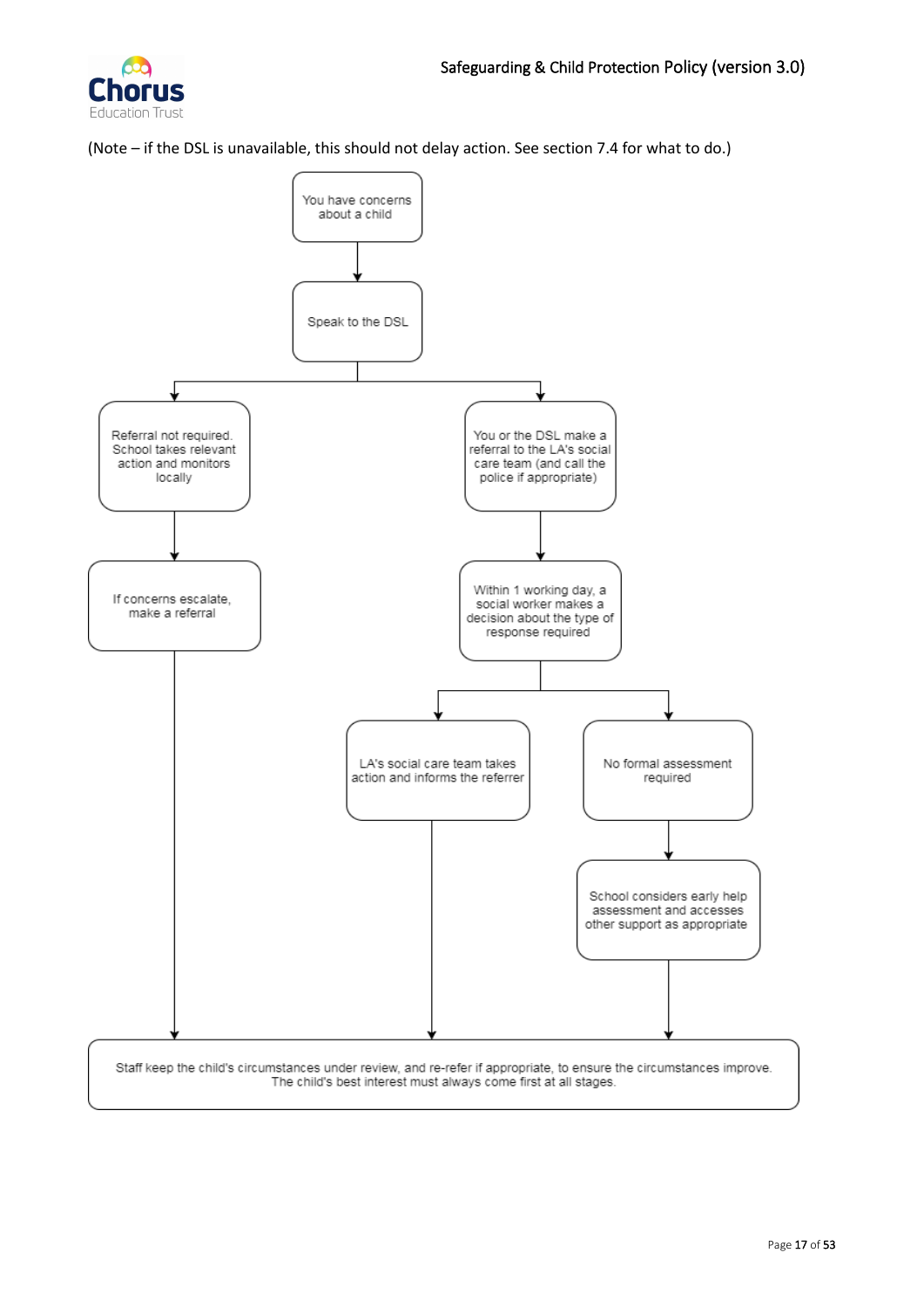

## <span id="page-17-0"></span>**7.7 Concerns Against a staff member, supply teacher, volunteer or contractor**

If you have concerns about a member of staff (including supply teacher, volunteer or contractor) or an allegation is made about a member of staff (including supply teacher, volunteer or contractor) posing a risk of harm to children, speak to the Head of School/Principal of that school. If the concerns/allegations are about the Head of School/Principal, speak to the Chair of Governors. The contact details for the chair of governors can be found in each schools Safeguarding policy and on the website.

The Head of School/Principal/Chair of Governors at that school will then follow the procedures set out in appendix 3, if appropriate.

Where you believe there is a conflict of interest in reporting a concern or allegation about a member of staff (including a supply teacher, volunteer or contractor) to the Head of School/Principal, report it directly to the local authority designated officer (LADO).

## <span id="page-17-1"></span>**7.8 Allegations of abuse against other pupils**

We recognise that children are capable of abusing their peers. Abuse will never be tolerated or passed off as "banter", "just having a laugh" or "part of growing up".

We also recognise the gendered nature of peer-on-peer abuse (i.e. that it is more likely that girls will be victims and boys perpetrators). However, all peer-on-peer abuse is unacceptable and will be taken seriously.

Most cases of pupils hurting other pupils will be dealt with under our school's behaviour policy, but this child protection and safeguarding policy will apply to any allegations that raise safeguarding concerns. This might include where the alleged behaviour:

- Is serious, and potentially a criminal offence
- Could put pupils in the school at risk
- Is violent
- Involves pupils being forced to use drugs or alcohol
- Involves sexual exploitation, sexual abuse or sexual harassment, such as indecent exposure, sexual assault, upskirting or sexually inappropriate pictures or videos (including the sharing of nudes and semi-nudes)

See appendix 4 for more information about peer-on-peer abuse.

#### **Procedures for dealing with allegations of peer-on-peer abuse**

- If a pupil makes an allegation of abuse against another pupil:
- You must record the allegation and tell the DSL, but do not investigate it
- The DSL will contact the local authority children's social care team and follow its advice, as well as the police if the allegation involves a potential criminal offence
- The DSL will put a risk assessment and support plan into place for all children involved (including the victim(s), the child(ren) against whom the allegation has been made and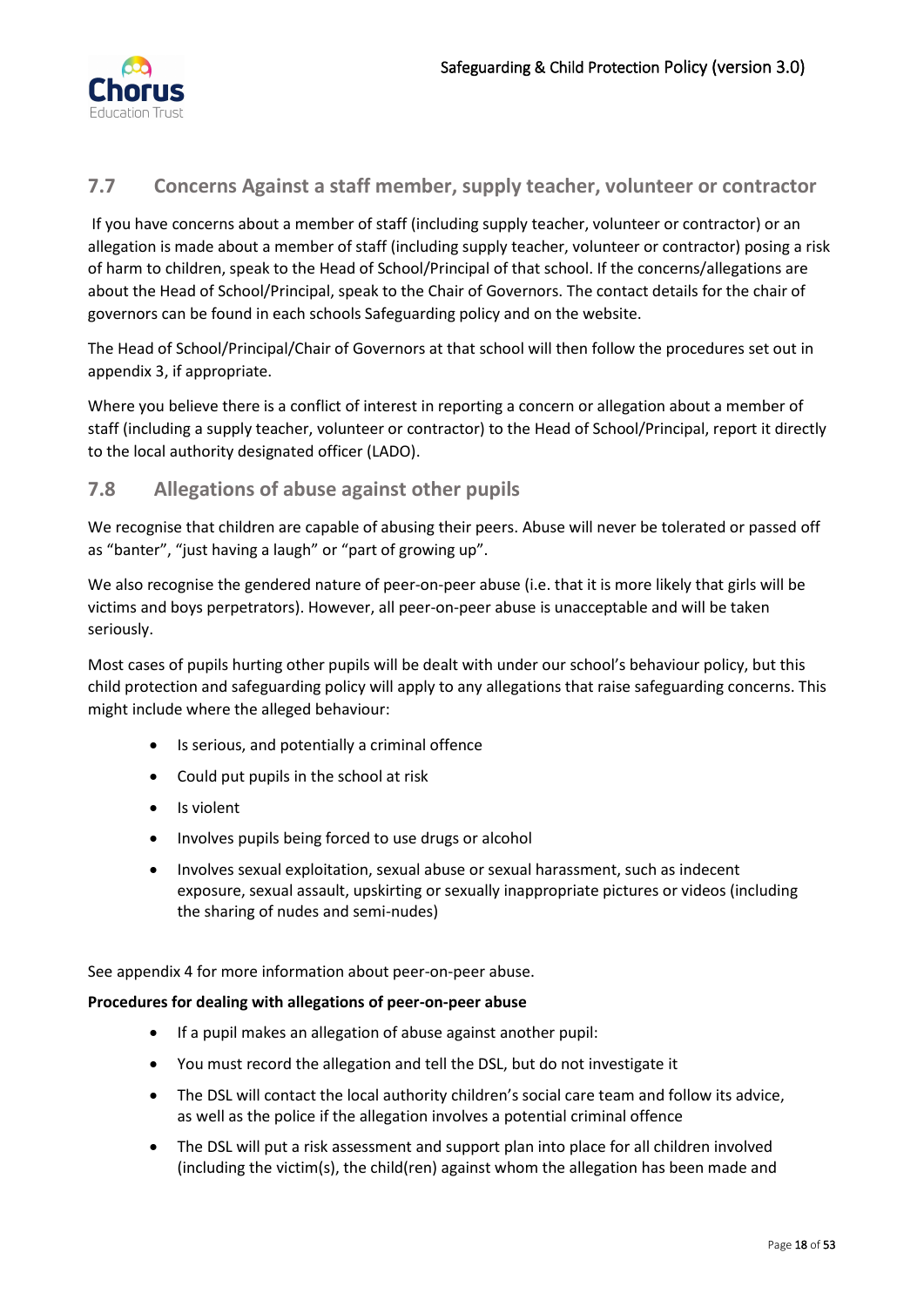

any others affected) with a named person they can talk to if needed. The DSL will contact the children and adolescent mental health services (CAMHS), if appropriate, or seek support in making a referral by the GP

#### **Creating a supportive environment in school and minimising the risk of peer-on-peer abuse**

We recognise the importance of taking proactive action to minimise the risk of peer-on-peer abuse, and of creating a supportive environment where victims feel confident in reporting incidents.

To achieve this, we will:

- Challenge any form of derogatory or sexualised language or behaviour, including requesting or sending sexual images
- Being vigilant to issues that particularly affect different genders for example, sexualised or aggressive touching or grabbing towards female pupils, and initiation or hazing type violence with respect to boys
- Ensuring our curriculum helps to educate pupils about appropriate behaviour and consent
- Ensuring pupils know they can talk to staff confidentially by making pupils aware of who are the DSL/DSD's in the school and where they can be located.
- Ensuring staff are trained to understand that a pupil harming a peer could be a sign that the child is being abused themselves, and that this would fall under the scope of this policy.
- Ensure staff reassure victims that they are being taken seriously
- Ensure staff are trained to understand:
	- o How to recognise the indicators and signs of peer-on-peer abuse, and know how to identify it and respond to reports
	- o That even if there are no reports of peer-on-peer abuse in school, it does not mean it is not happening – staff should maintain an attitude of "it could happen here"
	- $\circ$  That if they have any concerns about a child's welfare, they should act on them immediately rather than wait to be told, and that victims may not always make a direct report. For example:
		- Children can show signs or act in ways they hope adults will notice and react to
		- A friend may make a report
		- A member of staff may overhear a conversation
		- A child's behaviour might indicate that something is wrong
	- o That certain children may face additional barriers to telling someone because of their vulnerability, disability, gender, ethnicity and/or sexual orientation
	- $\circ$  That a pupil harming a peer could be a sign that the child is being abused themselves, and that this would fall under the scope of this policy
	- o The important role they have to play in preventing peer-on-peer abuse and responding where they believe a child may be at risk from it
	- o That they should speak to the DSL if they have any concerns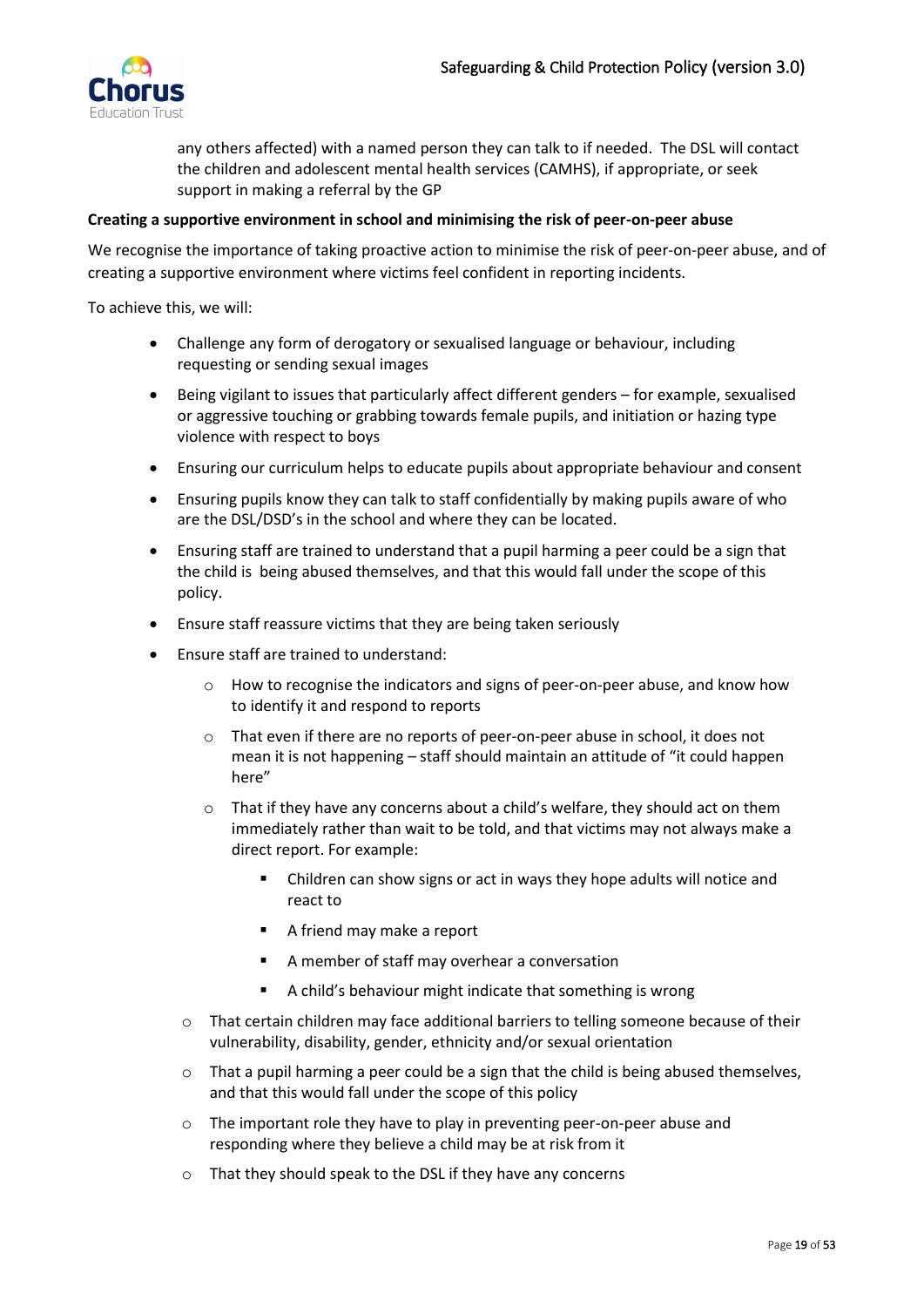

## <span id="page-19-0"></span>**7.9 Sharing of nudes and semi-nudes ('sexting')**

#### **Your responsibilities when responding to an incident**

If you are made aware of an incident involving the consensual or non-consensual sharing of nude or seminude images/videos (also known as 'sexting' or 'youth produced sexual imagery'), you must report it to the DSL immediately.

You must not:

- View, download or share the imagery yourself, or ask a pupil to share or download it. If you have already viewed the imagery by accident, you must report this to the DSL
- Delete the imagery or ask the pupil to delete it
- Ask the pupil(s) who are involved in the incident to disclose information regarding the imagery (this is the DSL's responsibility)
- Share information about the incident with other members of staff, the pupil(s) it involves or their, or other, parents and/or carers
- Say or do anything to blame or shame any young people involved
- You should explain that you need to report the incident, and reassure the pupil(s) that they will receive support and help from the DSL.

#### **Initial review meeting**

Following a report of an incident, the DSL will hold an initial review meeting with appropriate school staff. This meeting will consider the initial evidence and aim to determine:

- Whether there is an immediate risk to pupil(s)
- If a referral needs to be made to the police and/or children's social care
- If it is necessary to view the imagery in order to safeguard the young person (in most cases, imagery should not be viewed)
- What further information is required to decide on the best response
- Whether the imagery has been shared widely and via what services and/or platforms (this may be unknown)
- Whether immediate action should be taken to delete or remove images from devices or online services
- Any relevant facts about the pupils involved which would influence risk assessment
- If there is a need to contact another school, college, setting or individual
- Whether to contact parents or carers of the pupils involved (in most cases parents should be involved)

#### **The DSL will make an immediate referral to police and/or children's social care if:**

• The incident involves an adult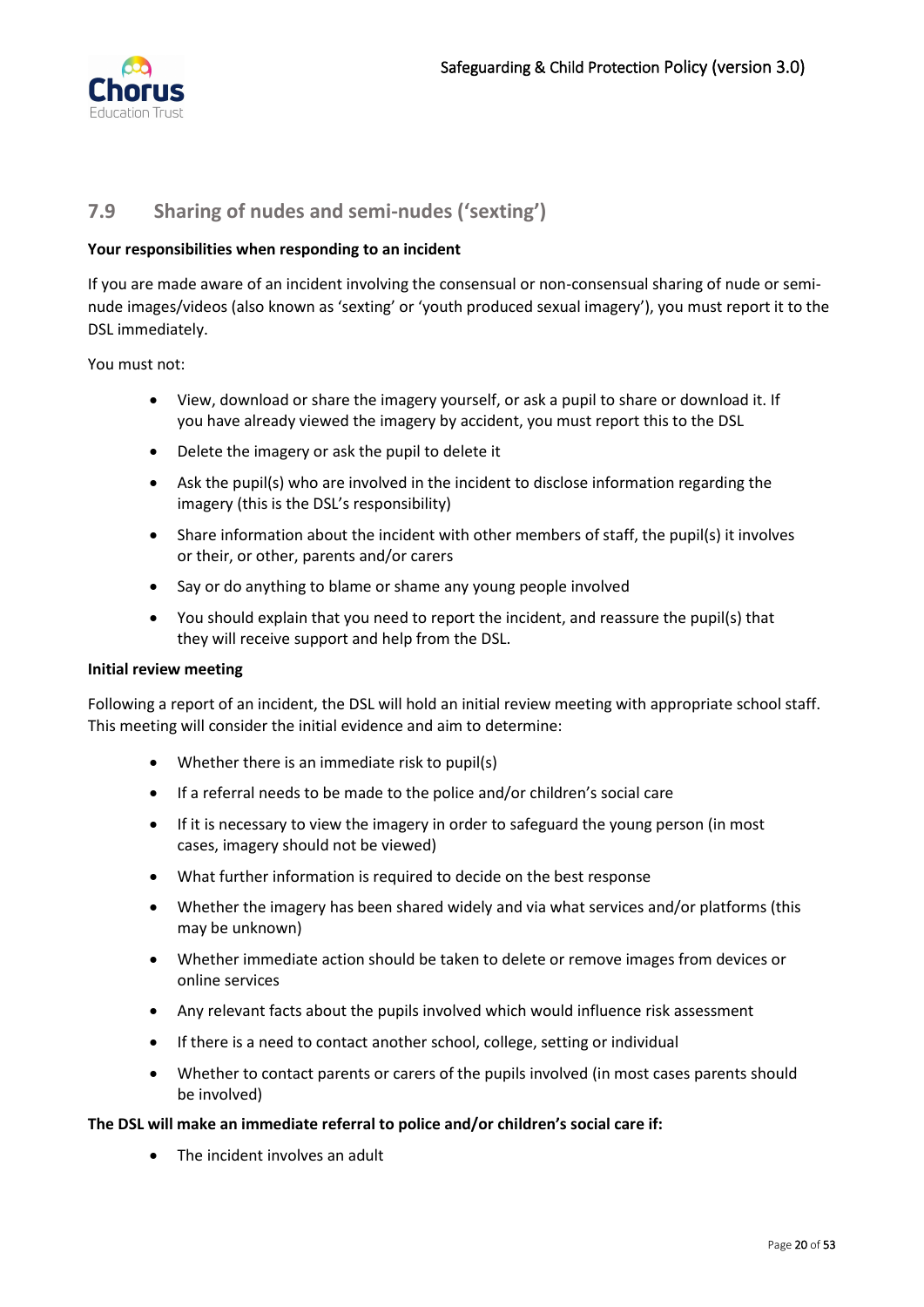

- There is reason to believe that a young person has been coerced, blackmailed or groomed, or if there are concerns about their capacity to consent (for example owing to special educational needs)
- What the DSL knows about the imagery suggests the content depicts sexual acts which are unusual for the young person's developmental stage, or are violent
- The imagery involves sexual acts and any pupil in the imagery is under 13
- The DSL has reason to believe a pupil is at immediate risk of harm owing to the sharing of the nudes or semi-nudes (for example, the young person is presenting as suicidal or selfharming)

If none of the above apply then the DSL, in consultation with other members of staff as appropriate, may decide to respond to the incident without involving the police or children's social care.

#### **Further review by the DSL**

If at the initial review stage a decision has been made not to refer to police and/or children's social care, the DSL will conduct a further review to establish the facts and assess the risks.

They will hold interviews with the pupils involved (if appropriate) to establish the facts and assess the risks.

If at any point in the process there is a concern that a pupil has been harmed or is at risk of harm, a referral will be made to children's social care and/or the police immediately.

#### **Informing parents/carers**

The DSL will inform parents at an early stage and keep them involved in the process, unless there is a good reason to believe that involving them would put the pupil at risk of harm.

#### **Referring to the police**

If it is necessary to refer an incident to the police, this will be done through contacting the schools community team or dialing 101

#### **Recording incidents**

Al incidents of sharing nudes and semi-nudes, and the decisions made in responding to them will be recorded. The record-keeping arrangements set out in section 14 of this policy also apply to recording incidents of sexting.

#### **Curriculum coverage**

Pupils are taught about the issues surrounding sexting as part of our PSHE education and computing programmes. Teaching covers the following in relation to sharing of nudes and semi-nudes

- What it is
- How it is most likely to be encountered. The consequences of requesting, forwarding or providing such images, including when it is and is not abusive and when it may be deemed as online sexual harassment
- Issues of legality
- The risk of damage to people's feelings and reputation

Pupils also learn the strategies and skills needed to manage: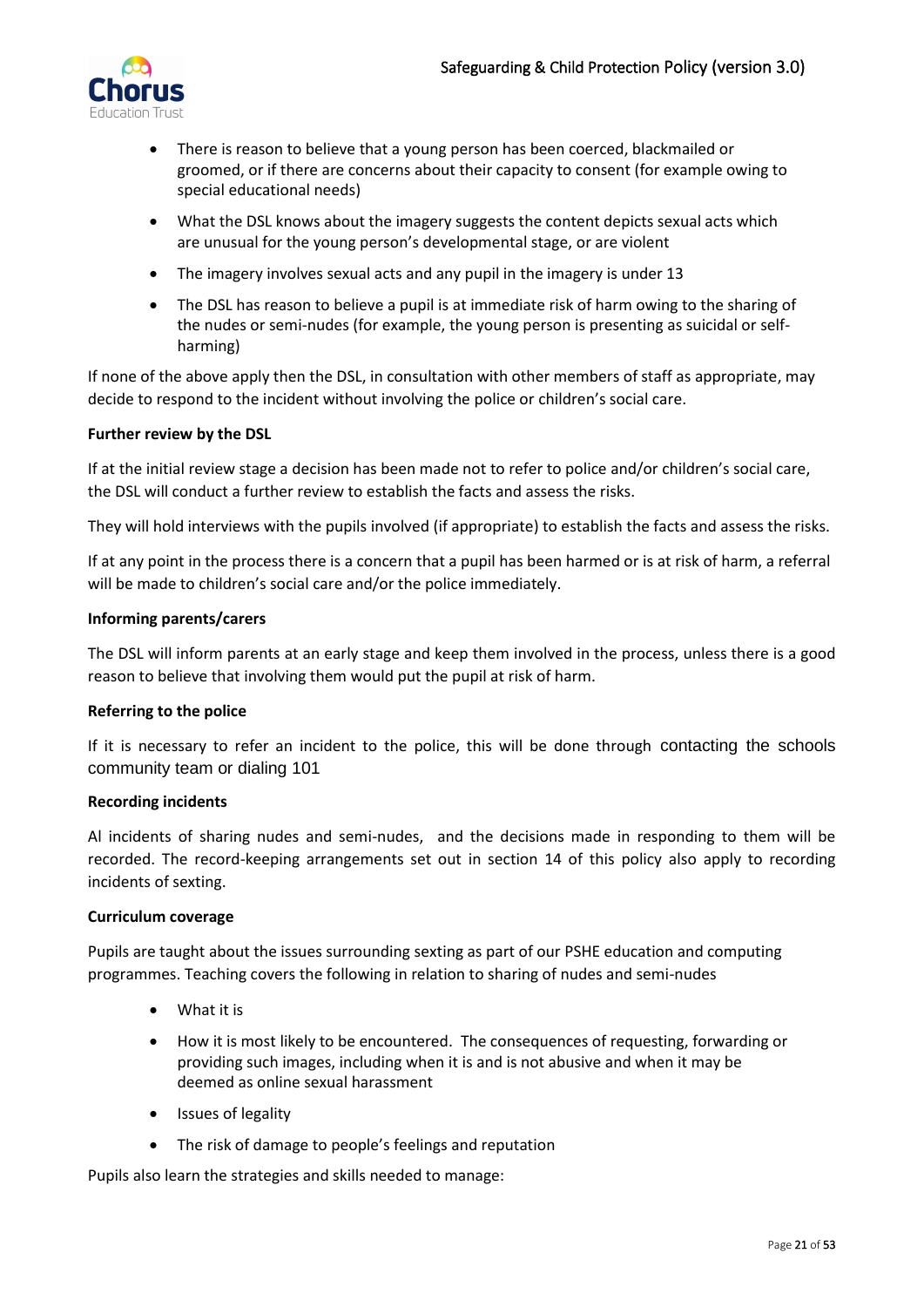

- Specific requests or pressure to provide (or forward) such images
- The receipt of such images

### <span id="page-21-0"></span>**7.10 Reporting systems for our pupils**

Where there is a safeguarding concern, we will take the child's wishes and feelings into account when determining what action to take and what services to provide.

We recognise the importance of ensuring pupils feel safe and comfortable to come forward and report any concerns and/or allegations.

To achieve this, we will:

- Put systems in place for pupils to confidently report abuse
- Ensure our reporting systems are well promoted, easily understood and easily accessible for pupils
- Make it clear to pupils that their concerns will be taken seriously, and that they can safely express their views and give feedback

Pupils can report abuse

- To key stage, wellbeing or safeguarding teams in person and without appointment at any time throughout the school day during term time.
- Safeguarding staff are also available throughout the school holidays (everyday except bank holidays and weekends) between the hours of 9-3pm to support students who need to report incidents of abuse or seek advice on any other aspect of safeguarding, mental health and wellbeing

# <span id="page-21-1"></span>**8. Online safety and the use of mobile technology**

We recognise the importance of safeguarding children from potentially harmful and inappropriate online material, and we understand that technology is a significant component in many safeguarding and wellbeing issues.

To address this, our school aims to:

- Have robust processes in place to ensure the online safety of pupils, staff, volunteers and governors
- Protect and educate the whole school community in its safe and responsible use of technology, including mobile and smart technology (which we refer to as 'mobile phones')
- Set clear guidelines for the use of mobile phones for the whole school community
- Establish clear mechanisms to identify, intervene in and escalate any incidents or concerns, where appropriate

The 4 key categories of risk

Our approach to online safety is based on addressing the following categories of risk: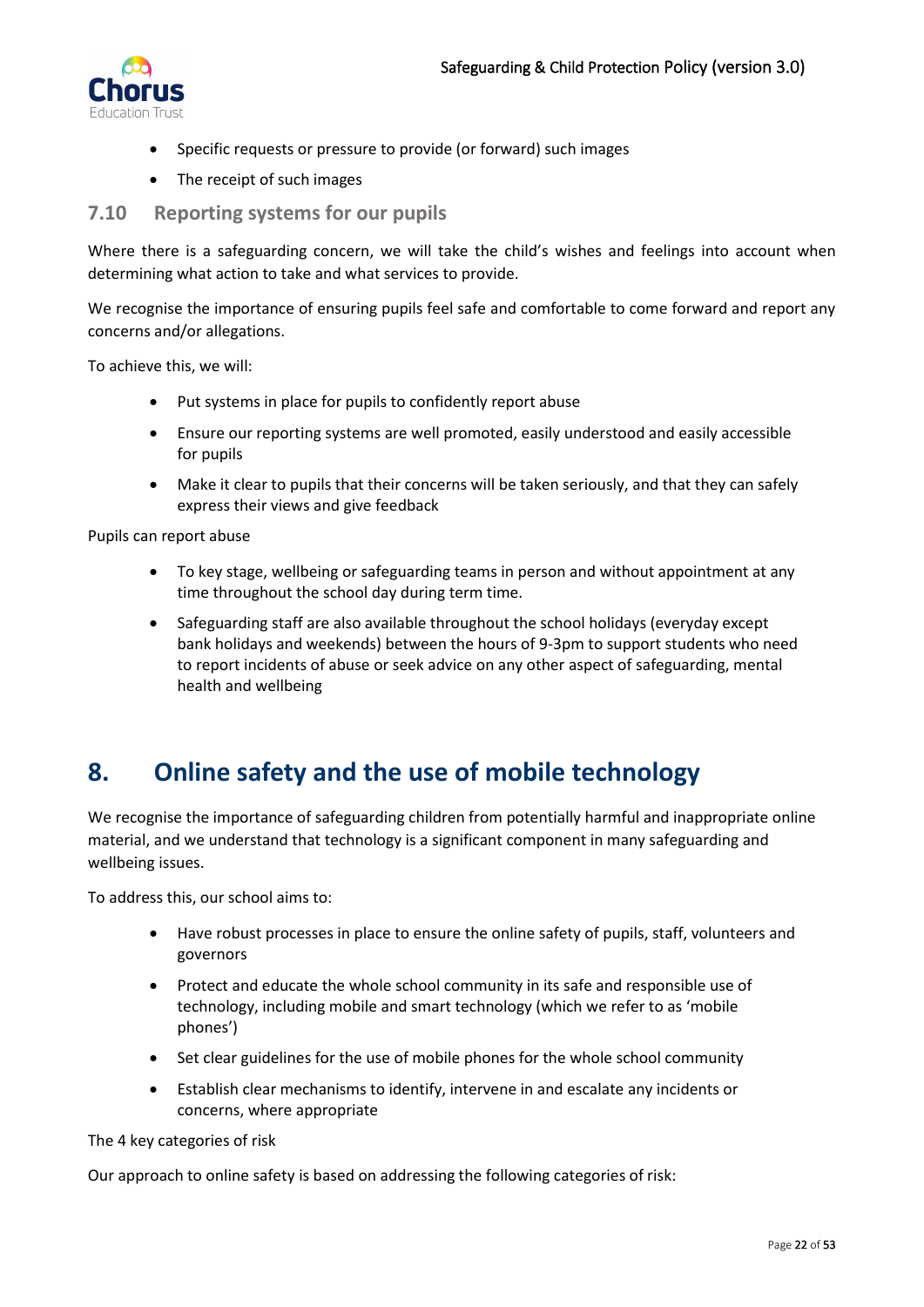

- **Content** being exposed to illegal, inappropriate or harmful content, such as pornography, fake news, racism, misogyny, self-harm, suicide, anti-Semitism, radicalisation and extremism
- **Contact** being subjected to harmful online interaction with other users, such as peer-topeer pressure, commercial advertising and adults posing as children or young adults with the intention to groom or exploit them for sexual, criminal, financial or other purposes
- **Conduct** personal online behaviour that increases the likelihood of, or causes, harm, such as making, sending and receiving explicit images (e.g. consensual and nonconsensual sharing of nudes and semi-nudes and/or pornography), sharing other explicit images and online bullying; and
- **Commerce** risks such as online gambling, inappropriate advertising, phishing and/or financial scams

To meet our aims and address the risks above we will:

Educate pupils about online safety as part of our curriculum. For example:

- The safe use of social media, the internet and technology
- Keeping personal information private
- How to recognise unacceptable behaviour online
- How to report any incidents of cyber-bullying, ensuring pupils are encouraged to do so, including where they are a witness rather than a victim

Train staff, as part of their induction, on safe internet use and online safeguarding issues including cyberbullying and the risks of online radicalisation. All staff members will receive refresher training at least once each academic year

Educate parents/carers about online safety via our website, communications sent directly to them and during parents' evenings. We will also share clear procedures with them so they know how to raise concerns about online safety

Make sure staff are aware of any restrictions placed on them with regards to the use of their mobile phone and cameras, for example that:

- Staff are allowed to bring their personal phones to school for their own use, but will limit such use to non-contact time when pupils are not present
- Staff will not take pictures or recordings of pupils on their personal phones or cameras

Make all pupils, parents/carers, staff, volunteers and governors aware that they are expected to sign an agreement regarding the acceptable use of the internet in school, use of the school's ICT systems and use of their mobile and smart technology

Explain the sanctions we will use if a pupil is in breach of our policies on the acceptable use of the internet and mobile phones

Make sure all staff, pupils and parents/carers are aware that staff have the power to search pupils' phones, as set out in the [DfE's guidance on searching, screening and confiscation](https://www.gov.uk/government/publications/searching-screening-and-confiscation)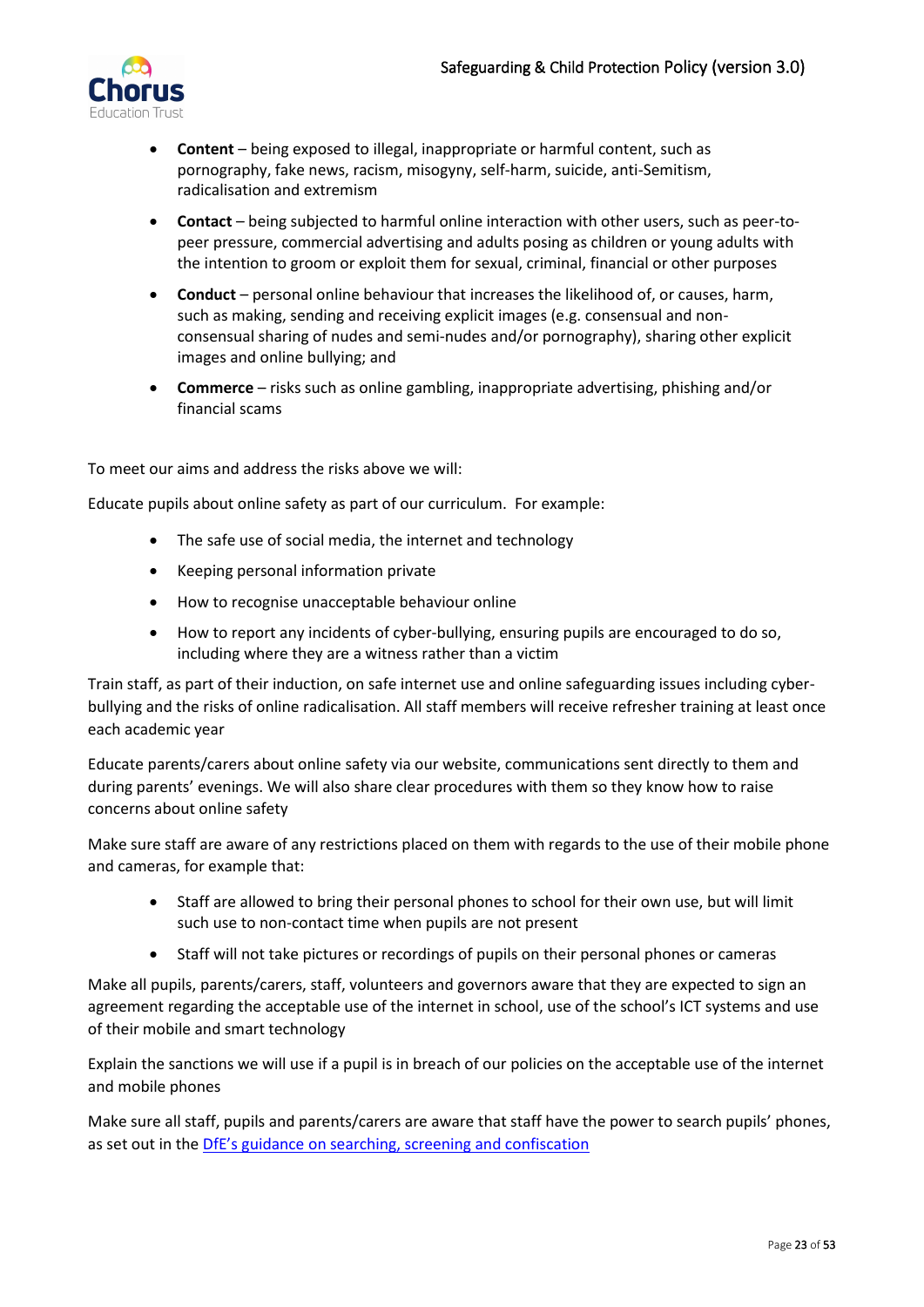

Put in place robust filtering and monitoring systems to limit children's exposure to the 4 key categories of risk (described above) from the school's IT systems

Carry out an annual review of our approach to online safety, supported by an annual risk assessment that considers and reflects the risks faced by our school community

This section summarises our approach to online safety and mobile phone use. For comprehensive details about our school's policy on online safety and the use of mobile phones, please refer to our online safety policy and mobile phone policy, which you can find on our website

# <span id="page-23-0"></span>**9. Notifying parents or carers**

- do this in the event of a suspicion or disclosure.
- Other staff will only talk to parents about any such concerns following consultation with the DSL.
- If we believe that notifying the parents would increase the risk to the child, we will discuss this with the local authority children's social care team before doing so.
- In the case of allegations of abuse made against other children, we will normally notify the parents of all the children involved.

# <span id="page-23-1"></span>**10. Pupils with special educational needs, disabilities or health issues**

We recognise that pupils with special educational needs (SEN) or disabilities or certain health conditions can face additional safeguarding challenges. Additional barriers can exist when recognising abuse and neglect in this group, including:

- Assumptions that indicators of possible abuse such as behaviour, mood and injury relate to the child's disability without further exploration
- Pupils being more prone to peer group isolation or bullying (including prejudice based bullying) than other pupils
- The potential for pupils with SEN, disabilities or certain health conditions being disproportionally impacted by behaviours such as bullying, without outwardly showing any signs
- Communication barriers and difficulties in managing or reporting these challenges
- We offer extra pastoral support for pupils. This includes: A designated SENCO within each school, Learning Support Provision, Teaching Assistants and Emotional wellbeing support.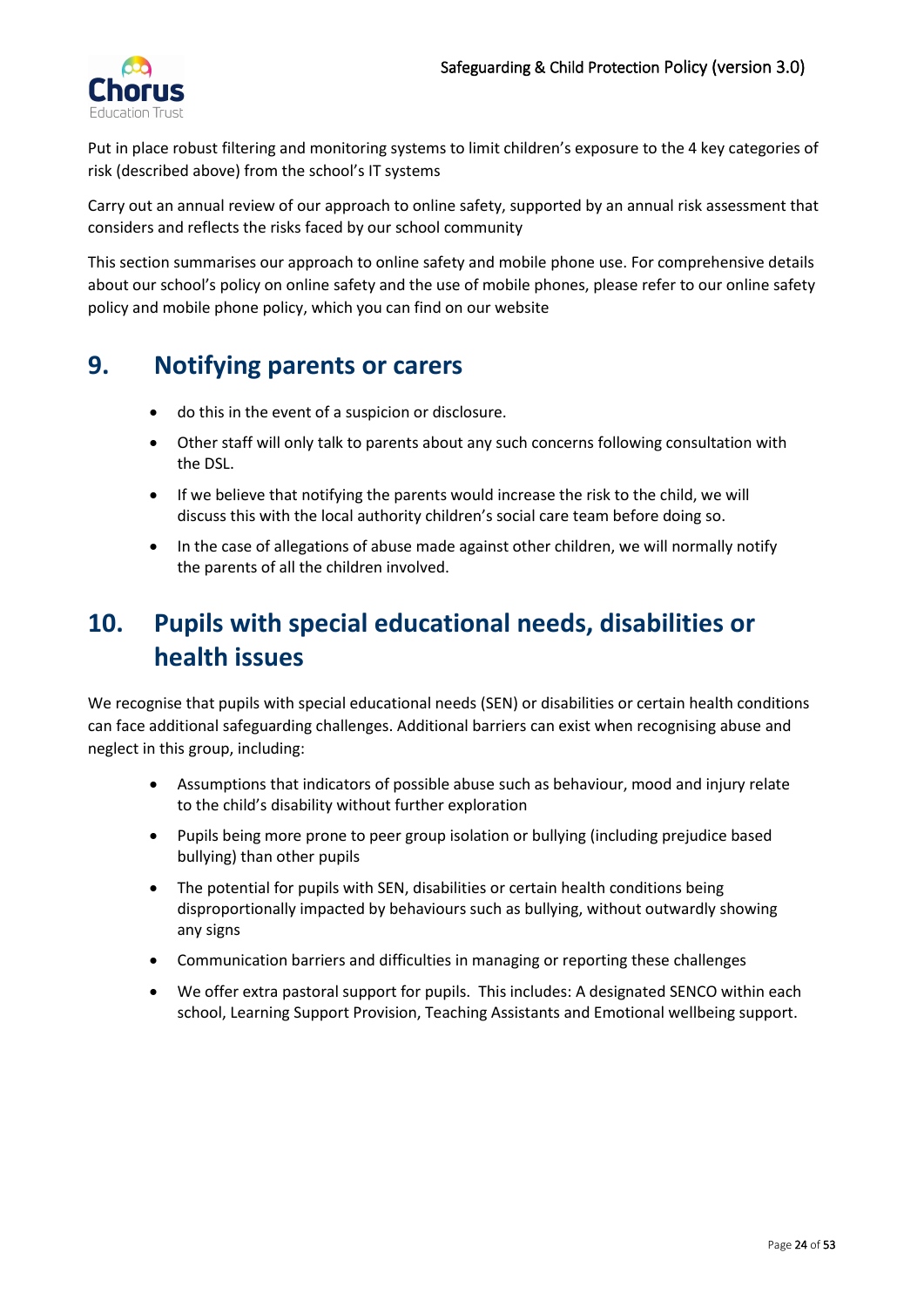

# <span id="page-24-0"></span>**11. Pupils with a social worker**

Pupils may need a social worker due to safeguarding or welfare needs. We recognise that a child's experiences of adversity and trauma can leave them vulnerable to further harm as well as potentially creating barriers to attendance, learning, behaviour and mental health.

The DSL and all members of staff will work with and support social workers to help protect vulnerable children.

Where we are aware that a pupil has a social worker, the DSL will always consider this fact to ensure any decisions are made in the best interests of the pupil's safety, welfare and educational outcomes. For example, it will inform decisions about:

- Responding to unauthorised absence or missing education where there are known safeguarding risks
- The provision of pastoral and/or academic support
- The implementation of behaviour sanctions such as internal seclusions or exclusions

# <span id="page-24-1"></span>**12. Looked-after and previously looked-after children**

We will ensure that staff have the skills, knowledge and understanding to keep looked-after children and previously looked-after children safe. In particular, we will ensure that:

- Appropriate staff have relevant information about children's looked after legal status, contact arrangements with birth parents or those with parental responsibility, and care arrangements
- The DSL has details of children's social workers and relevant virtual school heads
- Each school has appointed a designated teacher, who is responsible for promoting the educational achievement of looked-after children and previously looked-after children in line wit[h statutory guidance.](https://www.gov.uk/government/publications/designated-teacher-for-looked-after-children)
- The designated teacher is appropriately trained and has the relevant qualifications and experience to perform the role.
- As part of their role, the designated teacher will:
- Work closely with the DSL (if they are not the to ensure that any safeguarding concerns regarding looked-after and previously looked-after children are quickly and effectively responded to
- Work with virtual school heads to promote the educational achievement of looked-after and previously looked-after children, including discussing how pupil premium plus funding can be best used to support looked-after children and meet the needs identified in their personal education plans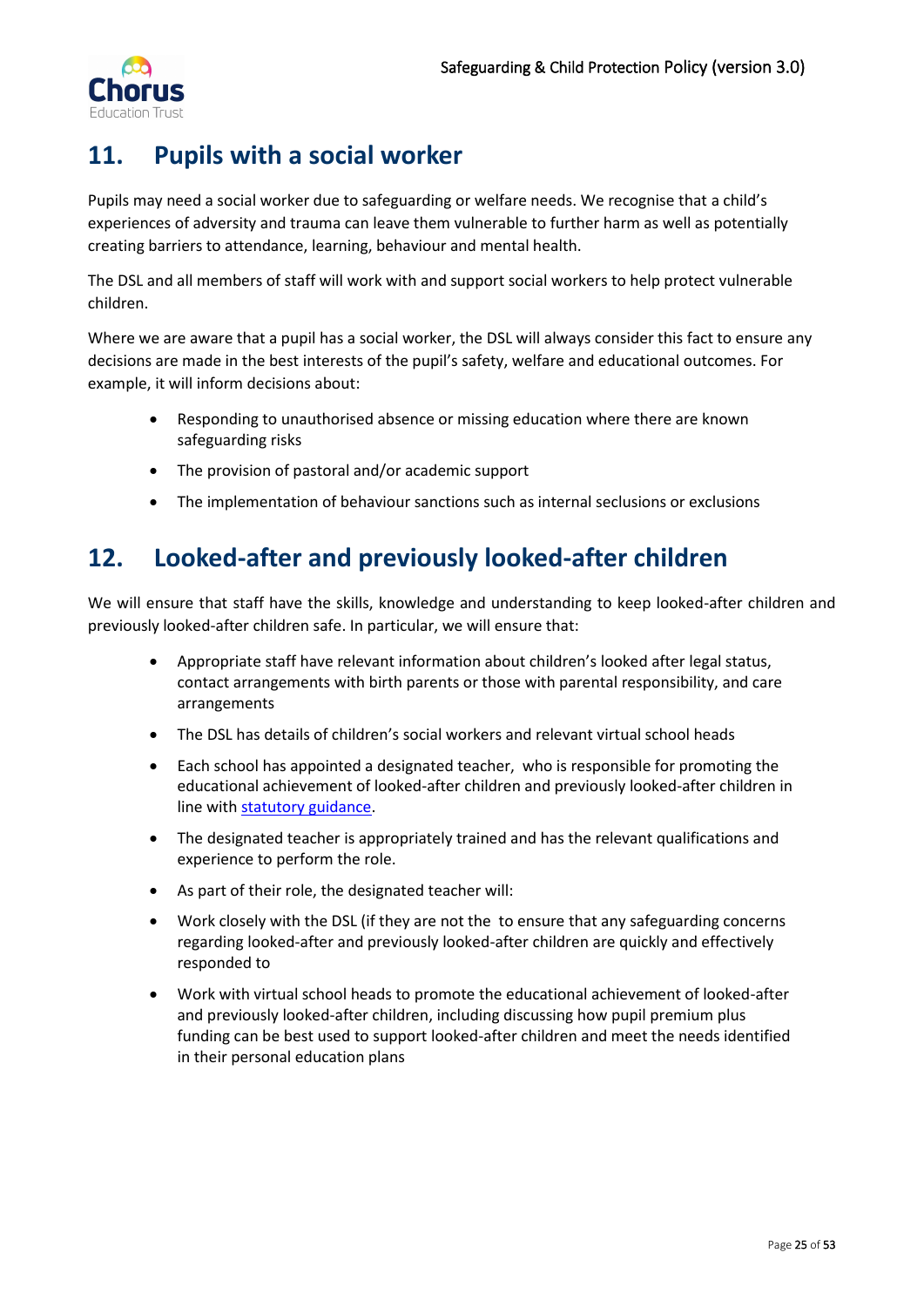

# <span id="page-25-0"></span>**13. Complaints and concerns about school safeguarding policies**

## <span id="page-25-1"></span>**13.1 Complaints against staff**

Complaints against staff that are likely to require a child protection investigation will be handled in accordance with our procedures for dealing with allegations of abuse made against staff (see appendix 3).

## <span id="page-25-2"></span>**13.2 Whistle-blowing**

The school adheres to the Chorus Trust whistle- blowing policy, which can be found here [https://www.chorustrust.org/\\_site/data/files/policies/CD4F6F2DCD7F650197D806C97EA11BD7.pdf](https://www.chorustrust.org/_site/data/files/policies/CD4F6F2DCD7F650197D806C97EA11BD7.pdf)

# <span id="page-25-3"></span>**14. Record-keeping**

All records are held in line with our records retention schedule.

All safeguarding concerns, discussions, decisions made and the reasons for those decisions, must be recorded in writing or via the secure online system and your personal log in. If you are in any doubt about whether to record something, discuss it with the DSL within your school.

Non-confidential records will be easily accessible and available. Confidential information and records will be held securely and only available to those who have a right or professional need to see them.

Safeguarding records relating to individual children will be retained for a reasonable period of time after they have left the school .

If a child for whom the school has, or has had, safeguarding concerns moves to another school, the DSL will ensure that their child protection file is forwarded promptly and securely, and separately from the main pupil file. In addition, if the concerns are significant or complex, and/or social services are involved, the DSL will speak to the DSL of the receiving school and provide information to enable them to have time to make any necessary preparations to ensure the safety of the child.

Chorus Trust operate a clear desk policy across all its schools.

Information is shared with staff and outside agencies on a need to know basis.

Staff are not permitted to take private and confidential information off site. If this is unavoidable you must obtain permission from the Head of School prior to taking any information off-site.

If staff are using remote access they must ensure that they sign in and out securely.

Children that are fleeing domestic violence and Children in local authority care are particularly vulnerable when a security breach occurs.

<span id="page-25-4"></span>**Storing and Transferring**

• All records made by Chorus staff are recorded on the secure electronic system CPOMS (Child Protection Online Monitoring System) or MyConcern (online monitoring system)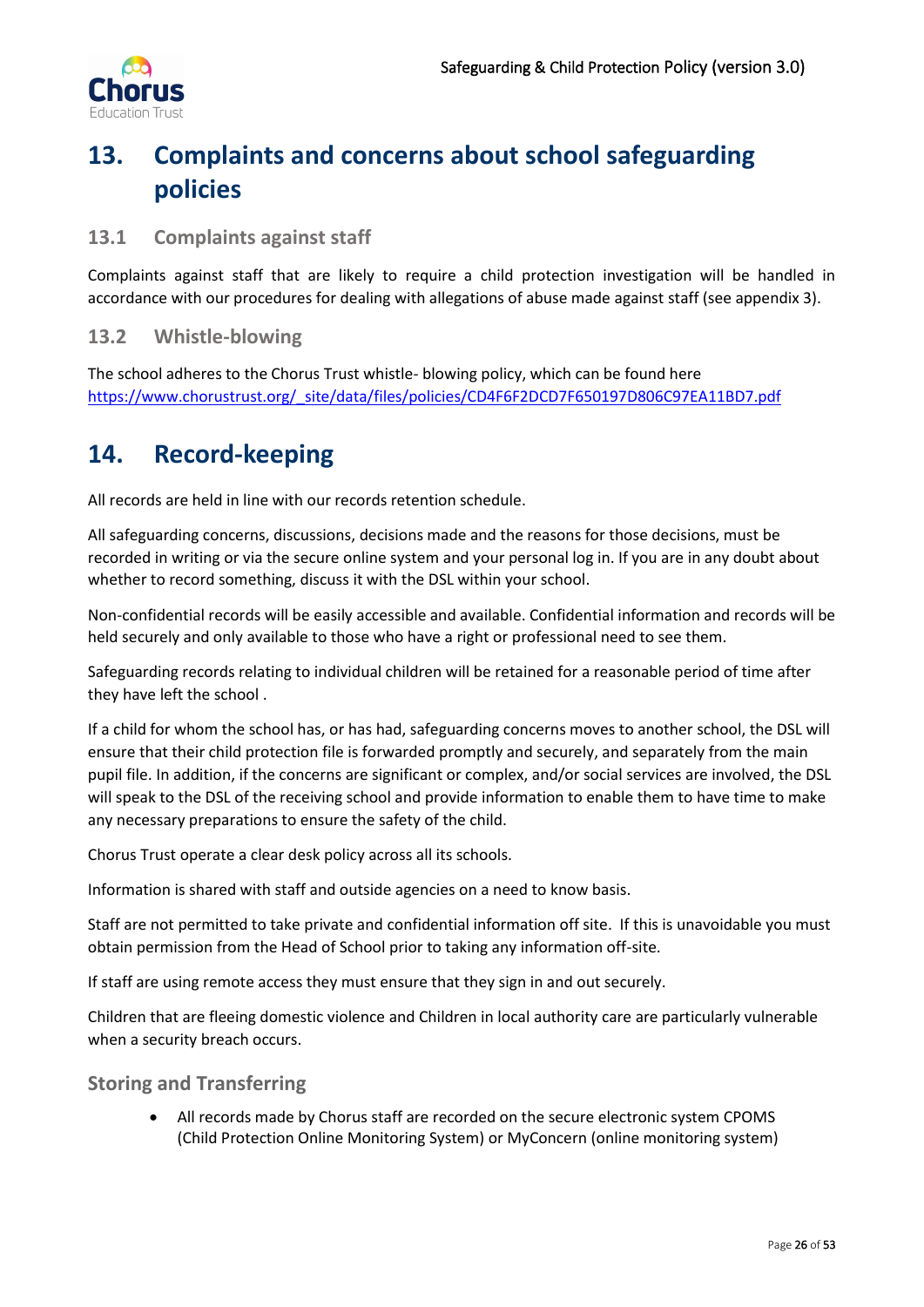

- Paper files that have been transferred from a previous school, paper files recorded prior to the use of online monitoring systems or additional documents that unable to be uploaded to the CPOMS/MyConcern system, are kept securely in a locked cabinet in the DSL office while ever the student remains on role at the school.
- After a pupil leaves the school, all files (paper and electronic) will be transferred to the receiving school or college as noted above.
- Files for Pupils who have left any school within the Trust to destinations unknown or out of formal education will be securely kept in a locked store.
- Currently guidance is to keep Early intervention files for 25yrs from date of last action and Child Protection files for 85years.
- CPOMS system uses a dual authenticator system for additional security and access is limited.

In addition:

- Appendix 2 sets out our policy on record-keeping specifically with respect to recruitment and pre-appointment checks
- Appendix 3 sets out our policy on record-keeping with respect to allegations of abuse made against staff

# <span id="page-26-0"></span>**15. Training**

### <span id="page-26-1"></span>**15.1 All staff**

All staff members will undertake safeguarding and child protection training at induction, including on whistle-blowing procedures and online safety, to ensure they understand the school's safeguarding systems and their responsibilities, and can identify signs of possible abuse or neglect.

This training will be regularly updated and will:

- Be integrated, aligned and considered as part of the whole-school safeguarding approach and wider staff training, and curriculum planning
- Be in line with advice from the 3 safeguarding partners
- Have regard to the Teachers' Standards to support the expectation that all teachers:

Manage behaviour effectively to ensure a good and safe environment

Have a clear understanding of the needs of all pupils

All staff will have training on the government's anti-radicalisation strategy, Prevent, to enable them to identify children at risk of being drawn into terrorism and to challenge extremist ideas.

Staff will also receive regular safeguarding and child protection updates, including on online safety, as required but at least annually (for example, through emails, e-bulletins and staff meetings).

Contractors who are provided through a private finance initiative (PFI) or similar contract will also receive safeguarding training.

Volunteers will receive appropriate training, if applicable.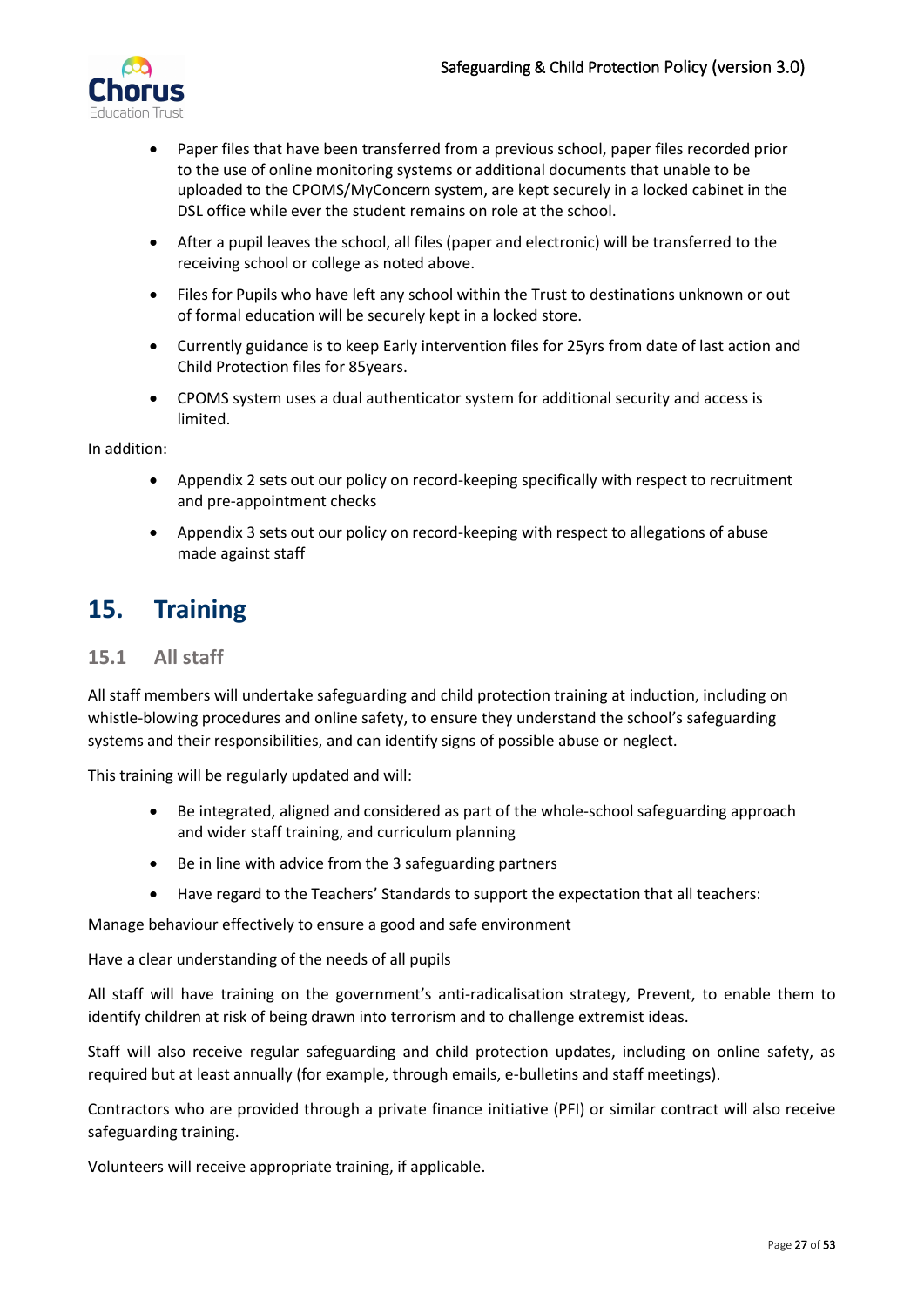

# <span id="page-27-0"></span>**15.2 The DSL and deputies**

The DSL and deputies will undertake child protection and safeguarding training at least every 2 years.

In addition, they will update their knowledge and skills at regular intervals and at least annually (for example, through e-bulletins, meeting other DSLs, or taking time to read and digest safeguarding developments).

DSL and deputies with additional responsibilities to lead on areas such as CCE/CSE/CLA/mental health students will receive additional training appropriate to their role and level of responsibility.

They will also undertake Prevent awareness training.

#### **Supervision for DSLs and DSDs**

Case supervision within each school is completed by the DSL through the monitoring of incidents and actions in CPOMS as well as during face-to-face consultations and referral meetings. The Trust Director of Safeguarding and Inclusion also offers case supervision to all DSL's. Wellbeing supervision for DSD's is offered by the DSL within the school and by the Trust Director of Safeguarding and Inclusion at the DSL's request. The DSL's are supported to receive external supervision on a termly basis.

### <span id="page-27-1"></span>**15.3 Governors**

All governors receive training about safeguarding, to make sure they have the knowledge and information needed to perform their functions and understand their responsibilities.

As the chair of governors may be required to act as the 'case manager' in the event that an allegation of abuse is made against the Head of School/Principal, they receive training in managing allegations for this purpose.

### <span id="page-27-2"></span>**15.4 Recruitment – interview panels**

At least one person conducting any interview for any post at the school will have undertaken safer recruitment training. This will cover, as a minimum, the contents of Keeping Children Safe in Education, and will be in line with local safeguarding procedures.

See appendix 2 of this policy for more information about our safer recruitment procedures.

# <span id="page-27-3"></span>**16. Safeguarding Children Policy Front Sheet**

Each school will have a policy front sheet within their Safeguarding policy this makes clear the relevant staff that you should talk to about a Safeguarding concern and their roles within each setting and how they can be contacted.

We all have a statutory duty to "safeguard and promote the welfare of children".

If you have any concerns about the health and safety of a child at this education setting or feel that something may be troubling them, you should share this information with an appropriate member of staff straight away.

Some issues e.g. a child's appearance, hygiene, general behaviour, can be shared with any teacher or member of support staff in this setting. Do not worry that you may be reporting small matters – we would rather that you tell us things, which turn out to be small than miss a worrying situation.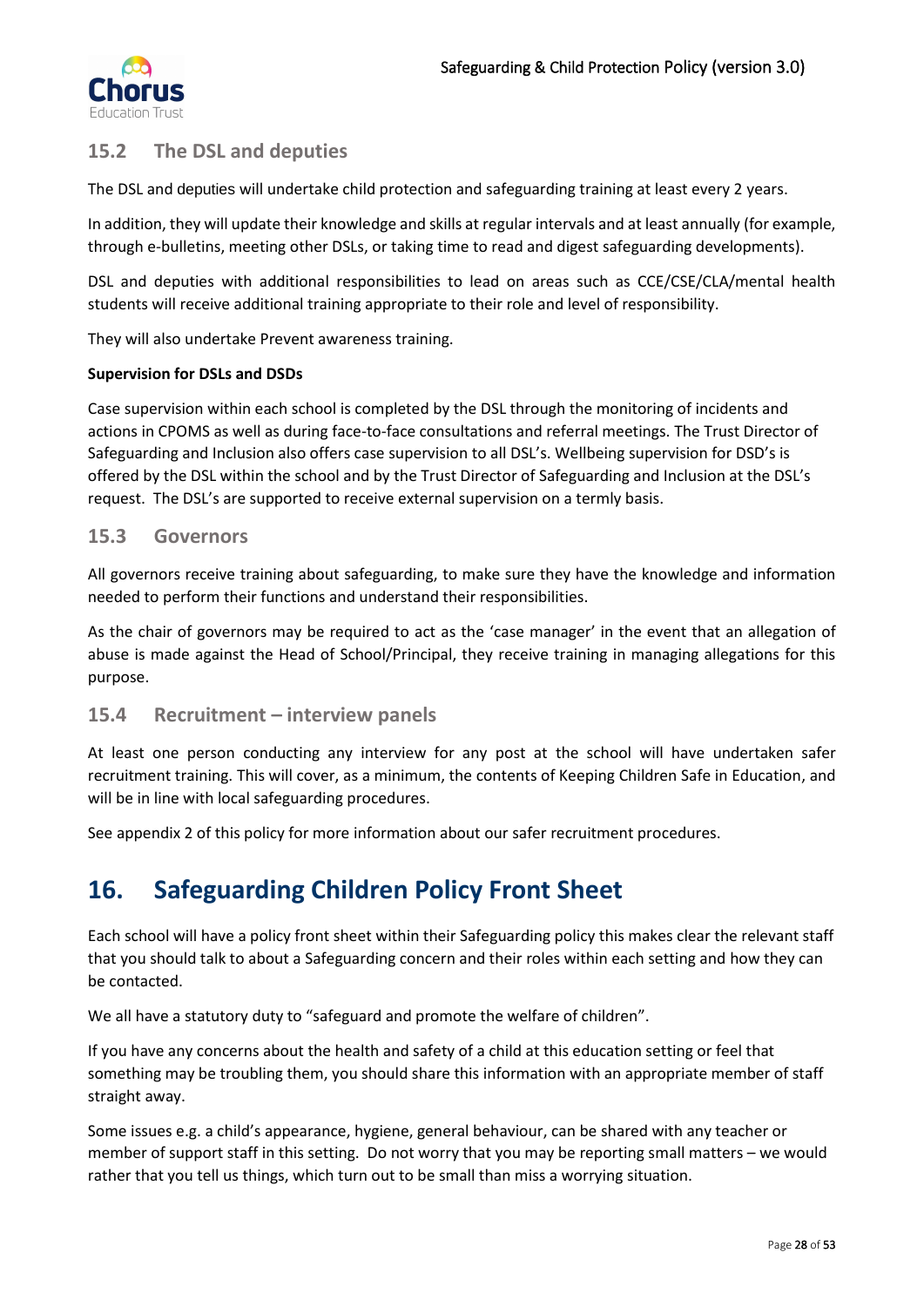

However, if you think the matter is very serious and may be related to a child protection concern, e.g. physical, sexual, emotional abuse or neglect, you must talk to one of the people named on the Policy front sheet. If you are unable to contact them you can ask the school office staff to find them and ask them to speak to you straight away about a confidential and urgent matter.

**Any allegation or disclosure involving someone who works with children in a paid or voluntary capacity must** be reported directly to the Head Teacher, unless it involves them and then it should be reported directly to the Chair of the Governing Body or Chorus Trust leadership team.

# <span id="page-28-0"></span>**17. Pastoral Support**

All students across the Trust are encouraged to access support as and when required. All students are allocated a form teacher who can mentor and support students through daily form time. If a form tutor becomes concerned about a student they can discuss their concerns with the Year or House Teams. If the concern is of a safeguarding nature (including Mental Health) staff inform a member of the safeguarding team within the school.

Pastoral and wellbeing information is shared between year teams, safeguarding and inclusion team so that those staff who need to know key information are kept informed of any potential issues or concerns to ensure all children are kept safe from harm and are offered appropriate support.

Other information regarding accessing wellbeing support and guidance is offered through assemblies and workshops throughout the year. Specialist staff from partner agencies are frequently invited into school to deliver workshops or assemblies to students in all year groups.

PHSE and Form time also cover a range of learning and activity based information. Please see individual school websites for more information on what topics are being covered.

There is also a wealth of information available online via each schools website under the Health and Wellbeing icon.

For each schools individual pastoral offer please see the schools own policy.

# <span id="page-28-1"></span>**18. Safeguarding Referral Systems – CPOMS or MYConcern**

All trust staff are given access to their schools, secure, Child Protection Online Monitoring System (CPOMS) or MYConcern If you are concerned about a child or have received a disclosure from a child, please log onto CPOMS/MYConcern via the MLE and complete the incident referral form in as much detail as possible. The incident will be instantly be logged within the student or students online file and the safeguarding team notified by email that an incident has been added.

In the case of an urgent safeguarding referral, a face-to-face conversation with a member of the Safeguarding team at the relevant school must be sought.

A CPOMS/MYConcern incident form should still be completed by the referring member of staff after the conversation has taken place.

If staff have any problems logging on to CPOMS/ MYConcern please contact a member of the Safeguarding team within their school to advise.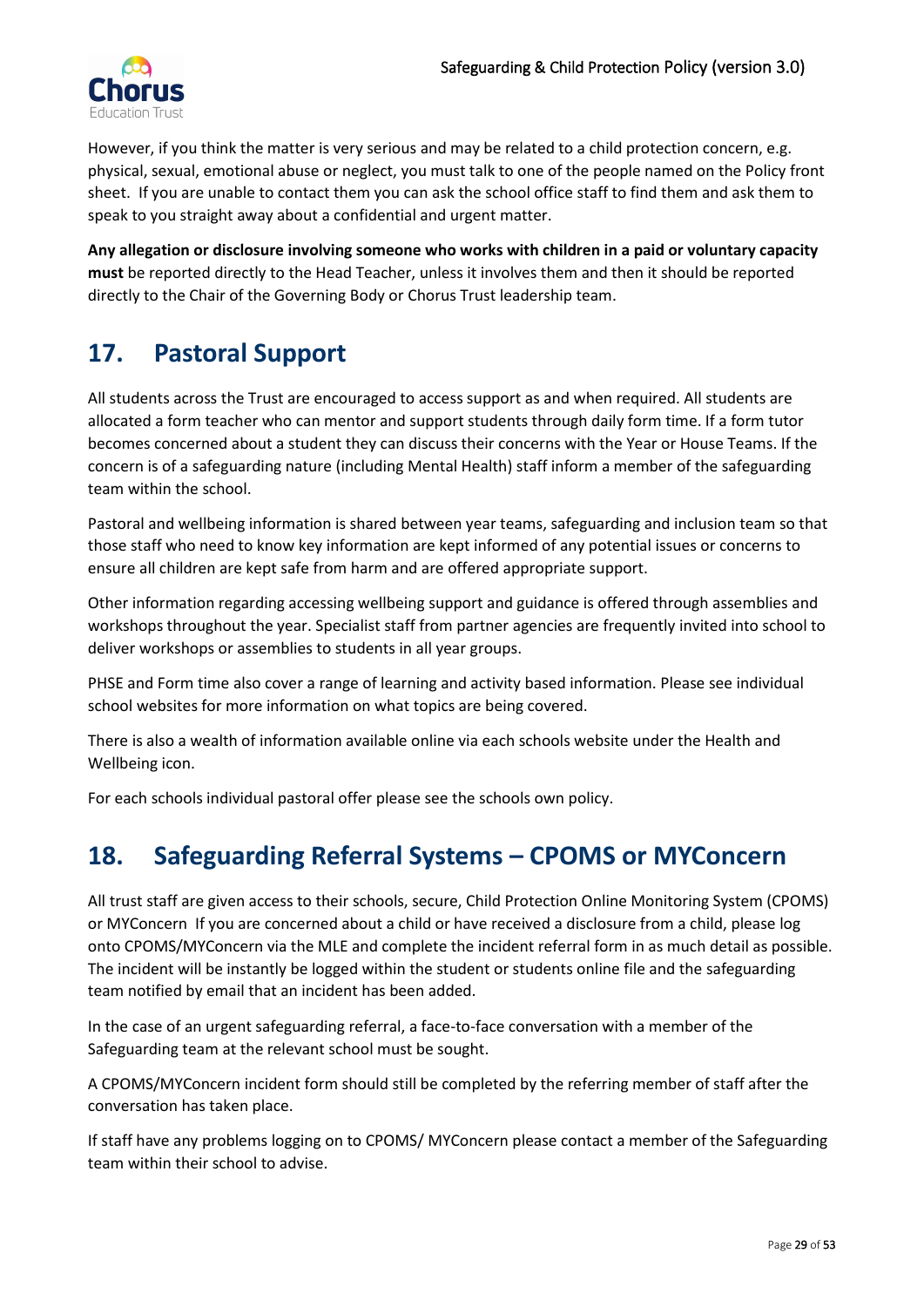

# <span id="page-29-0"></span>**18.1 Supply Staff, Volunteers or Visitors**

A paper referral form is available from the reception at each school. Supply staff are issued a paper form as part of their daily pack from the cover manager.

Please complete the referral form in as much detail as possible and deliver to a member of the Safeguarding team in person. Please do not leave with any other member of staff or in pigeonholes. If you need to locate a member of the safeguarding team to pass on a completed referral, please contact the head teachers PA.

# <span id="page-29-1"></span>**19. Monitoring arrangements**

This policy will be reviewed **annually** by Katie Anderson, Director of Safeguarding and Inclusion. At every review, it will be approved by the Board of Trustees.

# <span id="page-29-2"></span>**20. Links with other policies**

This policy links to the following policies and procedures:

Behaviour Staff code of conduct Complaints Health and safety Attendance Online safety Mobile phone use Equality Relationships and sex education First aid Curriculum Designated teacher for looked-after and previously looked-after children Privacy notices Whistle-blowing IT Acceptable use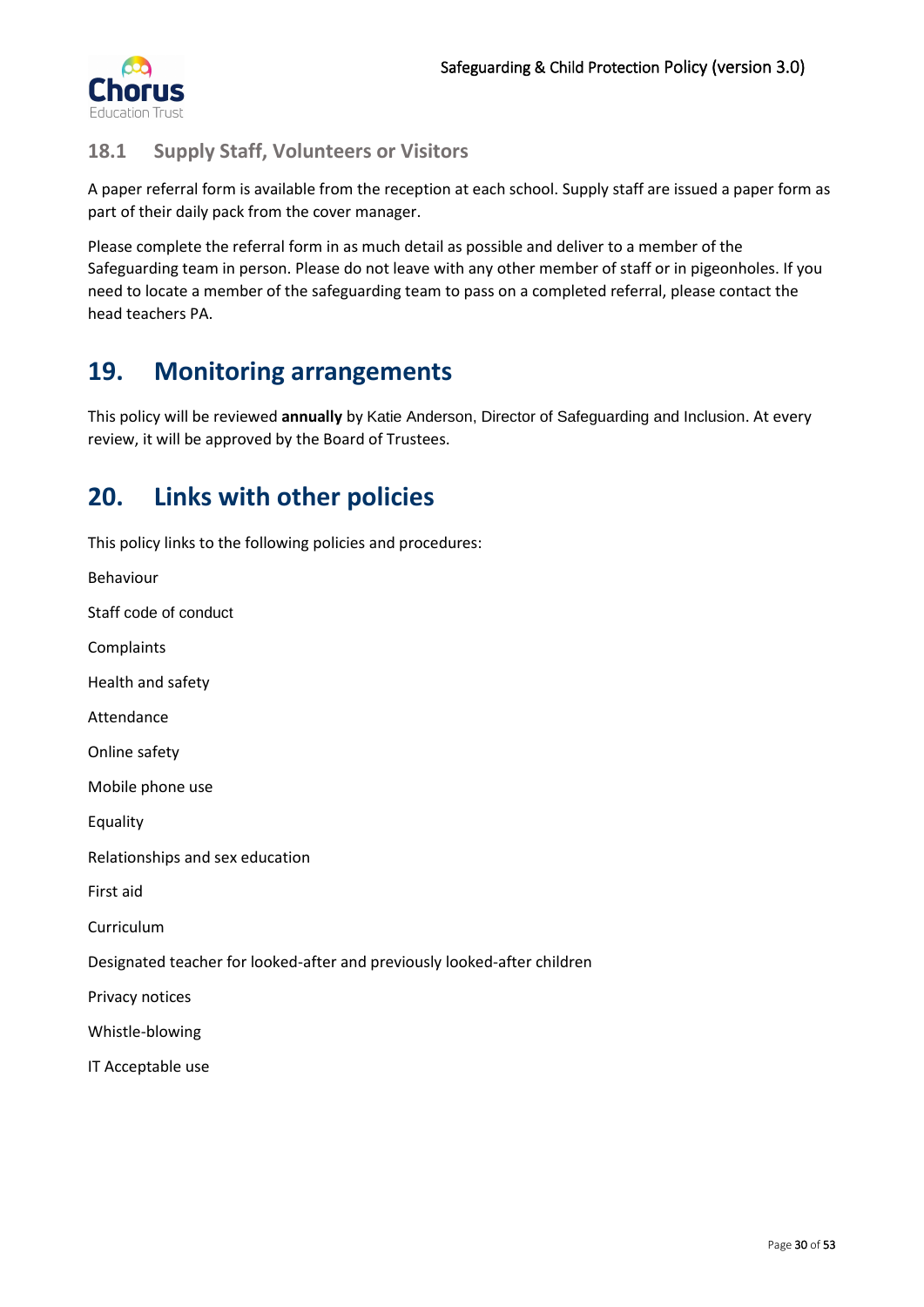

# <span id="page-30-0"></span>**Appendix 1: types of abuse**

Abuse, including neglect, and safeguarding issues are rarely standalone events that can be covered by one definition or label. In most cases, multiple issues will overlap.

<span id="page-30-1"></span>**Physical abuse** may involve hitting, shaking, throwing, poisoning, burning or scalding, drowning, suffocating or otherwise causing physical harm to a child. Physical harm may also be caused when a parent or carer fabricates the symptoms of, or deliberately induces, illness in a child.

<span id="page-30-2"></span>**Emotional abuse** is the persistent emotional maltreatment of a child such as to cause severe and adverse effects on the child's emotional development. Some level of emotional abuse is involved in all types of maltreatment of a child, although it may occur alone.

Emotional abuse may involve:

- Conveying to a child that they are worthless or unloved, inadequate, or valued only insofar as they meet the needs of another person.
- Not giving the child opportunities to express their views, deliberately silencing them or 'making fun' of what they say or how they communicate.
- Age or developmentally inappropriate expectations being imposed on children. These may include interactions that are beyond a child's developmental capability, as well as overprotection and limitation of exploration and learning, or preventing the child participating in normal social interaction.
- Seeing or hearing the ill-treatment of another.
- Serious bullying (including cyberbullying), causing children frequently to feel frightened or in danger, or the exploitation or corruption of children.

<span id="page-30-3"></span>**Sexual abuse** involves forcing or enticing a child or young person to take part in sexual activities, not necessarily involving a high level of violence, whether or not the child is aware of what is happening.

The activities may involve:

- Physical contact, including assault by penetration (for example rape or oral sex) or nonpenetrative acts such as masturbation, kissing, rubbing and touching outside of clothing.
- Non-contact activities, such as involving children in looking at, or in the production of, sexual images, watching sexual activities, encouraging children to behave in sexually inappropriate ways, or grooming a child in preparation for abuse (including via the internet).
- Sexual abuse is not solely perpetrated by adult males. Women can also commit acts of sexual abuse, as can other children.

<span id="page-30-4"></span>**Neglect** is the persistent failure to meet a child's basic physical and/or psychological needs, likely to result in the serious impairment of the child's health or development. Neglect may occur during pregnancy as a result of maternal substance abuse.

Once a child is born, neglect may involve a parent or carer failing to:

• Provide adequate food, clothing and shelter (including exclusion from home or abandonment).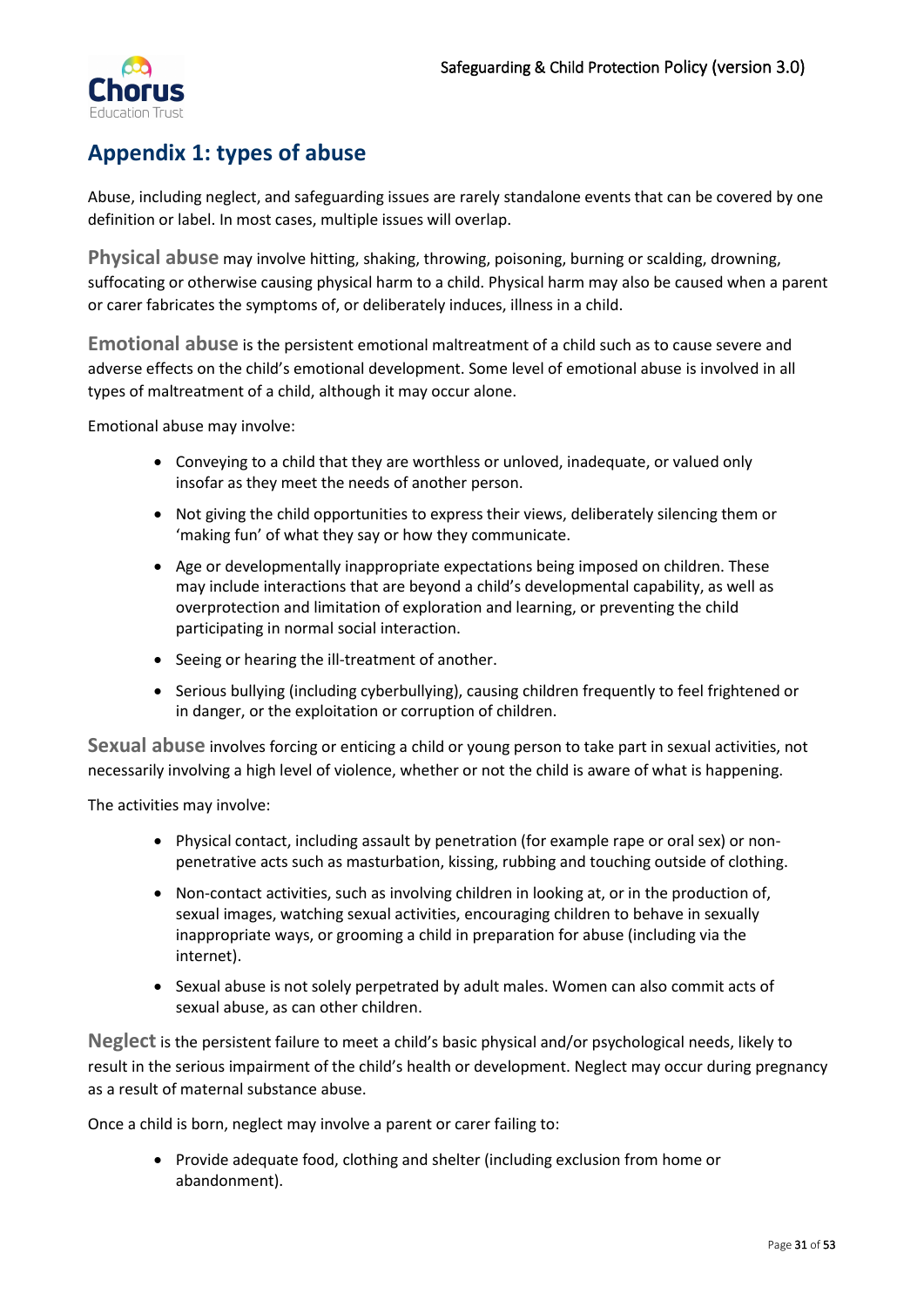

- Protect a child from physical and emotional harm or danger.
- Ensure adequate supervision (including the use of inadequate care-givers).
- Ensure access to appropriate medical care or treatment

It may also include neglect of, or unresponsiveness to, a child's basic emotional needs.

# <span id="page-31-0"></span>**Appendix 2: safer recruitment and DBS checks – policy and procedures**

### <span id="page-31-1"></span>**Recruitment and selection process**

To make sure we recruit suitable people, we will ensure that those involved in the recruitment and employment of staff to work with children have received appropriate safer recruitment training.

We have put the following steps in place during our recruitment and selection process to ensure we are committed to safeguarding and promoting the welfare of children.

### <span id="page-31-2"></span>**Advertising**

When advertising roles, we will make clear:

- Our school's commitment to safeguarding and promoting the welfare of children
- That safeguarding checks will be undertaken
- The safeguarding requirements and responsibilities of the role, such as the extent to which the role will involve contact with children
- Whether or not the role is exempt from the Rehabilitation of Offenders Act 1974 and the amendments to the Exceptions Order 1975, 2013 and 2020. If the role is exempt, certain spent convictions and cautions are 'protected', so they do not need to be disclosed, and if they are disclosed, we cannot take them into account

## <span id="page-31-3"></span>**Shortlisting**

Our shortlisting process will involve at least 2 people and will:

- Consider any inconsistencies and look for gaps in employment and reasons given for them
- Explore all potential concerns

Once we have shortlisted candidates, we will ask shortlisted candidates to:

Complete a self-declaration of their criminal record or any information that would make them unsuitable to work with children, so that they have the opportunity to share relevant information and discuss it at interview stage. The information we will ask for includes:

- If they have a criminal history
- Whether they are included on the barred list
- Whether they are prohibited from teaching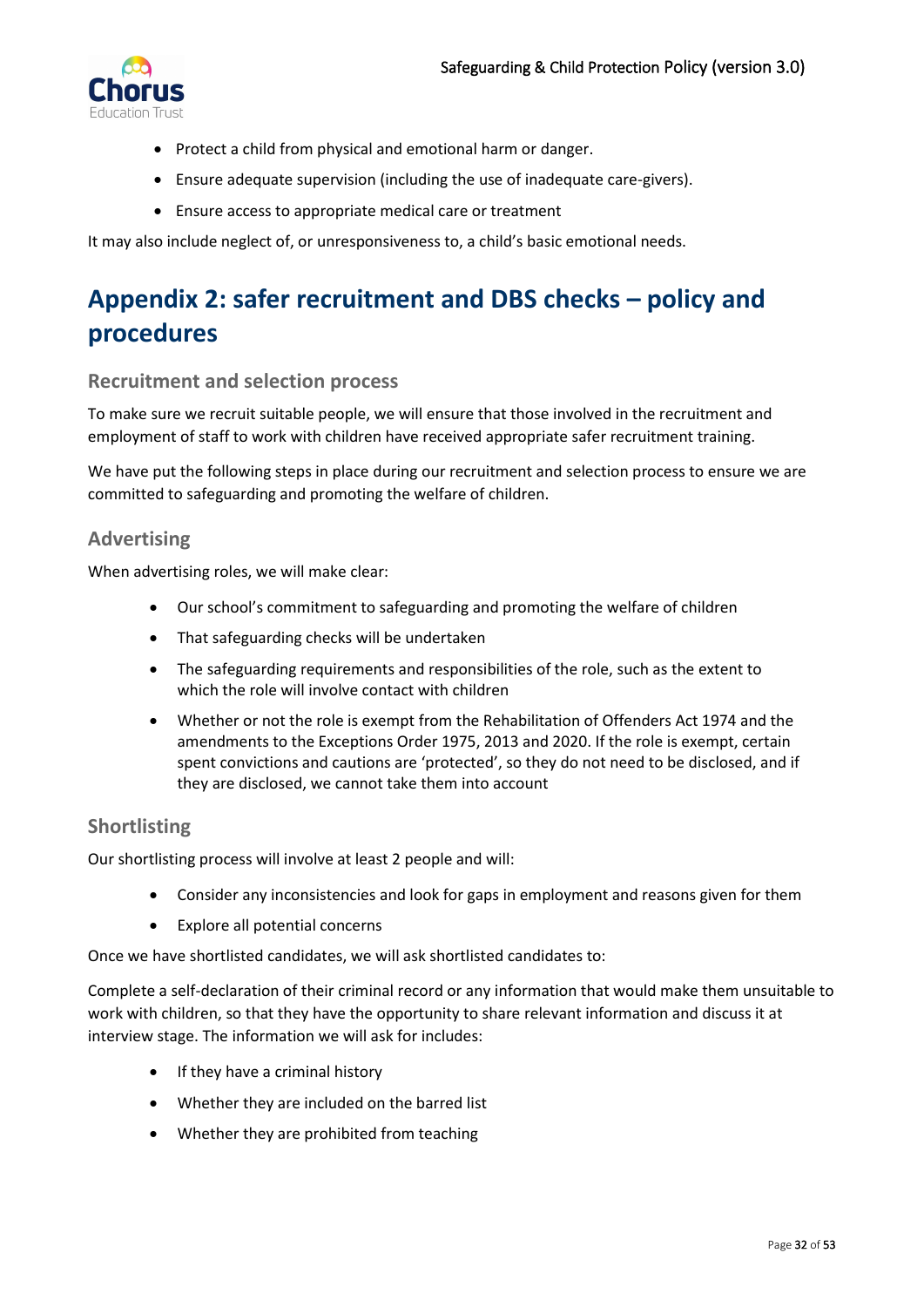

- Information about any criminal offences committed in any country in line with the law as applicable in England and Wales
- Any relevant overseas information

Sign a declaration confirming the information they have provided is true

## <span id="page-32-0"></span>**Seeking references and checking employment history**

We will obtain references before interview. Any concerns raised will be explored further with referees and taken up with the candidate at interview.

When seeking references we will:

- Investigate further with regards to any open references
- Liaise directly with referees and verify any information contained within references with the referees
- Ensure any references are from the candidate's current employer and completed by a senior person.
- Obtain verification of the candidate's most recent relevant period of employment if they are not currently employed
- Compare the information on the application form with that in the reference and take up any inconsistencies with the candidate
- Resolve any concerns before any appointment is confirmed

### <span id="page-32-1"></span>**Interview and selection**

When interviewing candidates, we will:

- Probe any gaps in employment, or where the candidate has changed employment or location frequently, and ask candidates to explain this
- Explore any potential areas of concern to determine the candidate's suitability to work with children
- Record all information considered and decisions made

### <span id="page-32-2"></span>**Pre-appointment vetting checks**

We will record all information on the checks carried out in the school's single central record (SCR). Copies of these checks, where appropriate, will be held in individuals' personnel files. We follow requirements and best practice in retaining copies of these checks, as set out below.

### <span id="page-32-3"></span>**New staff**

All offers of appointment will be conditional until satisfactory completion of the necessary pre-employment checks. When appointing new staff, we will:

- Verify their identity
- Obtain (via the applicant) an enhanced DBS certificate, including barred list information for those who will be engaging in regulated activity (see definition below). We will obtain the certificate before, or as soon as practicable after, appointment, including when using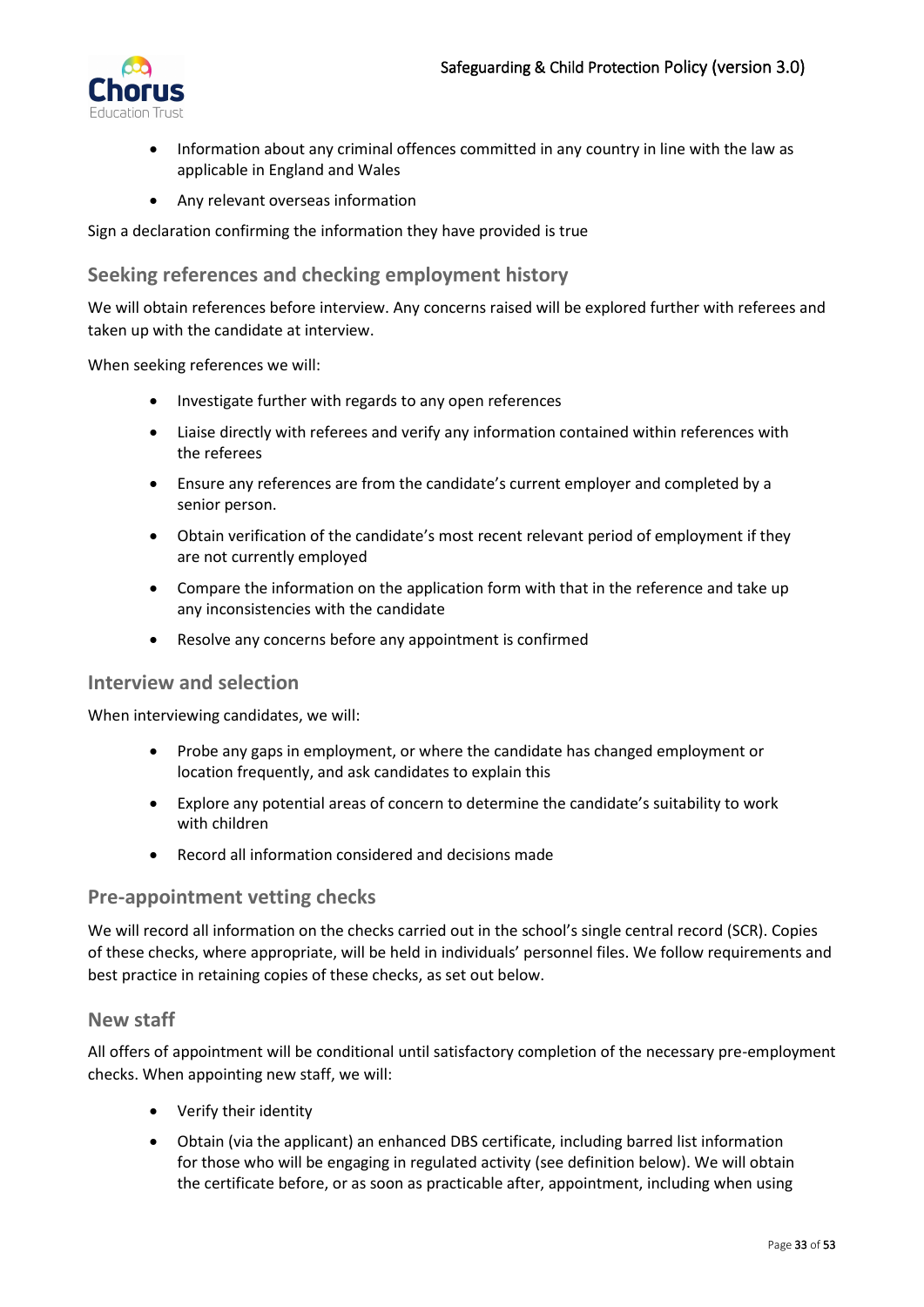

the DBS update service. We will not keep a copy of the certificate for longer than 6 months, but when the copy is destroyed we may still keep a record of the fact that vetting took place, the result of the check and recruitment decision taken

- Obtain a separate barred list check if they will start work in regulated activity before the DBS certificate is available
- Verify their mental and physical fitness to carry out their work responsibilities
- Verify their right to work in the UK. We will keep a copy of this verification for the duration of the member of staff's employment and for 6 years afterwards –
- Verify their professional qualifications, as appropriate
- Ensure they are not subject to a prohibition order if they are employed to be a teacher
- Carry out further additional checks, as appropriate, on candidates who have lived or worked outside of the UK. Where available, these will include:
	- o For all staff, including teaching positions: [criminal records checks for overseas](https://www.gov.uk/government/publications/criminal-records-checks-for-overseas-applicants)  [applicants](https://www.gov.uk/government/publications/criminal-records-checks-for-overseas-applicants)
	- o For teaching positions: obtaining a letter of professional standing from the professional regulating authority in the country where the applicant has worked

**Regulated activity** means a person who will be:

- Responsible, on a regular basis in a school or college, for teaching, training, instructing, caring for or supervising children; or
- Carrying out paid, or unsupervised unpaid, work regularly in a school or college where that work provides an opportunity for contact with children; or
- Engaging in intimate or personal care or overnight activity, even if this happens only once and regardless of whether they are supervised or not

# <span id="page-33-0"></span>**Existing staff**

In certain circumstances we will carry out all the relevant checks on existing staff as if the individual was a new member of staff. These circumstances are when:

- There are concerns about an existing member of staff's suitability to work with children; or
- An individual moves from a post that is not regulated activity to one that is; or
- There has been a break in service of 12 weeks or more

We will refer to the DBS anyone who has harmed, or poses a risk of harm, to a child or vulnerable adult where:

- We believe the individual has engaged in [relevant conduct;](https://www.gov.uk/guidance/making-barring-referrals-to-the-dbs#relevant-conduct-in-relation-to-children) or
- We believe the individual has received a caution or conviction for a relevant (automatic barring either with or without the right to make representations) offence, under the [Safeguarding Vulnerable Groups Act 2006 \(Prescribed Criteria and Miscellaneous](http://www.legislation.gov.uk/uksi/2009/37/contents/made)  [Provisions\) Regulations 2009;](http://www.legislation.gov.uk/uksi/2009/37/contents/made) or
- We believe the 'harm test' is satisfied in respect of the individual (i.e. they may harm a child or vulnerable adult or put them at risk of harm); and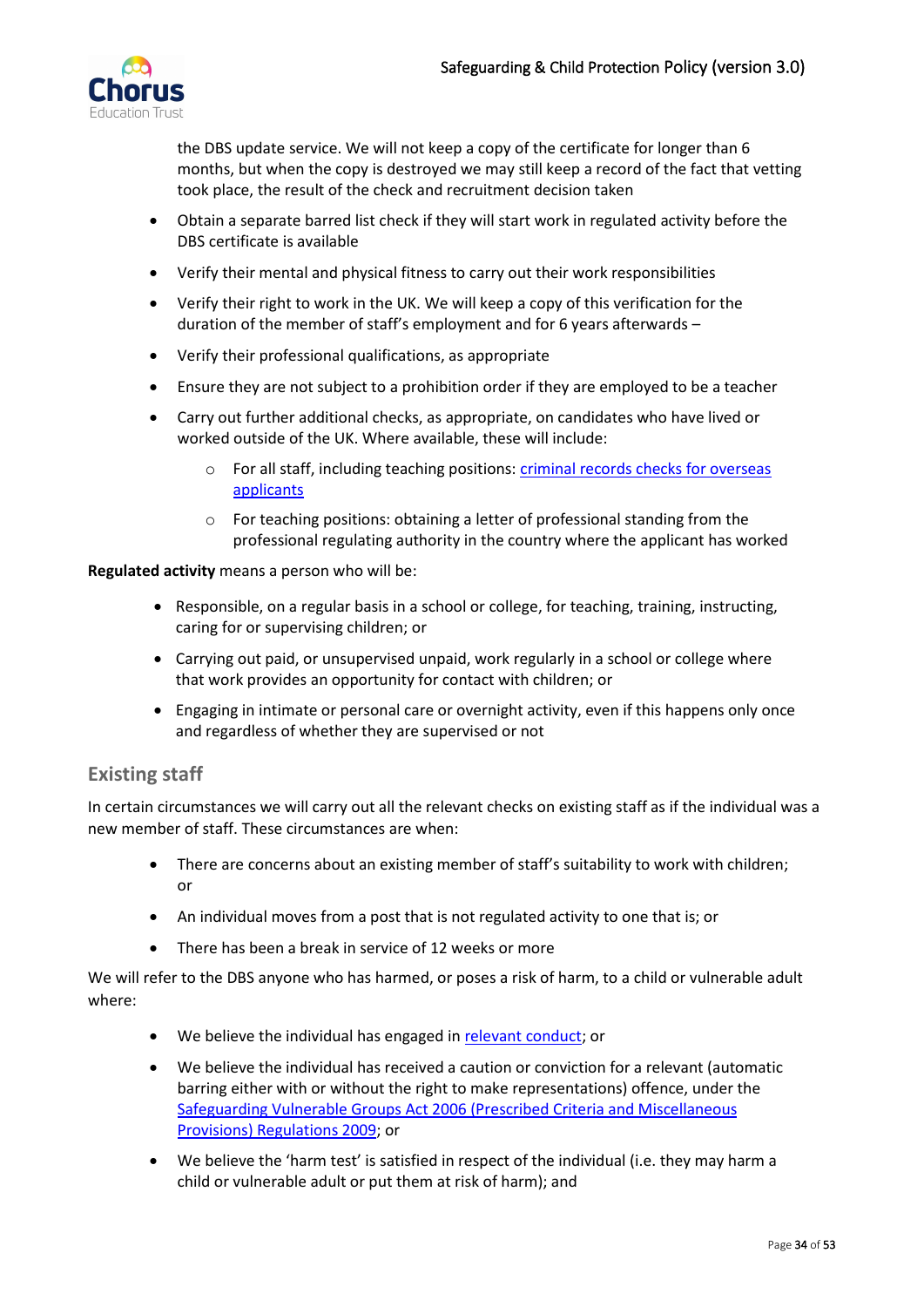

• The individual has been removed from working in regulated activity (paid or unpaid) or would have been removed if they had not left

## <span id="page-34-0"></span>**Agency and third-party staff**

We will obtain written notification from any agency or third-party organisation that it has carried out the necessary safer recruitment checks that we would otherwise perform. We will also check that the person presenting themselves for work is the same person on whom the checks have been made.

### <span id="page-34-1"></span>**Contractors**

We will ensure that any contractor, or any employee of the contractor, who is to work at the school has had the appropriate level of DBS check (this includes contractors who are provided through a PFI or similar contract). This will be:

- An enhanced DBS check with barred list information for contractors engaging in regulated activity
- An enhanced DBS check, not including barred list information, for all other contractors who are not in regulated activity but whose work provides them with an opportunity for regular contact with children
- We will obtain the DBS check for self-employed contractors.
- We will not keep copies of such checks for longer than 6 months.
- Contractors who have not had any checks will not be allowed to work unsupervised or engage in regulated activity under any circumstances.
- We will check the identity of all contractors and their staff on arrival at the school.

## <span id="page-34-2"></span>**Trainee/student teachers**

Where applicants for initial teacher training are salaried by us, we will ensure that all necessary checks are carried out.

Where trainee teachers are fee-funded, we will obtain written confirmation from the training provider that necessary checks have been carried out and that the trainee has been judged by the provider to be suitable to work with children.

### <span id="page-34-3"></span>**Volunteers**

We will:

- Never leave an unchecked volunteer unsupervised or allow them to work in regulated activity.
- Obtain an enhanced DBS check with barred list information for all volunteers who are new to working in regulated activity.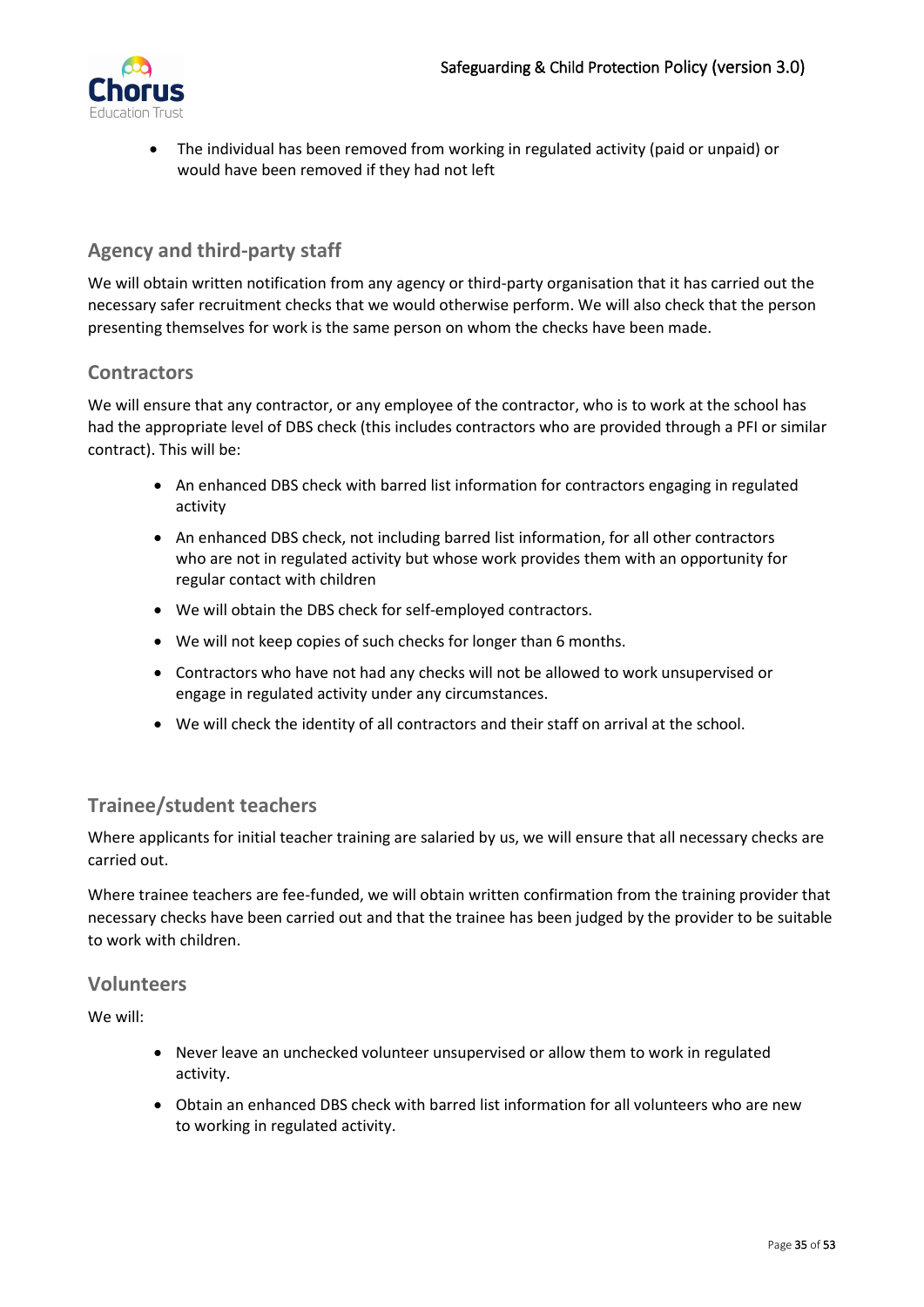

• Carry out a risk assessment when deciding whether to seek an enhanced DBS check without barred list information for any volunteers not engaging in regulated activity. We will retain a record of this risk assessment.

### <span id="page-35-0"></span>**Governors**

All trustees, local governors and members will have an enhanced DBS check without barred list information.

They will have an enhanced DBS check with barred list information if working in regulated activity.

The chair of the board will have their DBS check countersigned by the secretary of state.

All proprietors, trustees, local governors and members will also have the following checks:

A section 128 check (to check prohibition on participation in management unde[r section 128 of the](https://www.legislation.gov.uk/ukpga/2008/25/section/128)  [Education and Skills Act 2008\)](https://www.legislation.gov.uk/ukpga/2008/25/section/128). Section 128 checks are only required for local governors if they have retained or been delegated any management responsibilities.

All governors will also have the following checks:

- Identity
- Right to work in the UK
- Other checks deemed necessary if they have lived or worked outside the UK

## <span id="page-35-1"></span>**Staff working in alternative provision settings**

Where we place a pupil with an alternative provision provider, we obtain written confirmation from the provider that they have carried out the appropriate safeguarding checks on individuals working there that we would otherwise perform.

### <span id="page-35-2"></span>**Adults who supervise pupils on work experience**

When organising work experience, we will ensure that policies and procedures are in place to protect children from harm.

We will also consider whether it is necessary for barred list checks to be carried out on the individuals who supervise a pupil under 16 on work experience. This will depend on the specific circumstances of the work experience, including the nature of the supervision, the frequency of the activity being supervised, and whether the work is regulated activity.

## <span id="page-35-3"></span>**Pupils staying with host families**

Where the school makes arrangements for pupils to be provided with care and accommodation by a host family to which they are not related (for example, during a foreign exchange visit), we will request enhanced DBS checks with barred list information on those people.

Where the school is organising such hosting arrangements overseas and host families cannot be checked in the same way, we will work with our partner schools abroad to ensure that similar assurances are undertaken prior to the visit.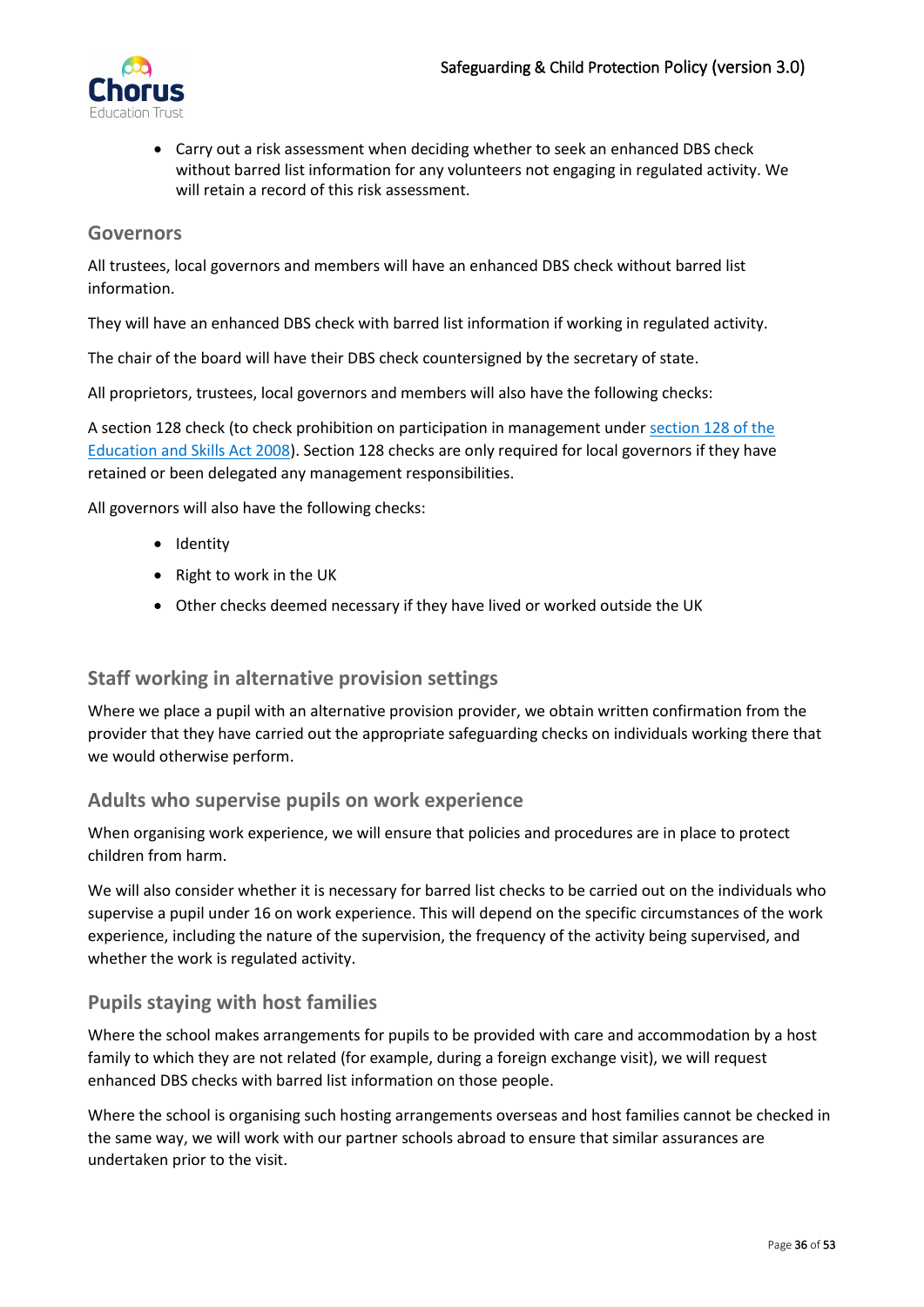

# <span id="page-36-0"></span>**Appendix 3: allegations of abuse made against staff**

## <span id="page-36-1"></span>**Section 1: allegations that may meet the harms threshold**

This section applies to all cases in which it is alleged that a current member of staff, including a supply teacher, volunteer or contractor, has:

- Behaved in a way that has harmed a child, or may have harmed a child, and/or
- Possibly committed a criminal offence against or related to a child, and/or
- Behaved towards a child or children in a way that indicates he or she may pose a risk of harm to children, and/or
- Behaved or may have behaved in a way that indicates they may not be suitable to work with children – this includes behaviour taking place both inside and outside of school

We will deal with any allegation of abuse quickly, in a fair and consistent way that provides effective child protection while also supporting the individual who is the subject of the allegation.

A 'case manager' will lead any investigation. This will be the headteacher, or the chair of governor where the headteacher is the subject of the allegation. The case manager will be identified at the earliest opportunity.

Our procedures for dealing with allegations will be applied with common sense and judgement.

## <span id="page-36-2"></span>**Suspension of the accused until the case is resolved**

Suspension of the accused will not be the default position, and will only be considered in cases where there is reason to suspect that a child or other children is/are at risk of harm, or the case is so serious that there might be grounds for dismissal. In such cases, we will only suspend an individual if we have considered all other options available and there is no reasonable alternative.

Based on an assessment of risk, we will consider alternatives such as:

- Redeployment within the school so that the individual does not have direct contact with the child or children concerned
- Providing an assistant to be present when the individual has contact with children
- Redeploying the individual to alternative work in the school so that they do not have unsupervised access to children
- Moving the child or children to classes where they will not come into contact with the individual, making it clear that this is not a punishment and parents/carers have been consulted
- Temporarily redeploying the individual to another role in a different location, for example to an alternative school or other work for the Trust

If in doubt, the case manager will seek views from the school's personnel adviser and the designated officer at the local authority, as well as the police and children's social care where they have been involved.

## <span id="page-36-3"></span>**Definitions for outcomes of allegation investigations**

• **Substantiated:** there is sufficient evidence to prove the allegation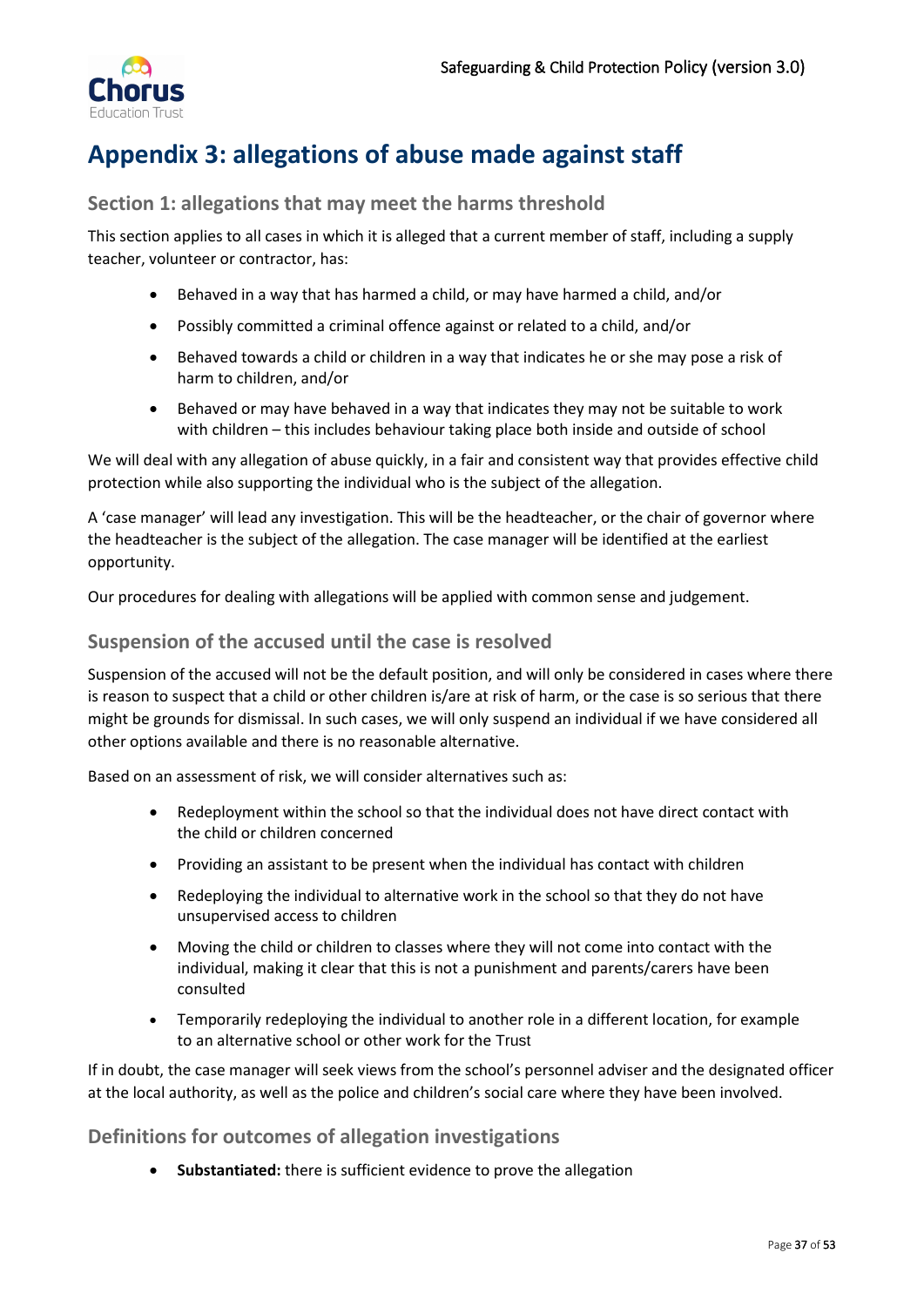

- **Malicious:** there is sufficient evidence to disprove the allegation and there has been a deliberate act to deceive, or to cause harm to the subject of the allegation
- **False:** there is sufficient evidence to disprove the allegation
- **Unsubstantiated:** there is insufficient evidence to either prove or disprove the allegation (this does not imply guilt or innocence)
- **Unfounded**: to reflect cases where there is no evidence or proper basis which supports the allegation being made

## <span id="page-37-0"></span>**Procedure for dealing with allegations**

In the event of an allegation that meets the criteria above, the case manager will take the following steps:

- Conduct basic enquiries in line with local procedures to establish the facts to help determine whether there is any foundation to the allegation before carrying on with the steps below
- Discuss the allegation with the designated officer at the local authority. This is to consider the nature, content and context of the allegation and agree a course of action, including whether further enquiries are necessary to enable a decision on how to proceed, and whether it is necessary to involve the police and/or children's social care services. (The case manager may, on occasion, consider it necessary to involve the police *before* consulting the designated officer – for example, if the accused individual is deemed to be an immediate risk to children or there is evidence of a possible criminal offence. In such cases, the case manager will notify the designated officer as soon as practicably possible after contacting the police)
- Inform the accused individual of the concerns or allegations and likely course of action as soon as possible after speaking to the designated officer (and the police or children's social care services, where necessary). Where the police and/or children's social care services are involved, the case manager will only share such information with the individual as has been agreed with those agencies
- Where appropriate (in the circumstances described above), carefully consider whether suspension of the individual from contact with children at the school is justified or whether alternative arrangements such as those outlined above can be put in place. Advice will be sought from the designated officer, police and/or children's social care services, as appropriate
- Where the case manager is concerned about the welfare of other children in the community or the individual's family, they will discuss these concerns with the DSL and make a risk assessment of the situation. If necessary, the DSL may make a referral to children's social care
- **If immediate suspension is considered necessary**, agree and record the rationale for this with the designated officer. The record will include information about the alternatives to suspension that have been considered, and why they were rejected. Written confirmation of the suspension will be provided to the individual facing the allegation or concern within 1 working day, and the individual will be given a named contact at the school and their contact details
- **If it is decided that no further action is to be taken** in regard to the subject of the allegation or concern, record this decision and the justification for it and agree with the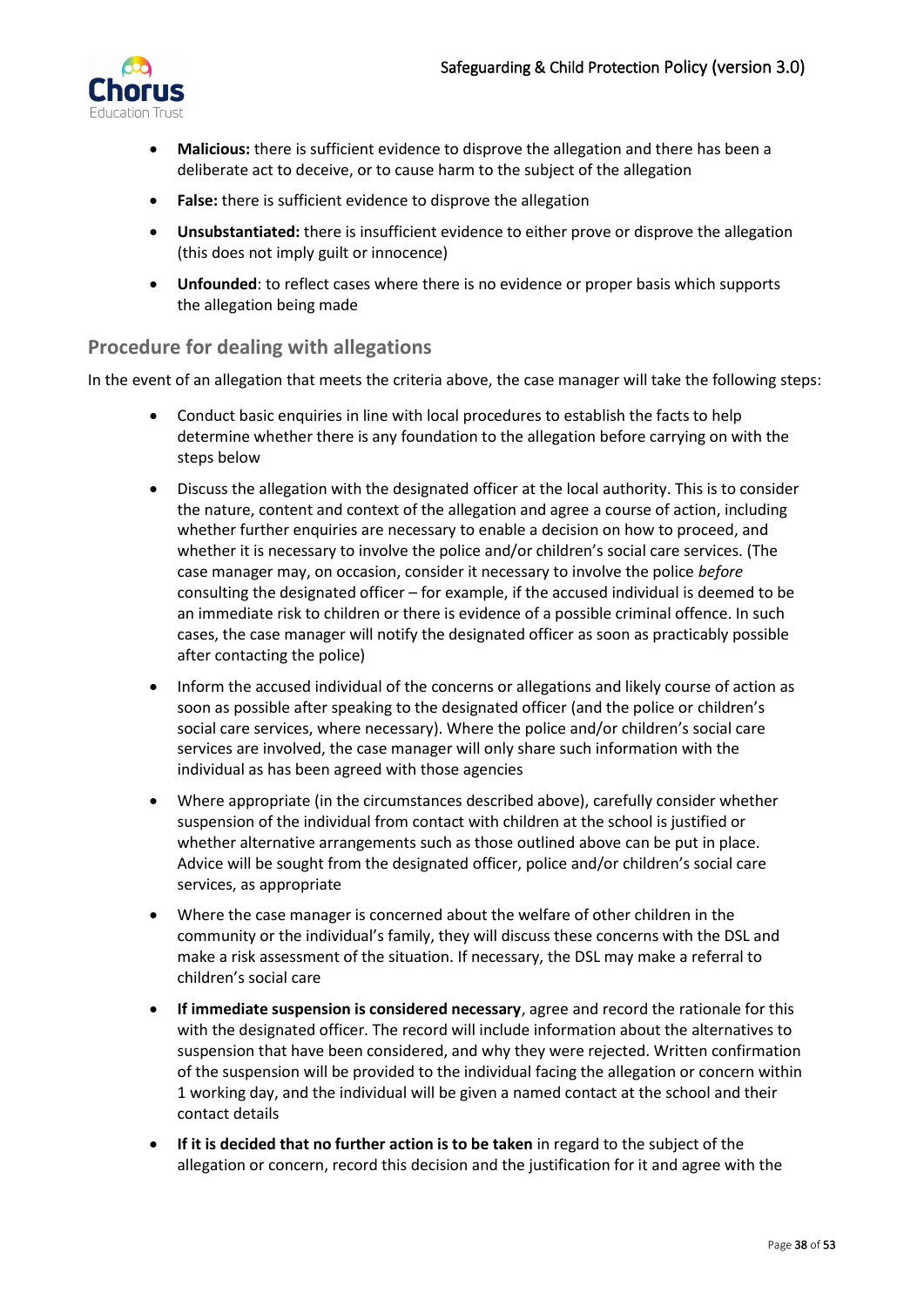

designated officer what information should be put in writing to the individual and by whom, as well as what action should follow both in respect of the individual and those who made the initial allegation

- **If it is decided that further action is needed**, take steps as agreed with the designated officer to initiate the appropriate action in school and/or liaise with the police and/or children's social care services as appropriate
- Provide effective support for the individual facing the allegation or concern, including appointing a named representative to keep them informed of the progress of the case and considering what other support is appropriate.
- Inform the parents or carers of the child/children involved about the allegation as soon as possible if they do not already know (following agreement with children's social care services and/or the police, if applicable). The case manager will also inform the parents or carers of the requirement to maintain confidentiality about any allegations made against teachers (where this applies) while investigations are ongoing. Any parent or carer who wishes to have the confidentiality restrictions removed in respect of a teacher will be advised to seek legal advice
- Keep the parents or carers of the child/children involved informed of the progress of the case (only in relation to their child – no information will be shared regarding the staff member)
- Make a referral to the DBS where it is thought that the individual facing the allegation or concern has engaged in conduct that harmed or is likely to harm a child, or if the individual otherwise poses a risk of harm to a child

If the school is made aware that the secretary of state has made an interim prohibition order in respect of an individual, we will immediately suspend that individual from teaching, pending the findings of the investigation by the Teaching Regulation Agency.

Where the police are involved, wherever possible the school will ask the police at the start of the investigation to obtain consent from the individuals involved to share their statements and evidence for use in the school's disciplinary process, should this be required at a later point.

# <span id="page-38-0"></span>**Additional considerations for supply teachers and all contracted staff**

If there are concerns or an allegation is made against someone not directly employed by the school, such as a supply teacher or contracted staff member provided by an agency, we will take the actions below in addition to our standard procedures.

- We will not decide to stop using an individual due to safeguarding concerns without finding out the facts and liaising with our LADO to determine a suitable outcome
- The governing board will discuss with the agency whether it is appropriate to suspend the individual, or redeploy them to another part of the school, while the school carries out the investigation
- We will involve the agency fully, but the school will take the lead in collecting the necessary information and providing it to the LADO as required
- We will address issues such as information sharing, to ensure any previous concerns or allegations known to the agency are taken into account (we will do this, for example, as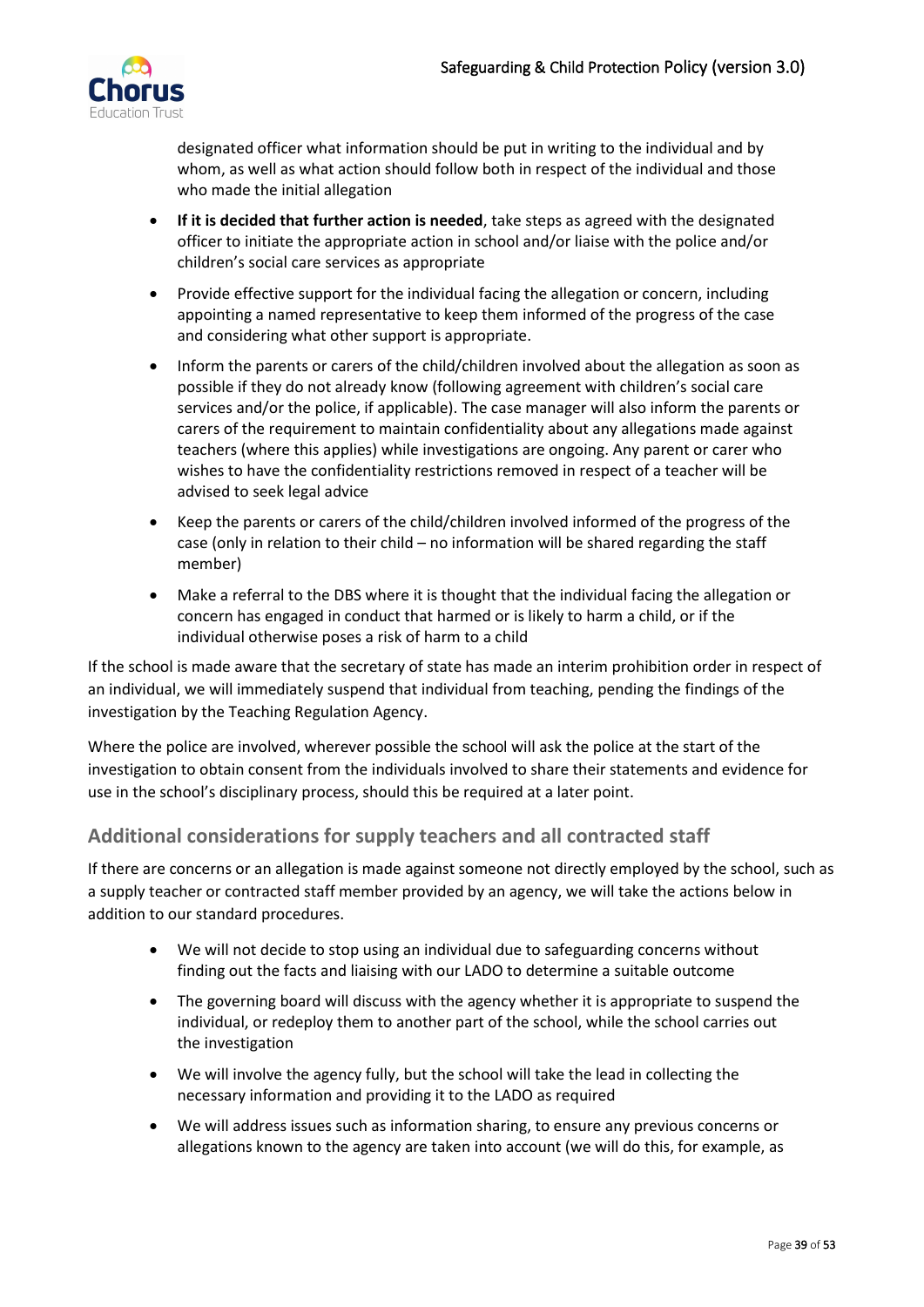

part of the allegations management meeting or by liaising directly with the agency where necessary)

When using an agency, we will inform them of our process for managing allegations, and keep them updated about our policies as necessary, and will invite the agency's HR manager or equivalent to meetings as appropriate.

## <span id="page-39-0"></span>**Timescales**

We will deal with all allegations as quickly and effectively as possible and will endeavour to comply with the following timescales, where reasonably practicable:

- Any cases where it is clear immediately that the allegation is unsubstantiated or malicious should be resolved within 1 week
- If the nature of an allegation does not require formal disciplinary action, appropriate action should be taken within 3 working days
- If a disciplinary hearing is required and can be held without further investigation, this should be held within 15 working days

However, these are objectives only and where they are not met, we will endeavour to take the required action as soon as possible thereafter.

## <span id="page-39-1"></span>**Specific actions**

#### **Action following a criminal investigation or prosecution**

The case manager will discuss with the local authority's designated officer whether any further action, including disciplinary action, is appropriate and, if so, how to proceed, taking into account information provided by the police and/or children's social care services.

#### **Conclusion of a case where the allegation is substantiated**

If the allegation is substantiated and the individual is dismissed or the school ceases to use their services, or the individual resigns or otherwise ceases to provide their services, the school will make a referral to the DBS for consideration of whether inclusion on the barred lists is required.

If the individual concerned is a member of teaching staff, the school will consider whether to refer the matter to the Teaching Regulation Agency to consider prohibiting the individual from teaching.

#### **Individuals returning to work after suspension**

If it is decided on the conclusion of a case that an individual who has been suspended can return to work, the case manager will consider how best to facilitate this.

The case manager will also consider how best to manage the individual's contact with the child or children who made the allegation, if they are still attending the school.

#### **Unsubstantiated, unfounded, false or malicious reports**

If a report is:

• Determined to be unsubstantiated, unfounded, false or malicious, the DSL will consider the appropriate next steps. If they consider that the child and/or person who made the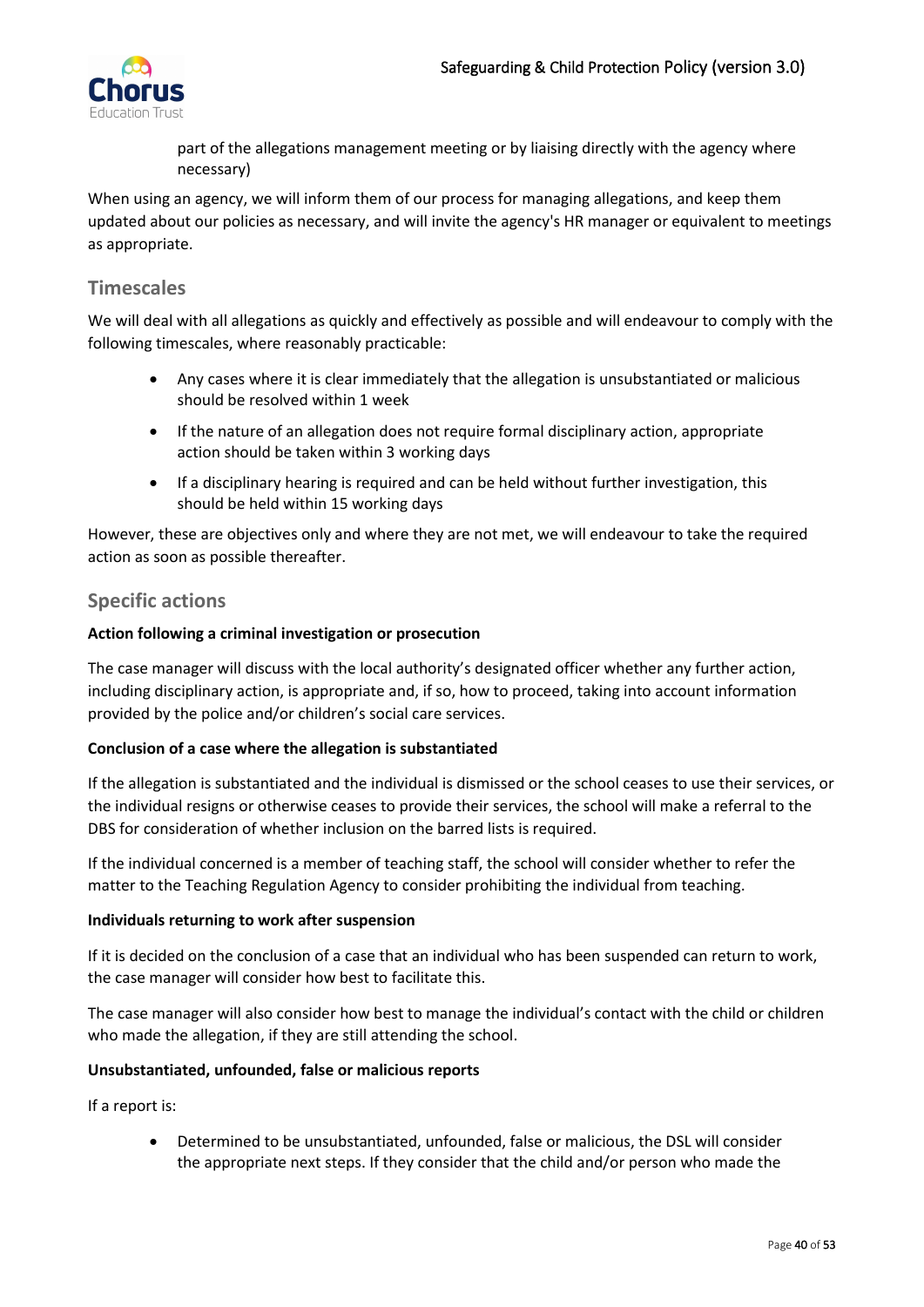

allegation is in need of help, or the allegation may have been a cry for help, a referral to children's social care may be appropriate

• Shown to be deliberately invented, or malicious, the school will consider whether any disciplinary action is appropriate against the individual(s) who made it

#### **Unsubstantiated, unfounded, false or malicious allegations**

If an allegation is:

- Determined to be unsubstantiated, unfounded, false or malicious, the LADO and case manager will consider the appropriate next steps. If they consider that the child and/or person who made the allegation is in need of help, or the allegation may have been a cry for help, a referral to children's social care may be appropriate
- Shown to be deliberately invented, or malicious, the school will consider whether any disciplinary action is appropriate against the individual(s) who made it

## <span id="page-40-0"></span>**Confidentiality and information sharing**

The school will make every effort to maintain confidentiality and guard against unwanted publicity while an allegation is being investigated or considered.

The case manager will take advice from the LADO, police and children's social care services, as appropriate, to agree:

- Who needs to know about the allegation and what information can be shared
- How to manage speculation, leaks and gossip, including how to make parents or carers of a child/children involved aware of their obligations with respect to confidentiality
- What, if any, information can be reasonably given to the wider community to reduce speculation
- How to manage press interest if, and when, it arises

### <span id="page-40-1"></span>**Record-keeping**

The case manager will maintain clear records about any case where the allegation or concern meets the criteria above and store them on the individual's confidential personnel file for the duration of the case.

The records of any allegation that, following an investigation, is found to be malicious or false will be deleted from the individual's personnel file (unless the individual consents for the records to be retained on the file).

For all other allegations (which are not found to be malicious or false), the following information will be kept on the file of the individual concerned:

- A clear and comprehensive summary of the allegation
- Details of how the allegation was followed up and resolved
- Notes of any action taken, decisions reached and the outcome
- A declaration on whether the information will be referred to in any future reference
- In these cases, the school will provide a copy to the individual, in agreement with children's social care or the police as appropriate.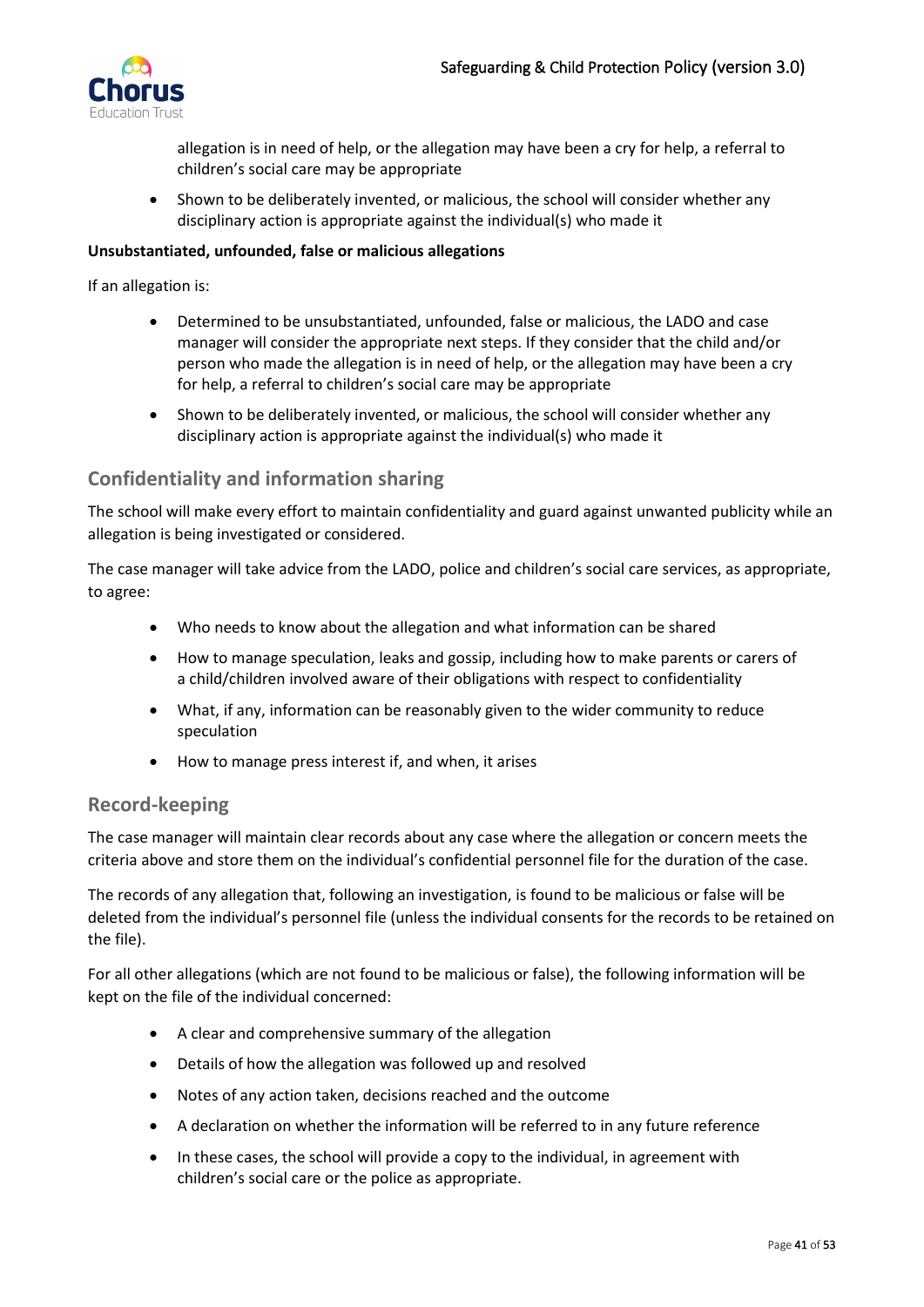

Where records contain information about allegations of sexual abuse, we will preserve these for the Independent Inquiry into Child Sexual Abuse (IICSA), for the term of the inquiry. We will retain all other records at least until the individual has reached normal pension age, or for 10 years from the date of the allegation if that is longer.

## <span id="page-41-0"></span>**References**

When providing employer references, we will:

- Not refer to any allegation that has been found to be false, unfounded, unsubstantiated or malicious, or any repeated allegations which have all been found to be false, unfounded, unsubstantiated or malicious
- Include substantiated allegations, provided that the information is factual and does not include opinions

### <span id="page-41-1"></span>**Learning lessons**

After any cases where the allegations are *substantiated*, the case manager will review the circumstances of the case with the local authority's designated officer to determine whether there are any improvements that we can make to the school's procedures or practice to help prevent similar events in the future.

This will include consideration of (as applicable):

- Issues arising from the decision to suspend the member of staff
- The duration of the suspension
- Whether or not the suspension was justified
- The use of suspension when the individual is subsequently reinstated. We will consider how future investigations of a similar nature could be carried out without suspending the individual

For all other cases, the case manager will consider the facts and determine whether any improvements can be made.

#### <span id="page-41-2"></span>**Non-recent allegations**

Abuse can be reported, no matter how long ago it happened.

We will report any non-recent allegations made by a child to the LADO in line with our local authority's procedures for dealing with non-recent allegations.

Where an adult makes an allegation to the school that they were abused as a child, we will advise the individual to report the allegation to the police.

### <span id="page-41-3"></span>**Section 2: concerns that do not meet the harm threshold**

This section applies to all concerns (including allegations) about members of staff, including supply teachers, volunteers and contractors, which do not meet the harm threshold set out in section 1 above.

Concerns may arise through, for example:

• Suspicion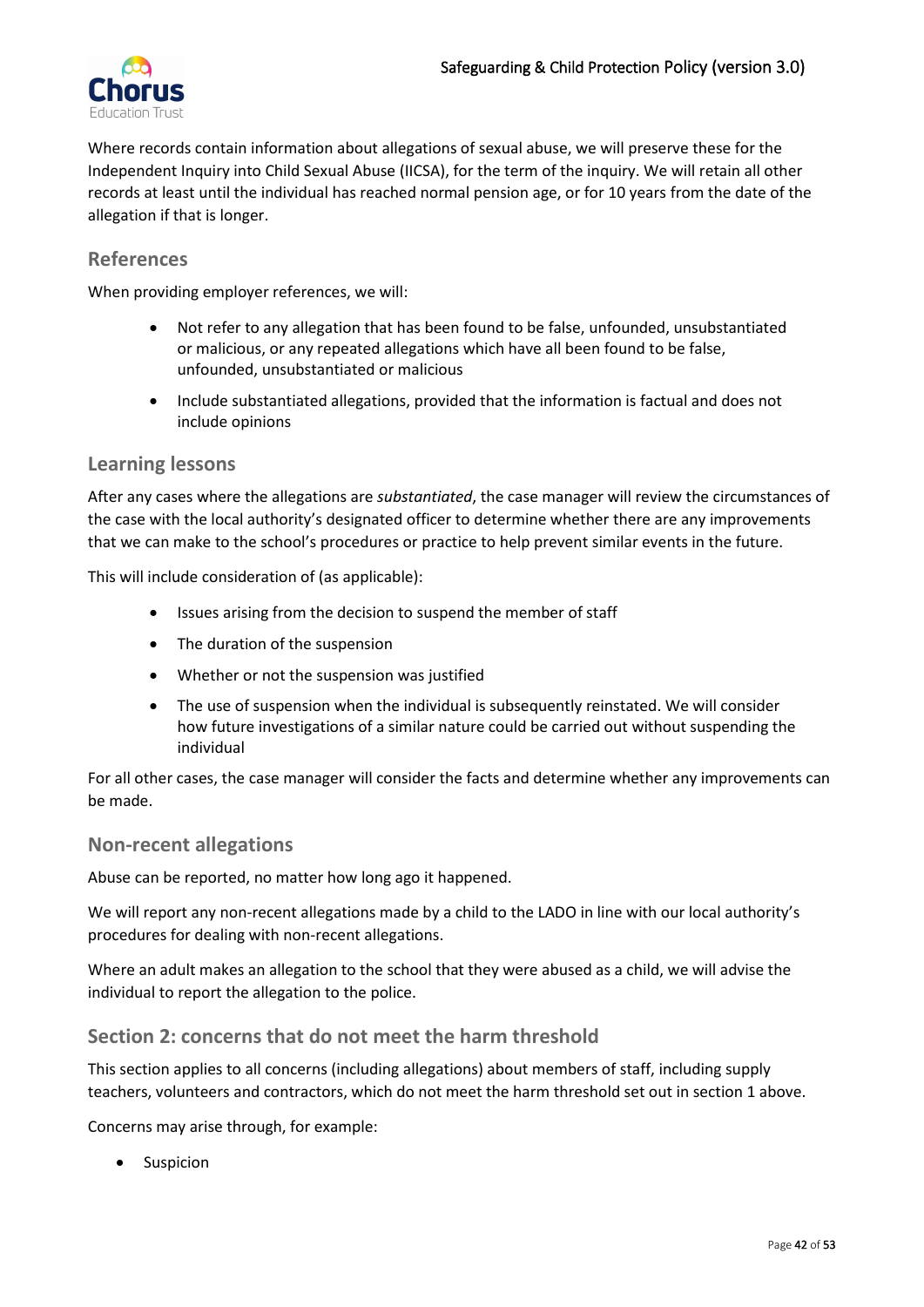

- Complaint
- Disclosure made by a child, parent or other adult within or outside the school
- Pre-employment vetting checks

We recognise the importance of responding to and dealing with any concerns in a timely manner to safeguard the welfare of children.

## <span id="page-42-0"></span>**Definition of low-level concerns**

The term 'low-level' concern is any concern – no matter how small – that an adult working in or on behalf of the school may have acted in a way that:

- Is inconsistent with the staff code of conduct, including inappropriate conduct outside of work, **and**
- Does not meet the allegations threshold or is otherwise not considered serious enough to consider a referral to the designated officer at the local authority

Examples of such behaviour could include, but are not limited to:

- Being overly friendly with children
- Having favourites
- Taking photographs of children on their mobile phone
- Engaging with a child on a one-to-one basis in a secluded area or behind a closed door
- Using inappropriate sexualised, intimidating or offensive language

## <span id="page-42-1"></span>**Sharing low-level concerns**

We recognise the importance of creating a culture of openness, trust and transparency to encourage all staff to share low-level concerns so that they can be addressed appropriately.

We will create this culture by:

- Ensuring staff are clear about what appropriate behaviour is, and are confident in distinguishing expected and appropriate behaviour from concerning, problematic or inappropriate behaviour, in themselves and others
- Empowering staff to share any low-level concerns as per section 7.7 of this policy
- Empowering staff to self-refer
- Addressing unprofessional behaviour and supporting the individual to correct it at an early stage
- Providing a responsive, sensitive and proportionate handling of such concerns when they are raised
- Helping to identify any weakness in the school's safeguarding system

## <span id="page-42-2"></span>**Responding to low-level concerns**

If the concern is raised via a third party, the headteacher will collect evidence where necessary by speaking: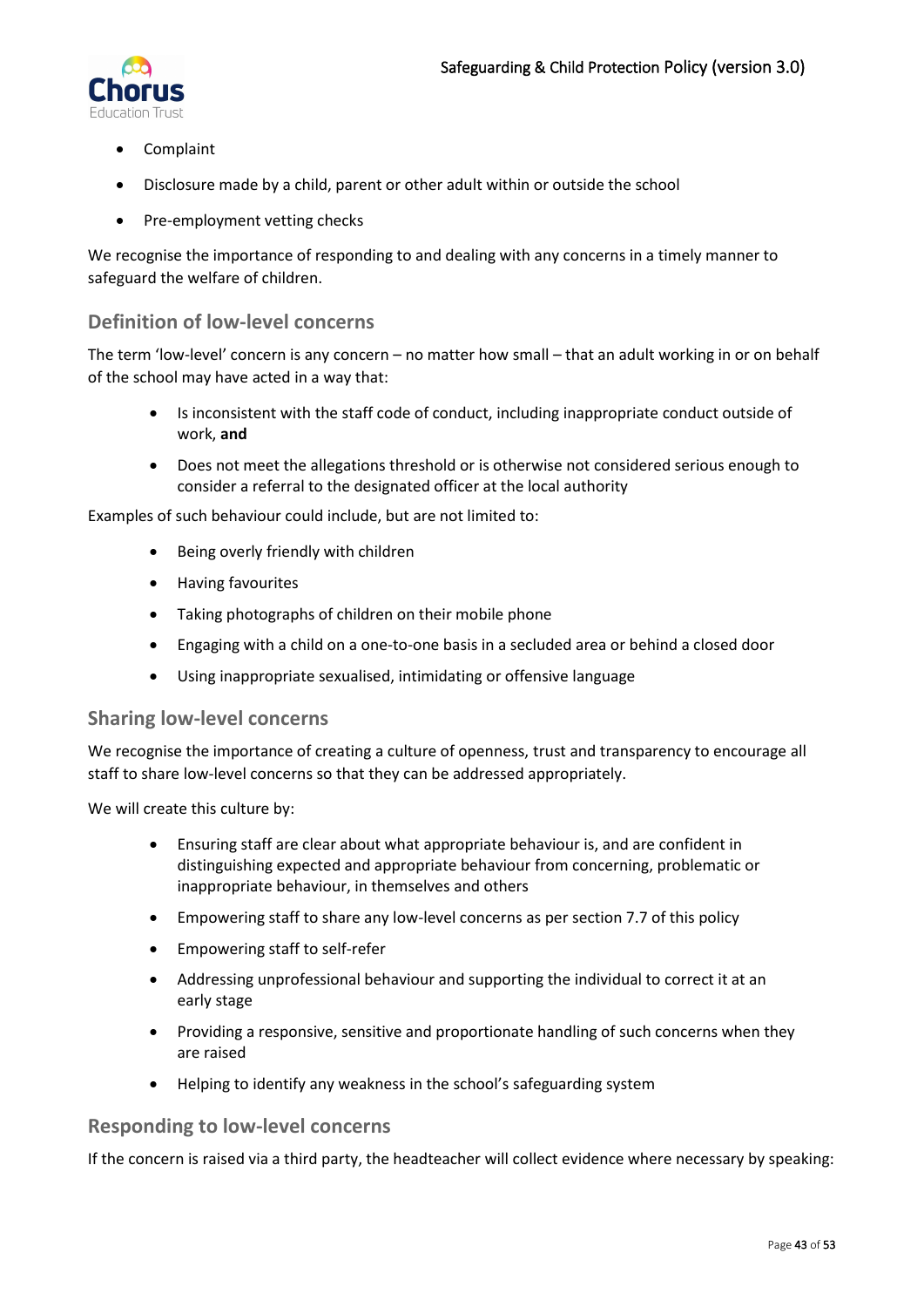

- Directly to the person who raised the concern, unless it has been raised anonymously
- To the individual involved and any witnesses

The headteacher will use the information collected to categorise the type of behaviour and determine any further action, in line with the Staff Code of Conduct.

## <span id="page-43-0"></span>**Record keeping**

All low-level concerns will be recorded in writing. In addition to details of the concern raised, records will include the context in which the concern arose, any action taken and the rationale for decisions and action taken.

Records will be:

- Kept confidential, held securely and comply with the DPA 2018 and UK GDPR
- Reviewed so that potential patterns of concerning, problematic or inappropriate behaviour can be identified. Where a pattern of such behaviour is identified, we will decide on a course of action, either through our disciplinary procedures or, where a pattern of behaviour moves from a concern to meeting the harms threshold as described in section 1 of this appendix, we will refer it to the designated officer at the local authority
- Retained at least until the individual leaves employment at the school

Where a low-level concern relates to a supply teacher or contractor, we will notify the individual's employer, so any potential patterns of inappropriate behaviour can be identified.

## <span id="page-43-1"></span>**References**

We will not include low-level concerns in references unless:

- The concern (or group of concerns) has met the threshold for referral to the designated officer at the local authority and is found to be substantiated; and/or
- The concern (or group of concerns) relates to issues which would ordinarily be included in a reference, such as misconduct or poor performance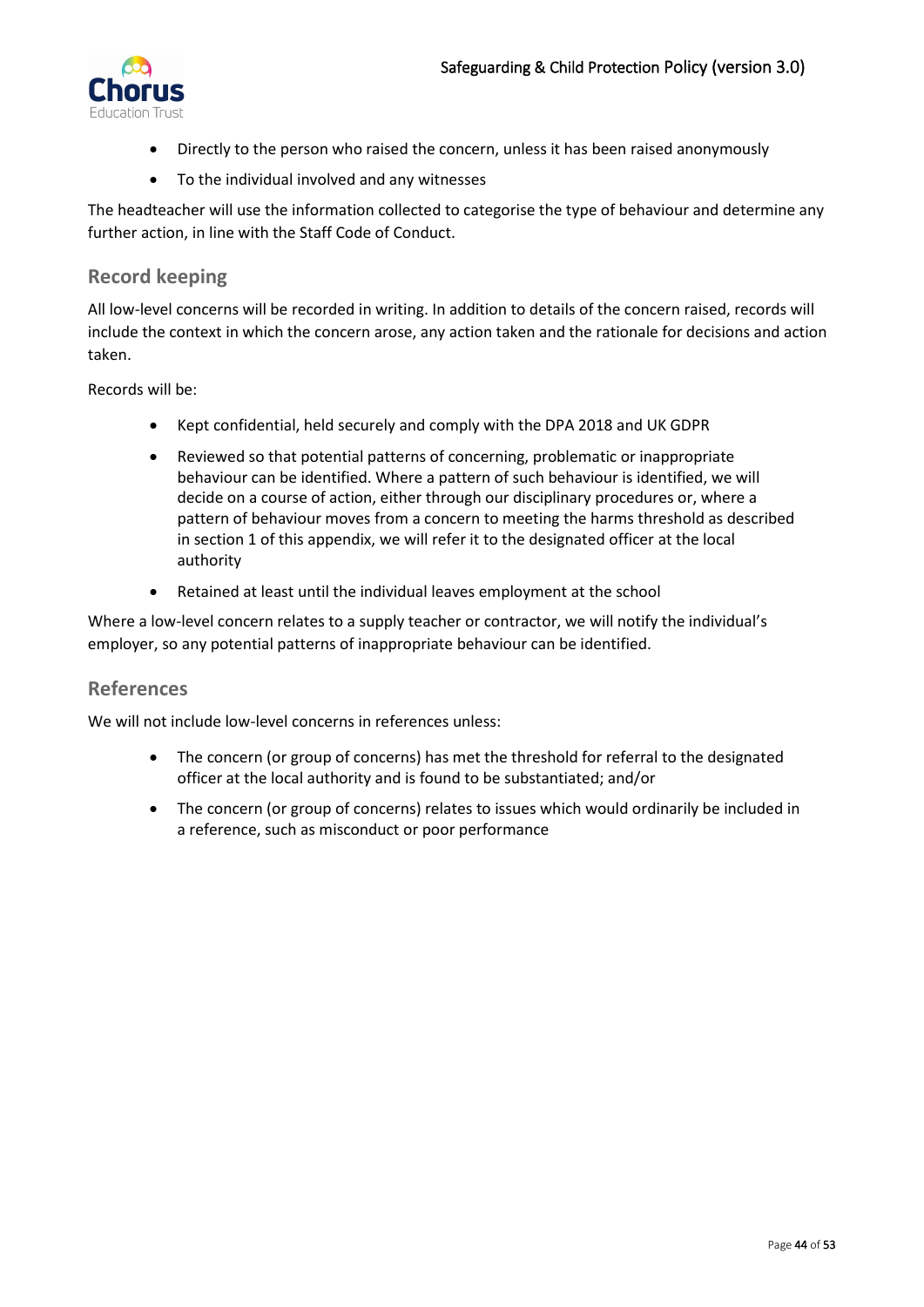

# <span id="page-44-0"></span>**Appendix 4: Specific Safeguarding Issues**

# <span id="page-44-1"></span>**Children missing from education**

A child going missing from education, particularly repeatedly, can be a warning sign of a range of safeguarding issues. This might include abuse or neglect, such as sexual abuse or exploitation or child criminal exploitation, or issues such as mental health problems, substance abuse, radicalisation, FGM or forced marriage.

There are many circumstances where a child may become missing from education, but some children are particularly at risk. These include children who:

- Are at risk of harm or neglect
- Are at risk of forced marriage or FGM
- Come from Gypsy, Roma, or Traveller families
- Come from the families of service personnel
- Go missing or run away from home or care
- Are supervised by the youth justice system
- Cease to attend a school
- Come from new migrant families

We will follow our procedures for unauthorised absence and for dealing with children who go missing from education, particularly on repeat occasions, to help identify the risk of abuse and neglect, including sexual exploitation, and to help prevent the risks of going missing in future. This includes informing the local authority if a child leaves the school without a new school being named, and adhering to requirements with respect to sharing information with the local authority, when applicable, when removing a child's name from the admission register at non-standard transition points.

Staff will be trained in signs to look out for and the individual triggers to be aware of when considering the risks of potential safeguarding concerns which may be related to being missing, such as travelling to conflict zones, FGM and forced marriage.

If a staff member suspects that a child is suffering from harm or neglect, we will follow local child protection procedures, including with respect to making reasonable enquiries. We will make an immediate referral to the local authority children's social care team, and the police, if the child is suffering or likely to suffer from harm, or in immediate danger.

# <span id="page-44-2"></span>**Child criminal exploitation**

Child criminal exploitation (CCE) is a form of abuse where an individual or group takes advantage of an imbalance of power to coerce, control, manipulate or deceive a child into criminal activity, in exchange for something the victim needs or wants, and/or for the financial or other advantage of the perpetrator or facilitator, and/or through violence or the threat of violence.

The abuse can be perpetrated by males or females, and children or adults. It can be a one-off occurrence or a series of incidents over time, and range from opportunistic to complex organised abuse.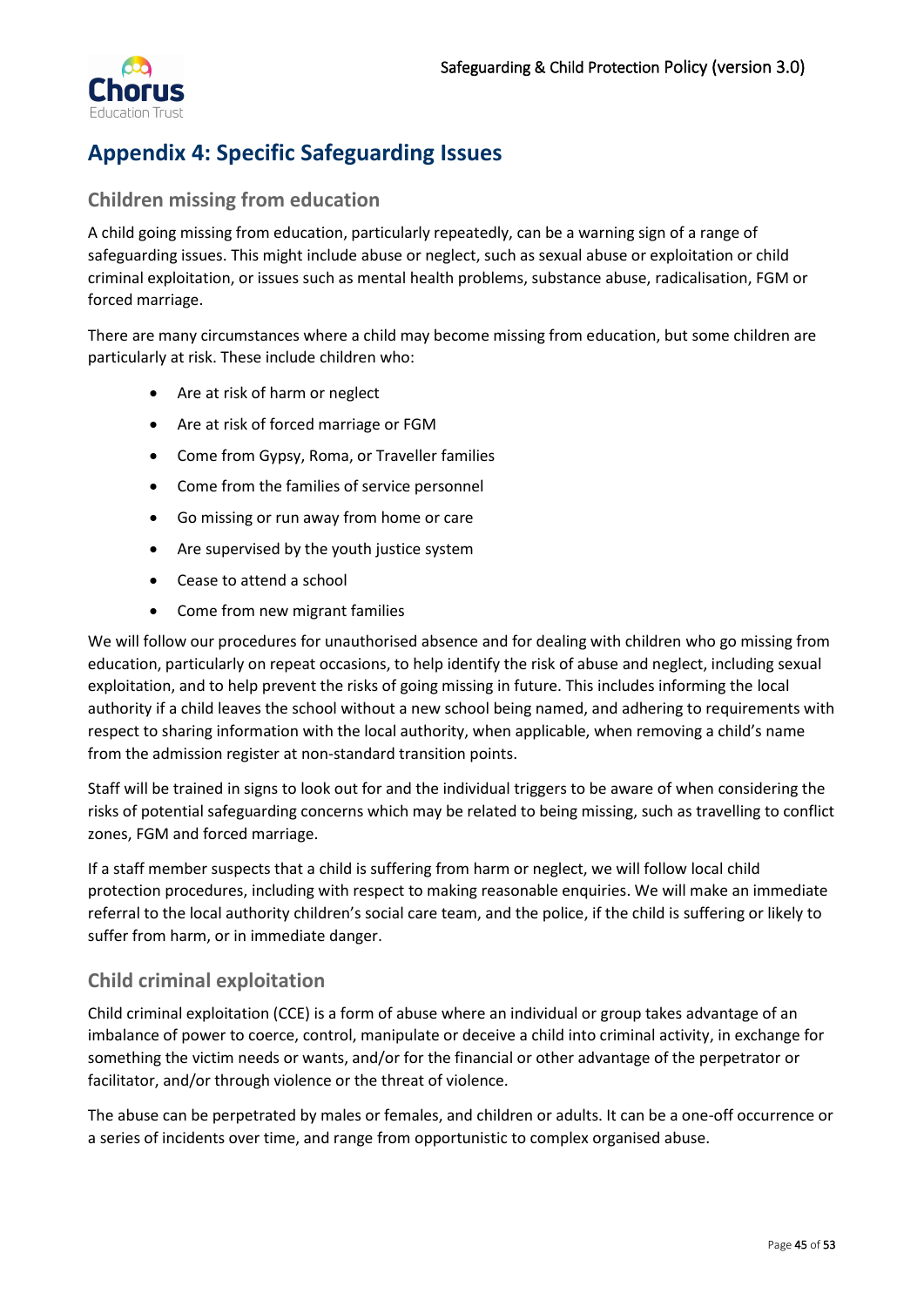

The victim can be exploited even when the activity appears to be consensual. It does not always involve physical contact and can happen online. For example, young people may be forced to work in cannabis factories, coerced into moving drugs or money across the country (county lines), forced to shoplift or pickpocket, or to threaten other young people.

Indicators of CCE can include a child:

- Appearing with unexplained gifts or new possessions
- Associating with other young people involved in exploitation
- Suffering from changes in emotional wellbeing
- Misusing drugs and alcohol
- Going missing for periods of time or regularly coming home late
- Regularly missing school or education
- Not taking part in education

If a member of staff suspects CCE, they will discuss this with the DSL. The DSL will trigger the local safeguarding procedures, including a referral to the local authority's children's social care team and the police, if appropriate.

### <span id="page-45-0"></span>**Child sexual exploitation**

Child sexual exploitation (CSE) is a form of child sexual abuse where an individual or group takes advantage of an imbalance of power to coerce, manipulate or deceive a child into sexual activity, in exchange for something the victim needs or wants and/or for the financial advantage or increased status of the perpetrator or facilitator. It may, or may not, be accompanied by violence or threats of violence.

The abuse can be perpetrated by males or females, and children or adults. It can be a one-off occurrence or a series of incidents over time, and range from opportunistic to complex organised abuse.

The victim can be exploited even when the activity appears to be consensual. Children or young people who are being sexually exploited may not understand that they are being abused. They often trust their abuser and may be tricked into believing they are in a loving, consensual relationship.

CSE can include both physical contact (penetrative and non-penetrative acts) and non-contact sexual activity. It can also happen online. For example, young people may be persuaded or forced to share sexually explicit images of themselves, have sexual conversations by text, or take part in sexual activities using a webcam. CSE may also occur without the victim's immediate knowledge, for example through others copying videos or images.

In addition to the CCE indicators above, indicators of CSE can include a child:

- Having an older boyfriend or girlfriend
- Suffering from sexually transmitted infections or becoming pregnant

If a member of staff suspects CSE, they will discuss this with the DSL. The DSL will trigger the local safeguarding procedures, including a referral to the local authority's children's social care team and the police, if appropriate.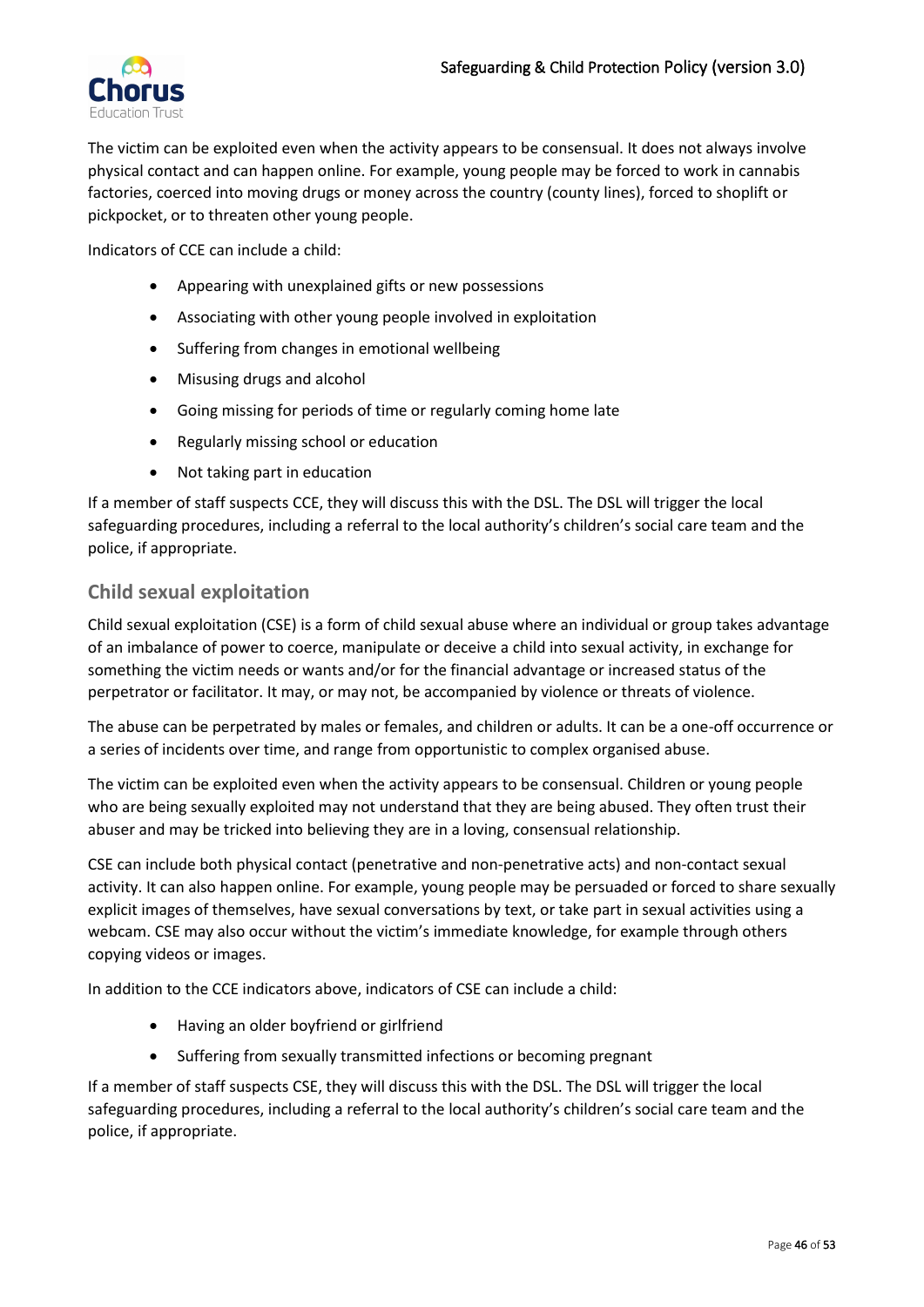

### <span id="page-46-0"></span>**Domestic abuse**

Children can witness and be adversely affected by domestic abuse and/or violence at home where it occurs between family members. In some cases, a child may blame themselves for the abuse or may have had to leave the family home as a result.

Types of domestic abuse include intimate partner violence, abuse by family members, teenage relationship abuse and child/adolescent to parent violence and abuse. Anyone can be a victim of domestic abuse, regardless of gender, age, ethnicity, socioeconomic status, sexuality or background, and domestic abuse can take place inside or outside of the home.

Older children may also experience domestic abuse and/or violence in their own personal relationships.

Exposure to domestic abuse and/or violence can have a serious, long-lasting emotional and psychological impact on children.

If police are called to an incident of domestic abuse and any children in the household have experienced the incident, the police will inform the key adult in school (usually the designated safeguarding lead) before the child or children arrive at school the following day. This is the procedure where police forces are part of [Operation Encompass](https://www.operationencompass.org/)

The DSL will provide support according to the child's needs and update records about their circumstances

#### <span id="page-46-1"></span>**Homelessness**

Being homeless or being at risk of becoming homeless presents a real risk to a child's welfare.

The DSL and Deputies will be aware of contact details and referral routes in to the local housing authority so they can raise/progress concerns at the earliest opportunity (where appropriate and in accordance with local procedures).

Where a child has been harmed or is at risk of harm, the DSL will also make a referral to children's social care.

## <span id="page-46-2"></span>**So-called 'honour-based' abuse (including FGM and forced marriage)**

So-called 'honour-based' abuse (HBA) encompasses incidents or crimes committed to protect or defend the honour of the family and/or community, including FGM, forced marriage, and practices such as breast ironing.

Abuse committed in this context often involves a wider network of family or community pressure and can include multiple perpetrators.

All forms of HBA are abuse and will be handled and escalated as such. All staff will be alert to the possibility of a child being at risk of HBA or already having suffered it. If staff have a concern, they will speak to the DSL, who will activate local safeguarding procedures.

### <span id="page-46-3"></span>**FGM**

The DSL will make sure that staff have access to appropriate training to equip them to be alert to children affected by FGM or at risk of FGM.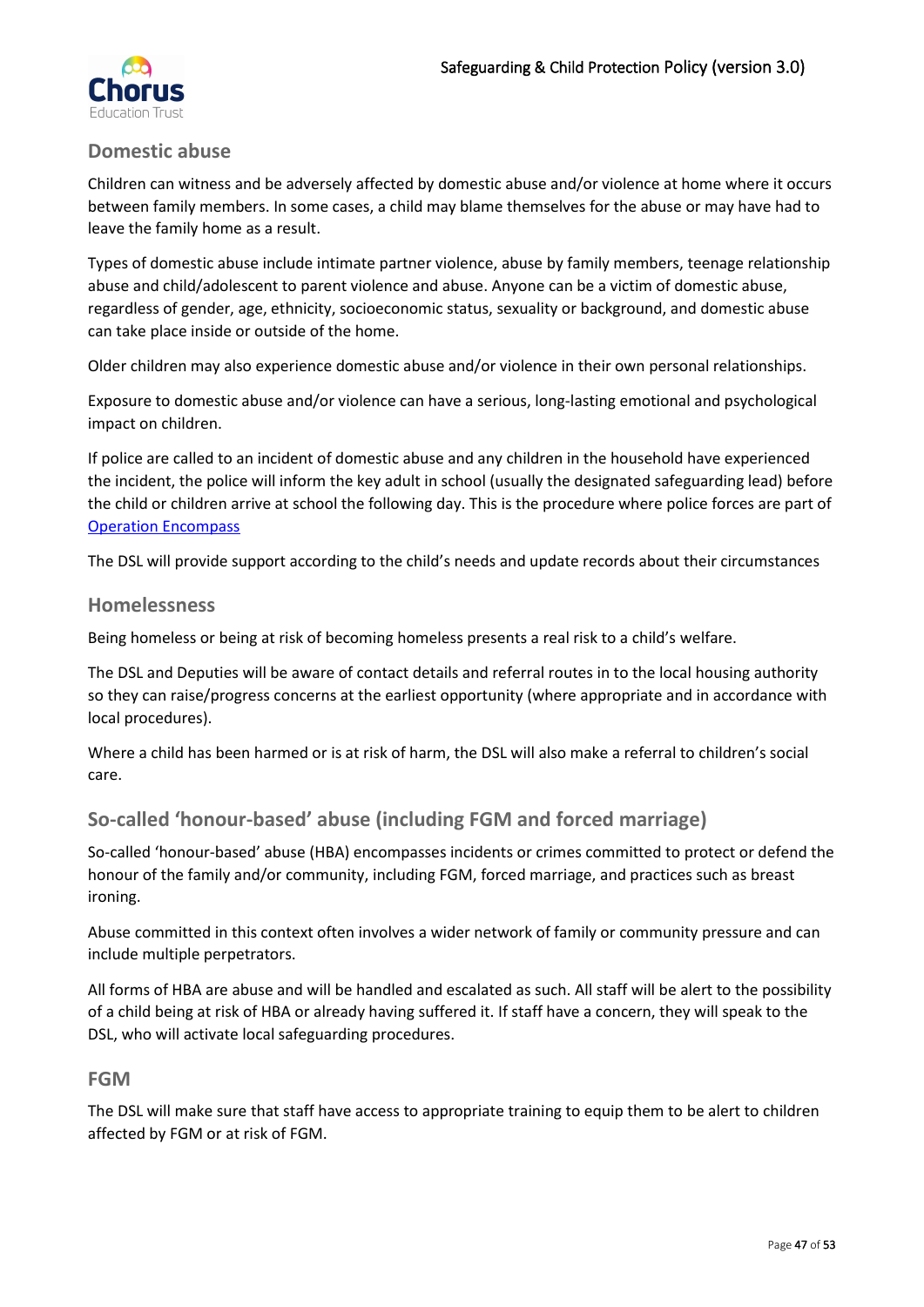

Section 7.3 of this policy sets out the procedures to be followed if a staff member discovers that an act of FGM appears to have been carried out or suspects that a pupil is at risk of FGM.

Indicators that FGM has already occurred include:

- A pupil confiding in a professional that FGM has taken place
- A mother/family member disclosing that FGM has been carried out
- A family/pupil already being known to social services in relation to other safeguarding issues

A girl:

- Having difficulty walking, sitting or standing, or looking uncomfortable
- Finding it hard to sit still for long periods of time (where this was not a problem previously)
- Spending longer than normal in the bathroom or toilet due to difficulties urinating
- Having frequent urinary, menstrual or stomach problems
- Avoiding physical exercise or missing PE
- Being repeatedly absent from school, or absent for a prolonged period
- Demonstrating increased emotional and psychological needs for example, withdrawal or depression, or significant change in behaviour
- Being reluctant to undergo any medical examinations
- Asking for help, but not being explicit about the problem
- Talking about pain or discomfort between her legs

Potential signs that a pupil may be at risk of FGM include:

- The girl's family having a history of practising FGM (this is the biggest risk factor to consider)
- FGM being known to be practised in the girl's community or country of origin
- A parent or family member expressing concern that FGM may be carried out
- A family not engaging with professionals (health, education or other) or already being known to social care in relation to other safeguarding issues

A girl:

- Having a mother, older sibling or cousin who has undergone FGM
- Having limited level of integration within UK society
- Confiding to a professional that she is to have a "special procedure" or to attend a special occasion to "become a woman"
- Talking about a long holiday to her country of origin or another country where the practice is prevalent, or parents stating that they or a relative will take the girl out of the country for a prolonged period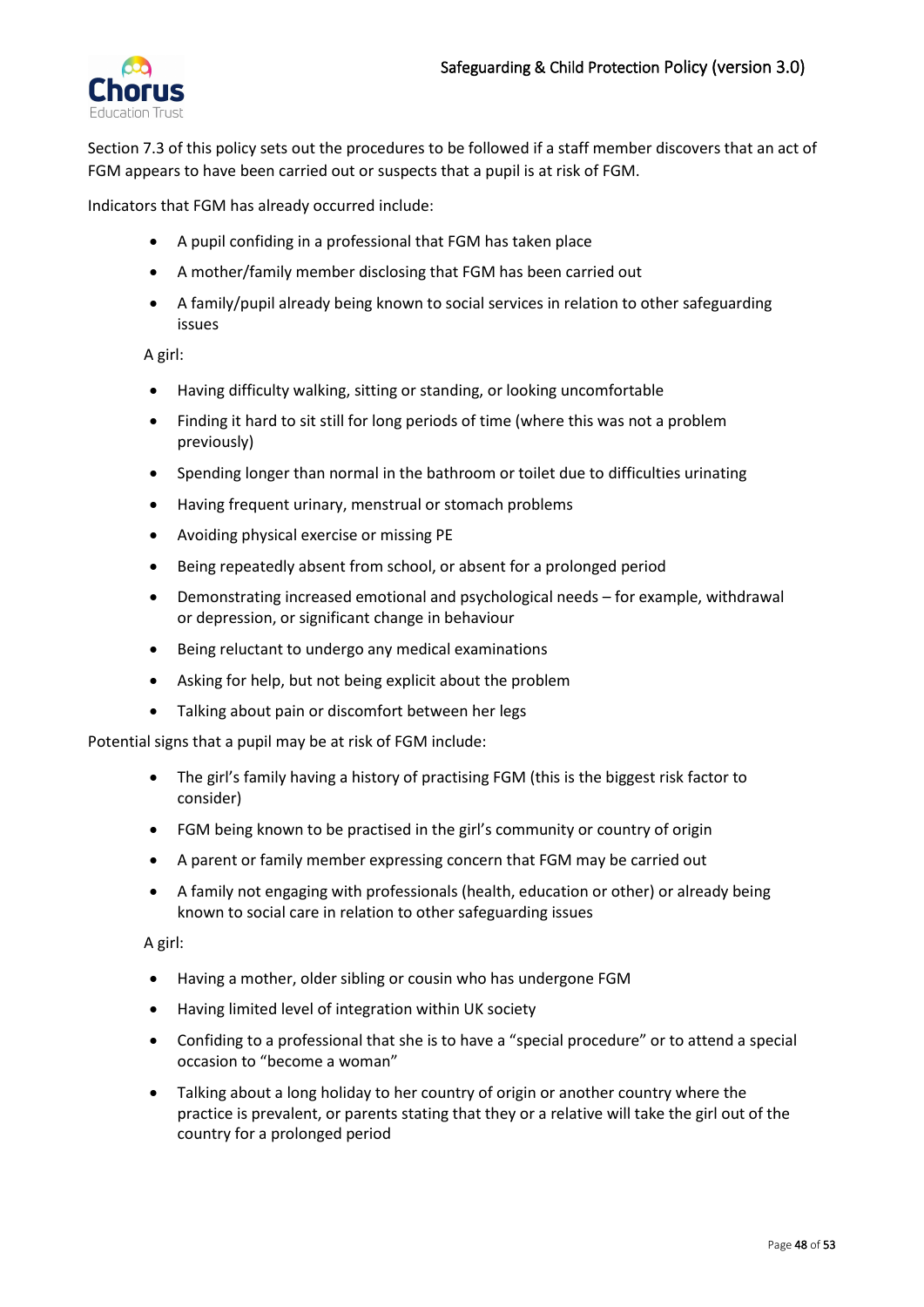

- Requesting help from a teacher or another adult because she is aware or suspects that she is at immediate risk of FGM
- Talking about FGM in conversation for example, a girl may tell other children about it (although it is important to take into account the context of the discussion)
- Being unexpectedly absent from school
- Having sections missing from her 'red book' (child health record) and/or attending a travel clinic or equivalent for vaccinations/anti-malarial medication

The above indicators and risk factors are not intended to be exhaustive.

### <span id="page-48-0"></span>**Forced marriage**

Forcing a person into marriage is a crime. A forced marriage is one entered into without the full and free consent of one or both parties and where violence, threats, or any other form of coercion is used to cause a person to enter into a marriage. Threats can be physical or emotional and psychological.

Staff will receive training around forced marriage and the presenting symptoms. We are aware of the 'one chance' rule, i.e. we may only have one chance to speak to the potential victim and only one chance to save them.

If a member of staff suspects that a pupil is being forced into marriage, they will speak to the pupil about their concerns in a secure and private place. They will then report this to the DSL.

The DSL will:

- Speak to the pupil about the concerns in a secure and private place
- Activate the local safeguarding procedures and refer the case to the local authority's designated officer
- Seek advice from the Forced Marriage Unit on 020 7008 0151 o[r fmu@fco.gov.uk](mailto:fmu@fco.gov.uk)
- Refer the pupil to an education welfare officer, pastoral tutor, learning mentor, or school counsellor, as appropriate

### <span id="page-48-1"></span>**Preventing radicalisation**

- **Radicalisation** refers to the process by which a person comes to support terrorism and extremist ideologies associated with terrorist groups
- **Extremism** is vocal or active opposition to fundamental British values, such as democracy, the rule of law, individual liberty, and mutual respect and tolerance of different faiths and beliefs. This also includes calling for the death of members of the armed forces
- **Terrorism** is an action that:
- Endangers or causes serious violence to a person/people;
- Causes serious damage to property; or
- Seriously interferes or disrupts an electronic system

The use or threat of terrorism must be designed to influence the government or to intimidate the public and is made for the purpose of advancing a political, religious or ideological cause.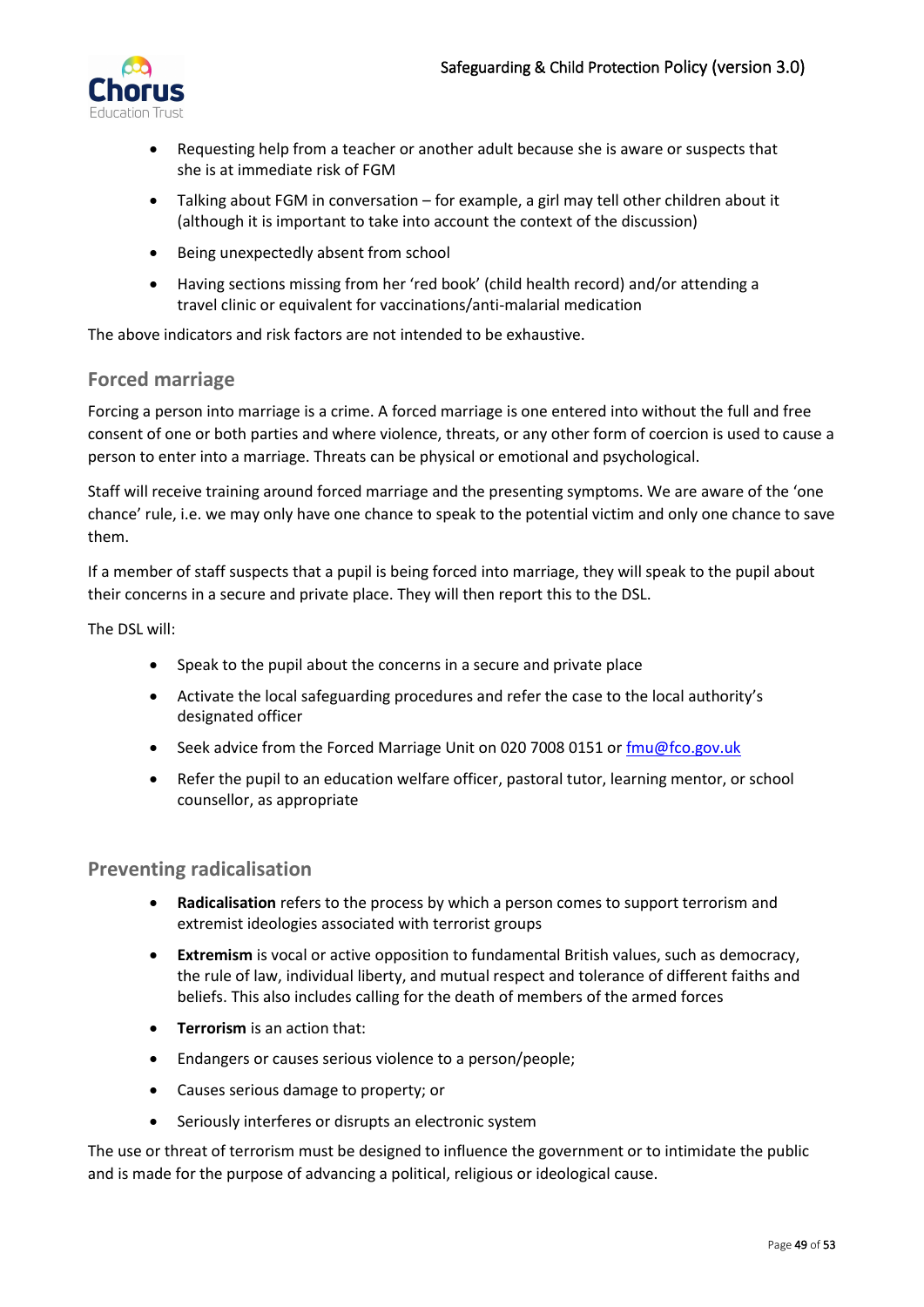

Schools have a duty to prevent children from being drawn into terrorism. The DSL will undertake Prevent awareness training and make sure that staff have access to appropriate training to equip them to identify children at risk.

We will assess the risk of children in our school being drawn into terrorism. This assessment will be based on an understanding of the potential risk in our local area, in collaboration with our local safeguarding partners and local police force.

We will ensure that suitable internet filtering is in place, and equip our pupils to stay safe online at school and at home.

There is no single way of identifying an individual who is likely to be susceptible to an extremist ideology. Radicalisation can occur quickly or over a long period.

Staff will be alert to changes in pupils' behaviour.

The government websit[e Educate Against](http://educateagainsthate.com/parents/what-are-the-warning-signs/) Hate and charity [NSPCC](https://www.nspcc.org.uk/what-you-can-do/report-abuse/dedicated-helplines/protecting-children-from-radicalisation/) say that signs that a pupil is being radicalised can include:

- Refusal to engage with, or becoming abusive to, peers who are different from themselves
- Becoming susceptible to conspiracy theories and feelings of persecution
- Changes in friendship groups and appearance
- Rejecting activities they used to enjoy
- Converting to a new religion
- Isolating themselves from family and friends
- Talking as if from a scripted speech
- An unwillingness or inability to discuss their views
- A sudden disrespectful attitude towards others
- Increased levels of anger
- Increased secretiveness, especially around internet use
- Expressions of sympathy for extremist ideologies and groups, or justification of their actions
- Accessing extremist material online, including on Facebook or Twitter
- Possessing extremist literature
- Being in contact with extremist recruiters and joining, or seeking to join, extremist organisations

Children who are at risk of radicalisation may have low self-esteem, or be victims of bullying or discrimination. It is important to note that these signs can also be part of normal teenage behaviour – staff should have confidence in their instincts and seek advice if something feels wrong.

If staff are concerned about a pupil, they will follow our procedures set out in section 7.5 of this policy, including discussing their concerns with the DSL.

Staff should **always** take action if they are worried.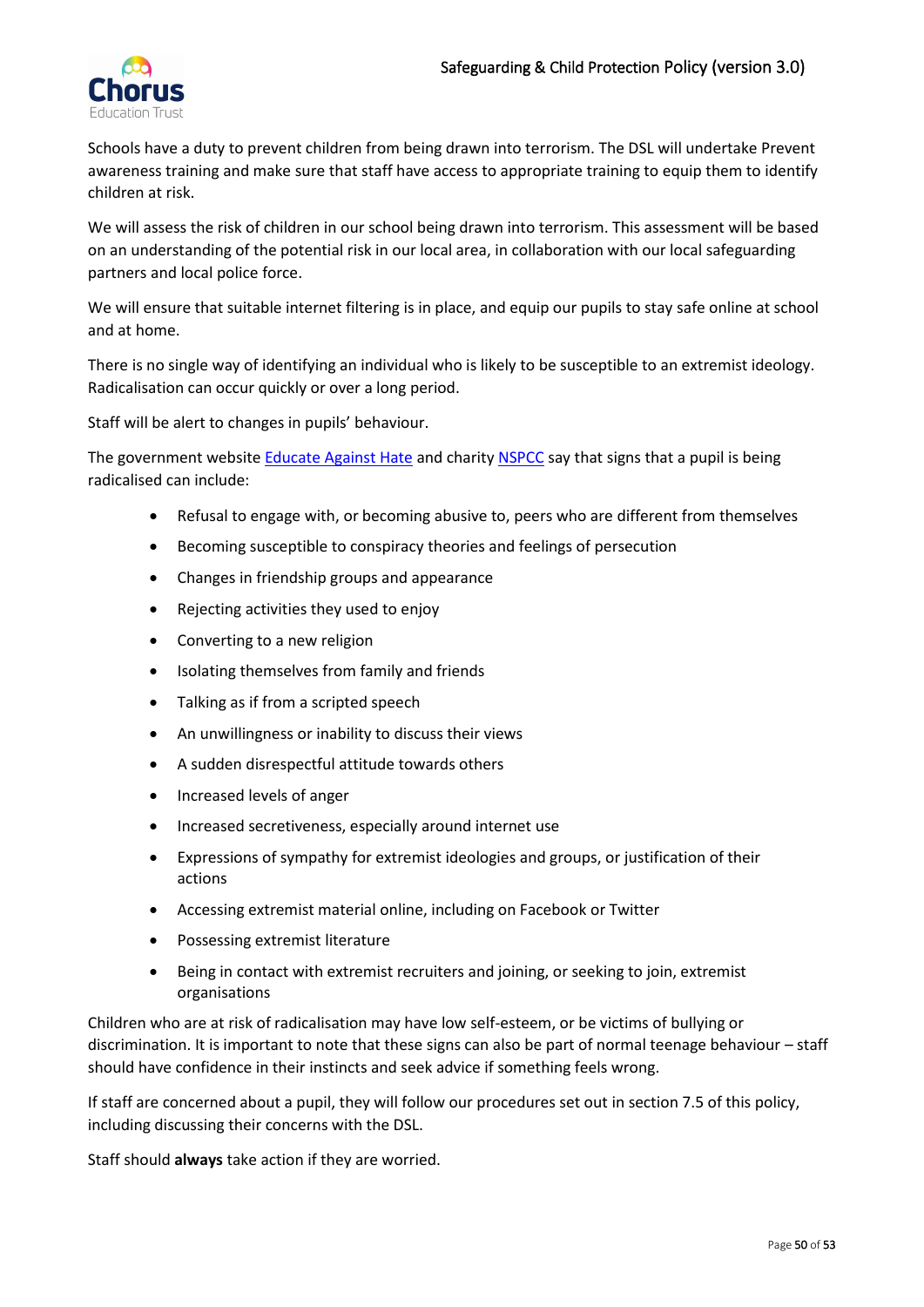

### <span id="page-50-0"></span>**Peer-on-peer abuse**

Peer-on-peer abuse is when children abuse other children. This type of abuse can take place inside and outside of school and online.

Peer-on-peer abuse is most likely to include, but may not be limited to:

- Bullying (including cyber-bullying, prejudice-based and discriminatory bullying)
- Abuse in intimate personal relationships between peers
- Physical abuse such as hitting, kicking, shaking, biting, hair pulling, or otherwise causing physical harm (this may include an online element which facilitates, threatens and/or encourages physical abuse)
- Sexual violence, such as rape, assault by penetration and sexual assault (this may include an online element which facilitates, threatens and/or encourages sexual violence)
- Sexual harassment, such as sexual comments, remarks, jokes and online sexual harassment, which may be standalone or part of a broader pattern of abuse
- Causing someone to engage in sexual activity without consent, such as forcing someone to strip, touch themselves sexually, or to engage in sexual activity with a third party
- Consensual and non-consensual sharing of nudes and semi nudes images and/or videos (also known as sexting or youth produced sexual imagery)
- Upskirting, which typically involves taking a picture under a person's clothing without their permission, with the intention of viewing their genitals or buttocks to obtain sexual gratification, or cause the victim humiliation, distress or alarm
- Initiation/hazing type violence and rituals (this could include activities involving harassment, abuse or humiliation used as a way of initiating a person into a group and may also include an online element)

Where children abuse their peers online, this can take the form of, for example, abusive, harassing, and misogynistic messages; the non-consensual sharing of indecent images, especially around chat groups; and the sharing of abusive images and pornography, to those who don't want to receive such content.

If staff have any concerns about peer-on-peer abuse, or a child makes a report to them, they will follow the procedures set out in section 7 of this policy, as appropriate. In particular, section 7.8 and 7.9 set out more detail about our school's approach to this type of abuse.

## <span id="page-50-1"></span>**Sexual violence and sexual harassment between children in schools**

Sexual violence and sexual harassment can occur:

- Between 2 children of any age and sex
- Through a group of children sexually assaulting or sexually harassing a single child or group of children
- Online and face to face (both physically and verbally)

Sexual violence and sexual harassment exist on a continuum and may overlap.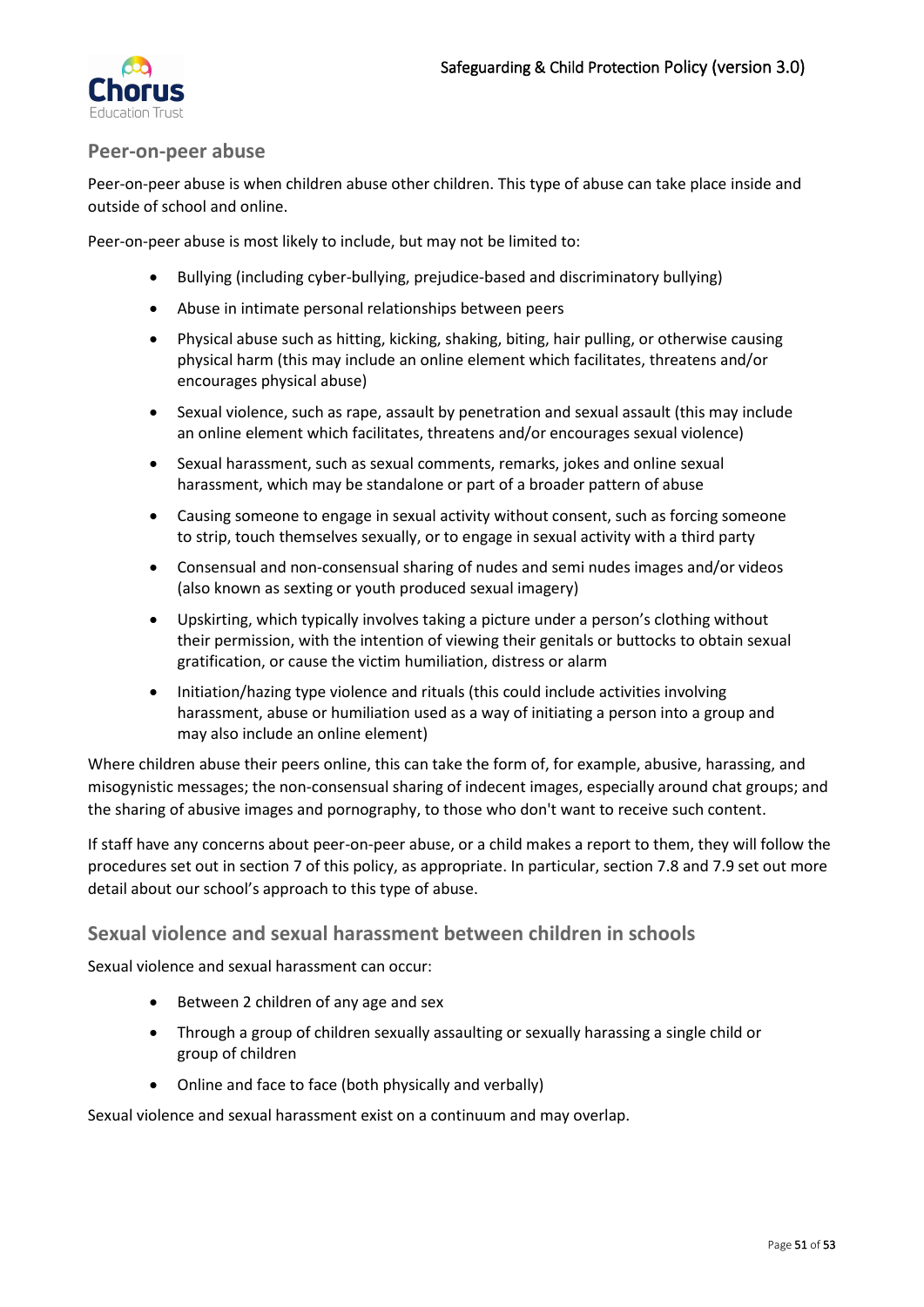

Children who are victims of sexual violence and sexual harassment will likely find the experience stressful and distressing. This will, in all likelihood, adversely affect their educational attainment and will be exacerbated if the alleged perpetrator(s) attends the same school.

If a victim reports an incident, it is essential that staff make sure they are reassured that they are being taken seriously and that they will be supported and kept safe. A victim should never be given the impression that they are creating a problem by reporting sexual violence or sexual harassment. Nor should a victim ever be made to feel ashamed for making a report.

Some groups are potentially more at risk. Evidence shows that girls, children with SEN and/or disabilities, and lesbian, gay, bisexual and transgender (LGBT) children are at greater risk.

Staff should be aware of the importance of:

- Challenging inappropriate behaviours
- Making clear that sexual violence and sexual harassment is not acceptable, will never be tolerated and is not an inevitable part of growing up
- Challenging physical behaviours (potentially criminal in nature), such as grabbing bottoms, breasts and genitalia, pulling down trousers, flicking bras and lifting up skirts. Dismissing or tolerating such behaviours risks normalising them

If staff have any concerns about sexual violence or sexual harassment, or a child makes a report to them, they will follow the procedures set out in section 7 of this policy, as appropriate. In particular, section 7.8 and 7.9 set out more detail about our school's approach to this type of abuse.

### <span id="page-51-0"></span>**Serious violence**

All staff should be aware of indicators, which may signal that children are at risk from, or are involved with serious violent crime. These may include increased absence from school, a change in friendship or relationships with older individuals or groups, a significant decline in performance, signs of self-harm or a significant change in wellbeing, or signs of assault or unexplained injuries. Unexplained gifts or new possessions could also indicate that children have been approached by, or are involved with, individuals associated with criminal networks or gangs. All staff should be aware of the associated risks and understand the measures in place to manage these. Advice for schools and colleges is provided in the Home Office's Preventing youth violence and gang involvement and its Criminal exploitation of children and vulnerable adults: county lines guidance.

# <span id="page-51-1"></span>**Checking the identity and suitability of visitors**

All visitors will be required to verify their identity to the satisfaction of staff

If the visitor is unknown to the setting, we will check their credentials and reason for visiting before allowing them to enter the setting. Visitors should be ready to produce identification.

Visitors are expected to sign the visitors' book or complete details on the electronic signing in system and wear a visitor's badge.

Visitors to the school who are visiting for a professional purpose, such as educational psychologists and school improvement officers, will be asked to show photo ID and: